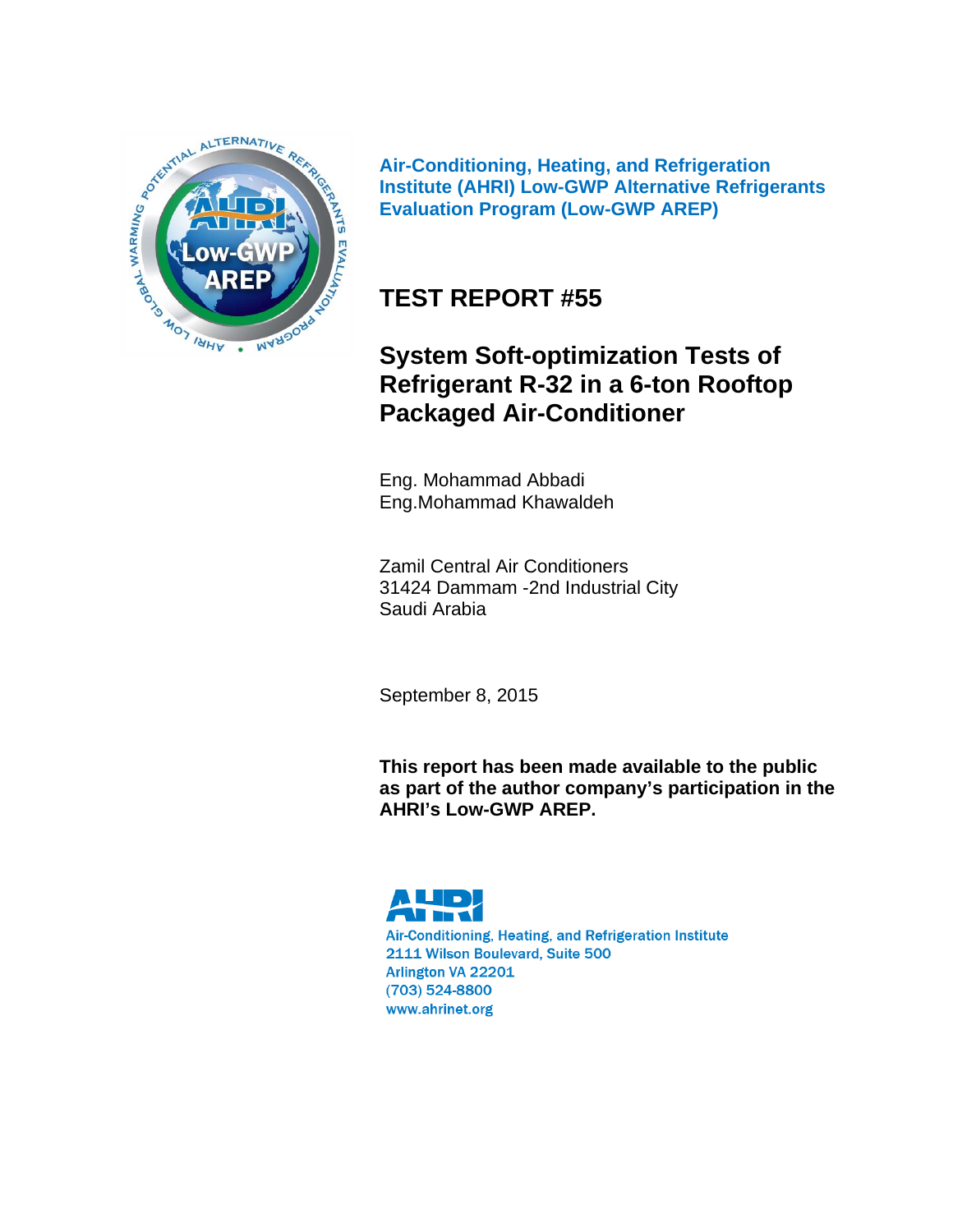1. Introduction:

A R410A 6 ton (6T) rooftop packaged air conditioner (PTH006) was selected for the soft-optimization test of R-32 in Ikhtebar lab (Climate Control Lab Testing Co.) Which is located in Saudi Arabia at Dammam-1st industrial area, from 3/1/2015 -4/30/2015.

2. Details of Test Setup:

### a. Description of Baseline System

PTH006 (Serial # LLABP0006M) is a rooftop packaged air conditioner unit with R410A refrigerant is selected for the soft-optimization test. The baseline tested capacity of this unit is 71,848 BTU/HR (5.98 Ton).Model PTH006 includes ZP61K5E compressor from Copeland along with POE original oil and 6.5 Ton TXV were installed in the baseline system with optimization of charge and valve opening in order to keep proper subcooling and superheat values (Subcooling =15~17 ° F, Super heat =  $11$  ~15 ° F).



Figure 1: PTH006

| Nominal Cooling | Compressor | Refrigerant  | Lubrication, | Superheat & | <b>TXV</b> Model | Volts-Hz-      |
|-----------------|------------|--------------|--------------|-------------|------------------|----------------|
| Capacity BTU/HR | Model      | $&$ Charge   | Viscosity    | Subcooling  | & Size           | Phases         |
| Ton)            |            |              | $&$ Charge   |             |                  |                |
| 71,848 BTU/HR   |            | <b>R410A</b> | POE Oil      | 12.83 °F    | <b>TGEL</b>      |                |
| $(5.98$ Ton)    | ZP61K5E    | /295 Oz      | /96 $cSt$    | /16.54 °F   | 6.5T             | $460 - 3 - 60$ |
|                 |            |              | /42 OZ       |             |                  |                |

Table 1: Specification of Baseline System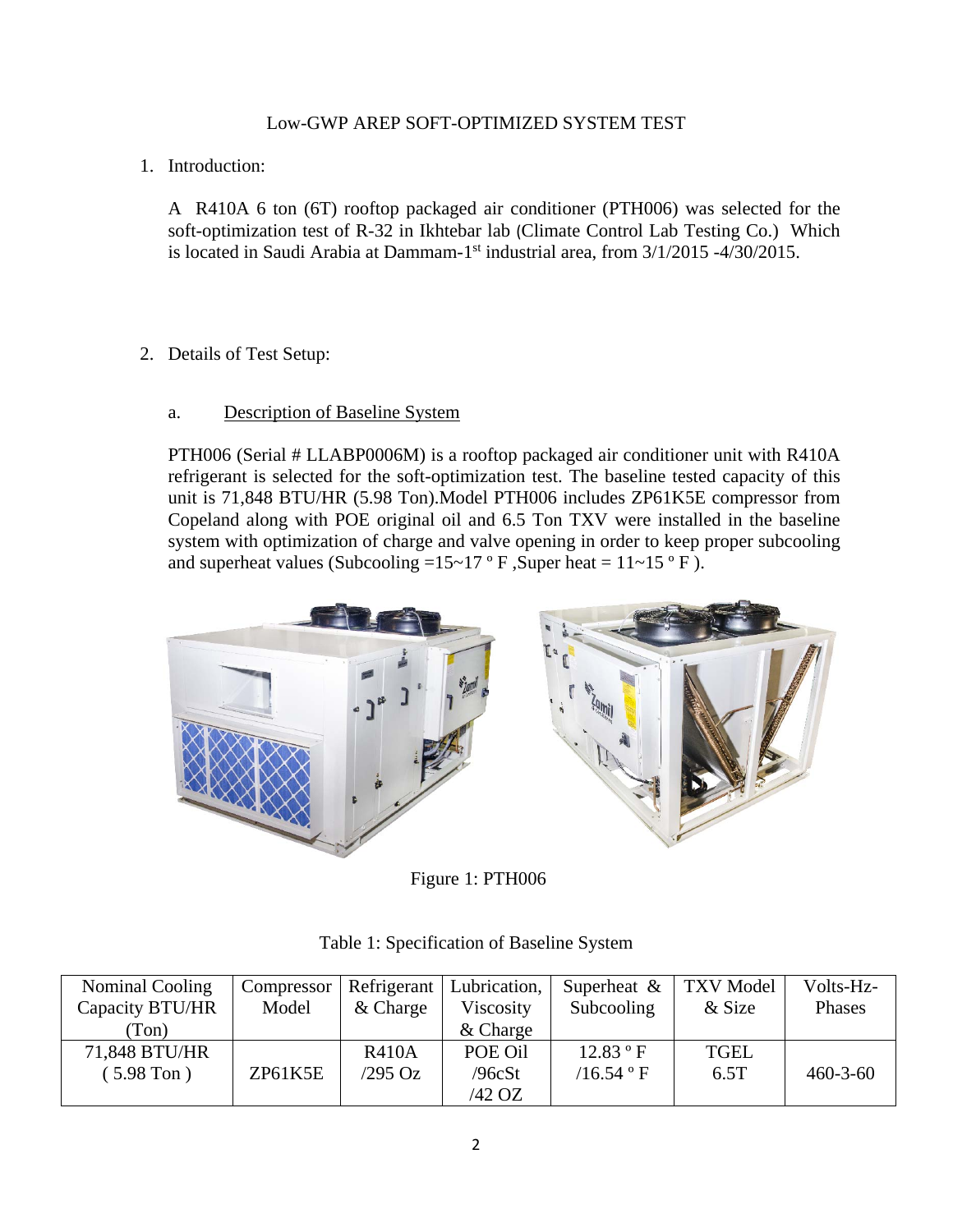### b. Description of Modifications to System

For R32 refrigerant test, the compressor was changed to ZP61KCE-R32 (Prototype) from Copeland along with POE oil (56 Oz), while TXV was changed to TGEL4.5 model due to low refrigerant flow rate as well as the refrigerant charge was optimized with 260 Oz in order to keep proper subcooling and superheat values (Subcooling  $=15~17$ ° F, Super heat =  $11~15$  ° F). The prototype compressor has a slightly larger displacement volume  $(-1.7\%$  larger) than the baseline compressor  $(7.18 \text{ ft}^3/\text{min Vs } 7.06 \text{ ft}^3/\text{min}).$ 

| Nominal Cooling | Compressor | Refrigerant | Lubrication, | Superheat $\&$ | <b>TXV</b> Model | Volts-Hz-      |
|-----------------|------------|-------------|--------------|----------------|------------------|----------------|
| Capacity BTU/HR | Model      | & Charge    | Viscosity    | Subcooling     | & Size           | Phases         |
| Ton)            |            |             | $&$ Charge   |                |                  |                |
| 78,343 BTU/HR   | ZP61KCE-   | R32         | POE Oil      | 11.28 °F       | <b>TGEL</b>      |                |
| $(6.52$ Ton)    | Prototype  | $/260$ Oz   | /96cSt       | /16.97 ° F     | 4.5T             | $460 - 3 - 60$ |
|                 |            |             | /56 OZ       |                |                  |                |

| Table 2: Specification of Modified System |  |
|-------------------------------------------|--|
|-------------------------------------------|--|

### c. Description of Tests Conducted

The baseline R410A test and R32 test have been accomplished as per AHRI 340/360 standard in Ikhtebar lab (Climate Control Lab Testing Co.) – Founded in 2006, Ikhtebar is the first independent laboratory for testing climate control solutions in the Middle East. Ikhtebar, which was constructed by Intertek Testing Services (ITS) as per ASHRAE 37.1 standard and calibrated by Intertek.







Figure 2: PTH006 inside Ikhtebar Lab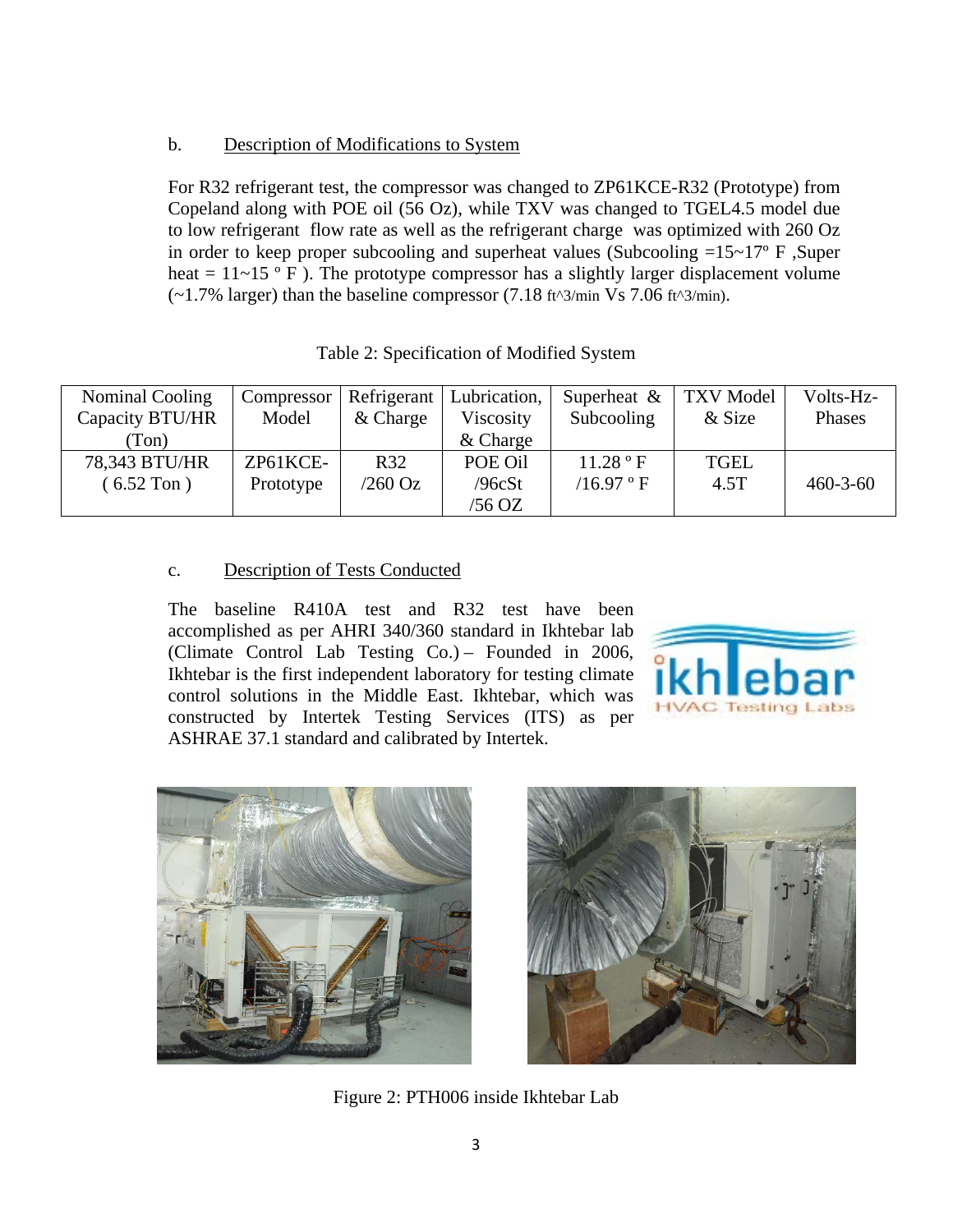### d. Instrumentation and Measurement

The lab testing accuracy for all interments are listed as below tables.

| TMOTA OF THRIBIONOMOTAD TOT TAHINGIMMA TITAMOMIAHININ |                                                |  |
|-------------------------------------------------------|------------------------------------------------|--|
| Manufacturer                                          | Omega / Yokogawa                               |  |
| Model No.                                             | T-Type (+Blue Copper - Red Constantan / Darwin |  |
|                                                       | <b>DS600</b>                                   |  |
| Temperature range                                     | $0 \sim 300$ ° F                               |  |
| Accuracy                                              | $\pm 0.5$ °F                                   |  |

### Table 3: Thermocouples for Temperature Measurement

#### Table 4: Pressure Transducers for Refrigerant Pressure Measurement

| Manufacturer      | Setra                      |
|-------------------|----------------------------|
| Model No.         | 204                        |
| Temperature range | $0 \sim 1000 \text{ Psig}$ |
| Accuracy          | $\pm 0.25\%$ Full Scale    |

### Table 5: Pressure Transducers for Air Pressure Measurement

| Manufacturer      | Setra                  |
|-------------------|------------------------|
| Model No.         | 239                    |
| Temperature range | $0 \sim 5$ inch WC     |
| Accuracy          | $\pm$ 0.14% Full Scale |

### Table 6: Humidity Sensors for Relative Humidity Measurement

| Manufacturer         | Rosemount             |
|----------------------|-----------------------|
| Model No.            | 78N0N00N040B3         |
| Range                | $32 ° F \sim 140 ° F$ |
| RH accuracy          | $\pm 1\%$ Measured    |
| Temperature accuracy | $+0.09$ ° F           |

#### Table 7: AC Watt Transducer for Power Consumption and Line Voltage Measurements

| Manufacturer | Yokogawa                                       |
|--------------|------------------------------------------------|
| Model No.    | WT130                                          |
| Range        | $15 \sim 600$ Volts, Current $1 \sim 100$ Amps |
| Accuracy     | $\pm 0.5\%$                                    |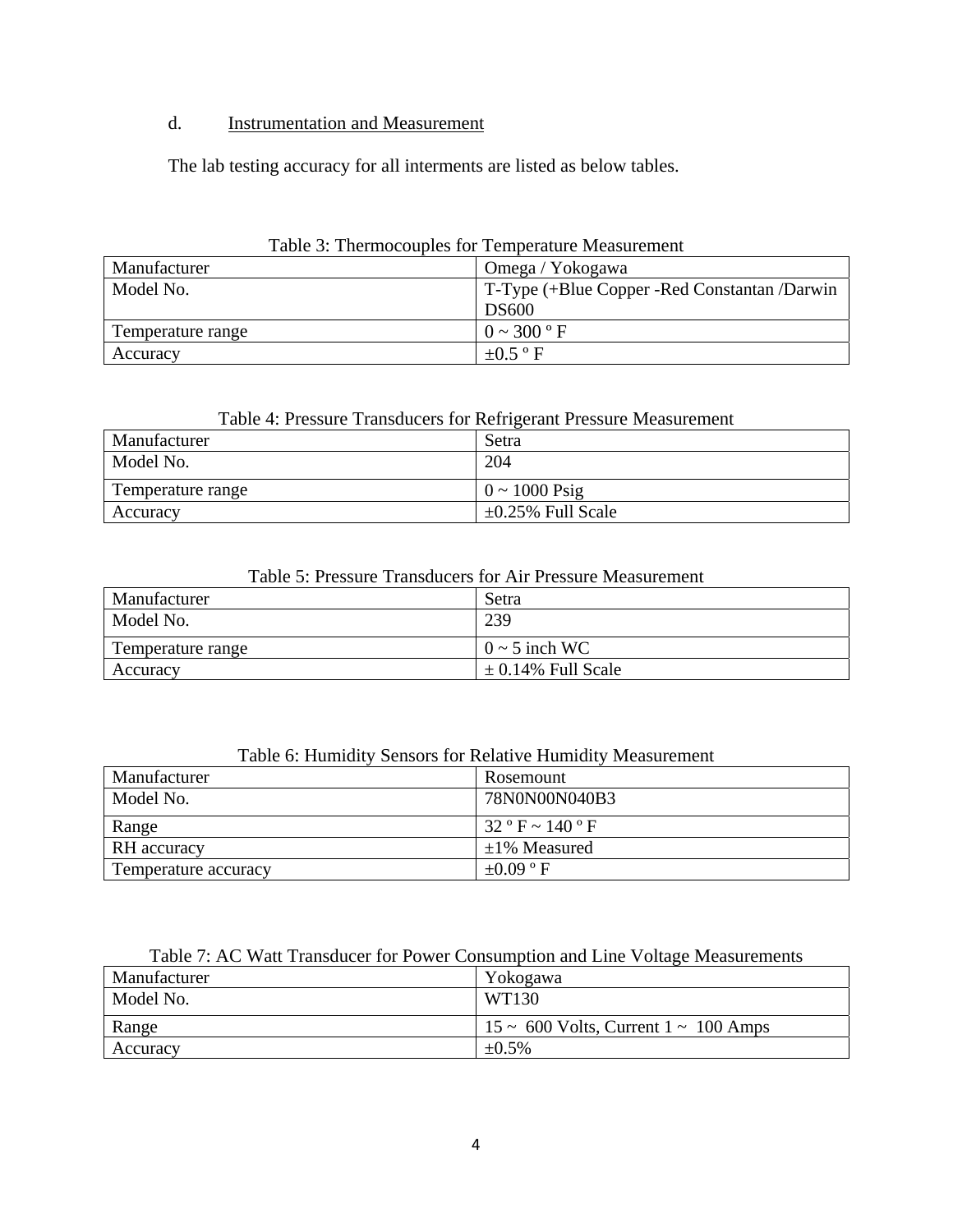

Figure 3: Schematic of soft-optimized system test setup

| <b>Temperature Data Locations</b> |                                         | <b>Pressure Data Locations</b> |                                      |
|-----------------------------------|-----------------------------------------|--------------------------------|--------------------------------------|
| T#1                               | <b>Evaporator Inlet Temperature</b>     | P#1                            | <b>Compressor Suction Pressure</b>   |
| T#2                               | <b>Evaporator Outlet Temperature</b>    | P#2                            | <b>Compressor Discharge Pressure</b> |
| T#3                               | <b>Compressor Suction Temperature</b>   | P#3                            | <b>Condenser Outlet Pressure</b>     |
| T#4                               | <b>Compressor Discharge Temperature</b> |                                |                                      |
| T#5                               | <b>Condenser outlet Temperature</b>     |                                |                                      |
| Total                             |                                         | Total                          |                                      |

Table 8: Data measurement locations

|  |  | Table 9: Extra measurement |
|--|--|----------------------------|
|--|--|----------------------------|

| 1-Evaporator Air Inlet Temperature  | 4-Condenser Air Inlet Temperature  |  |
|-------------------------------------|------------------------------------|--|
| 2-Evaporator Air Outlet Temperature | 5-Condenser Air Outlet Temperature |  |
| 3-Evaporator Air flow               | 6-Condenser Air flow               |  |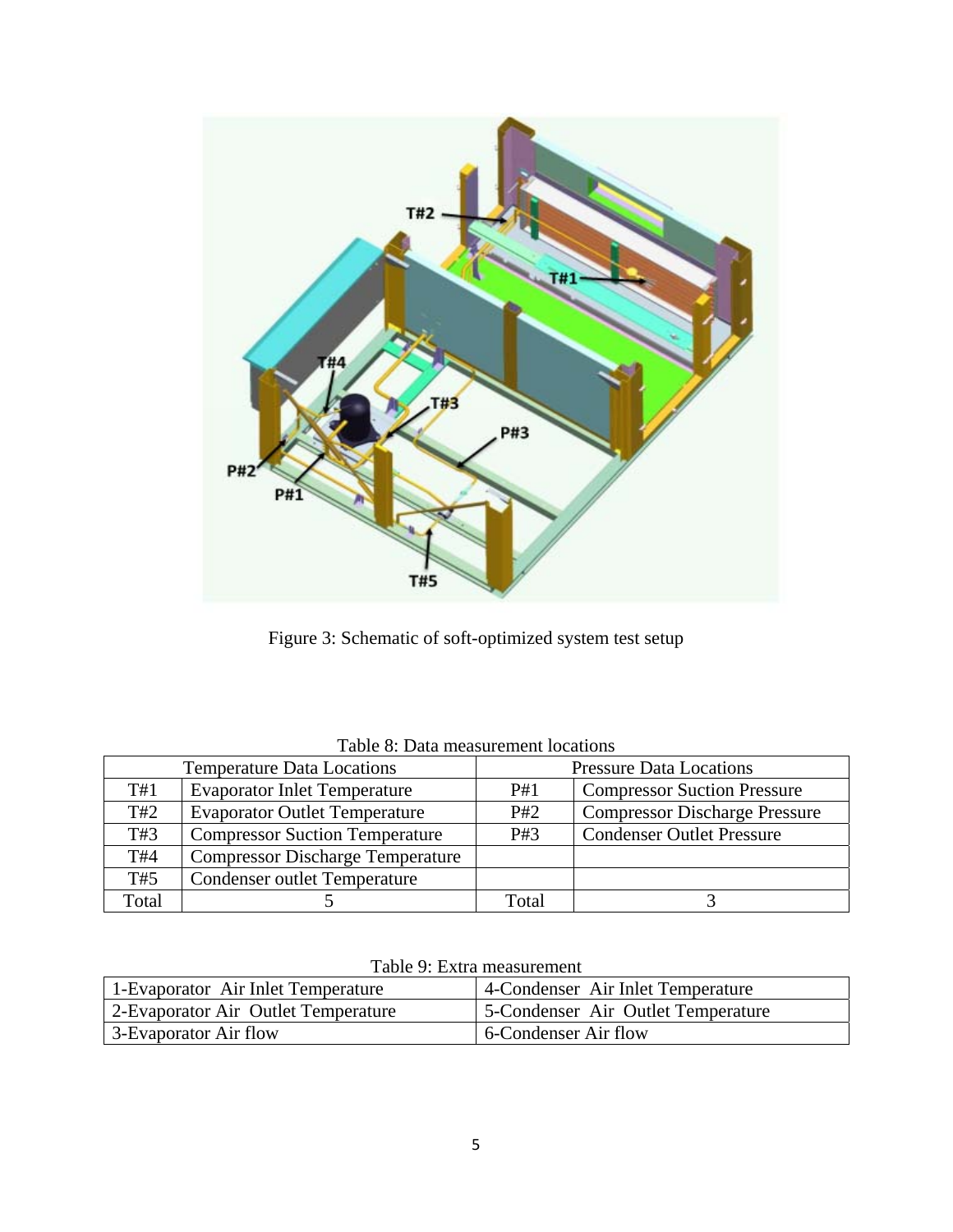### 3. Results

### a. Data Form

Please see the data forms of steady state test A/B/C/D/E /F/G &H in the next pages. The R32 properties are based on ASHARE Handbook, 2013.

- b. Conclusions
	- R32 refrigerant is compatible to the existing of R410A system, including the extreme conditions (no change was made to the system except the size of the TXV and compressor serial number).
	- R32 prototype compressor has slightly lager displacement volume than R410A compressor (7.18 ft^3/min Vs 7.06 ft^3/min ).
	- Unit has been tested up to 130 °F ambient without any fault or tripping at high pressure switch due to optimized condenser coil design.
	- R32 charge is 12% lower than R410A charge.



Figure 4: Refrigerant Charge Comparison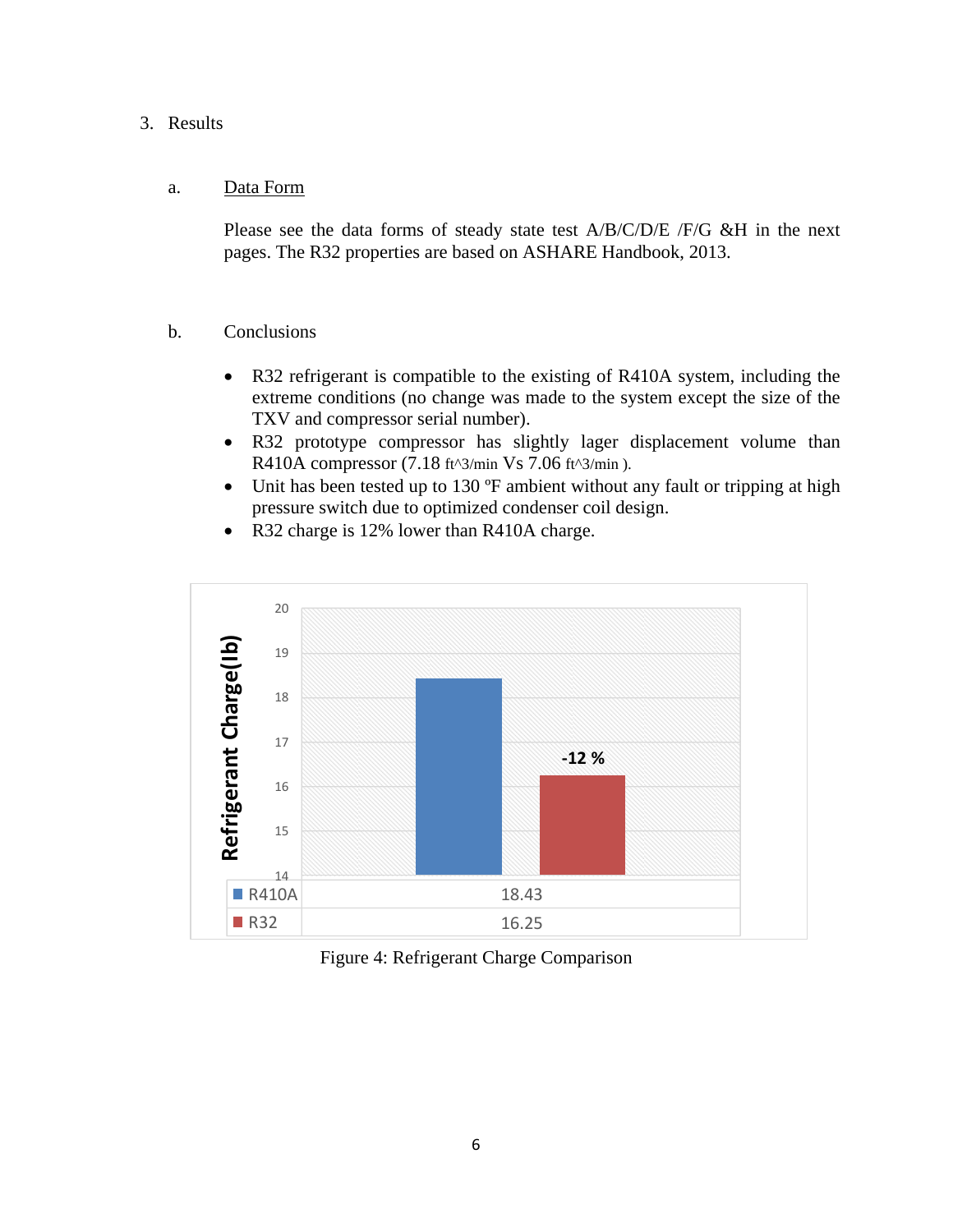R32 lubricant charge is 34% more than R410A lubricant charge as per Compressor manufacture's recommendation.



Figure 5: Lubricant Charge Comparison

 R410A has capacity reduction by 10% at 115 ºF ambient and 25% at 130º F ambient.



Figure 6: R410A Capacity Reduction Variations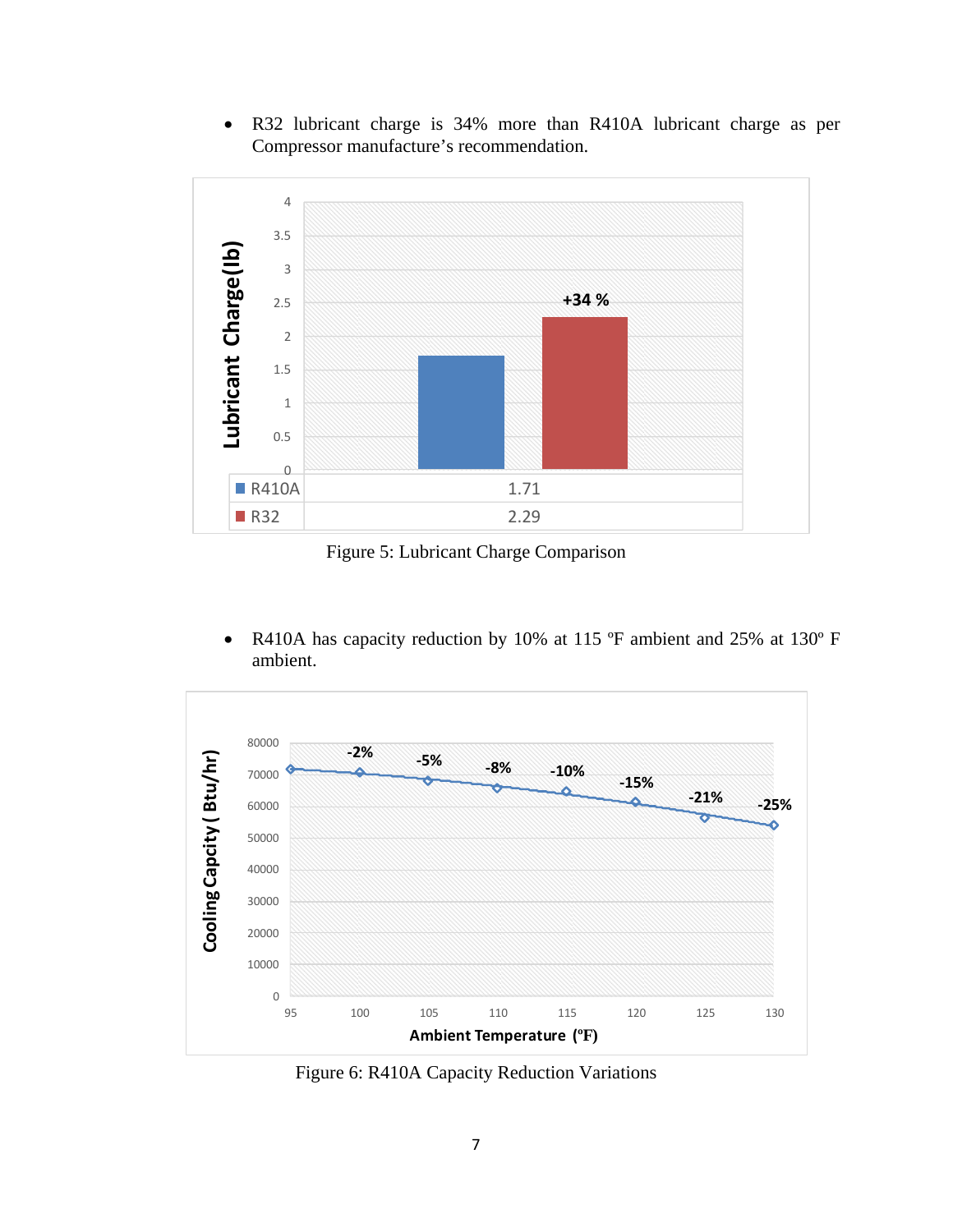- 90000 **‐1% ‐3% ‐6% ‐9% ‐13% ‐17% ‐22%** 80000 Cooling Capcity (Btu/hr) **Cooling Capcity ( Btu/hr)** 70000 60000 50000 40000 30000 20000 10000 0 95 100 105 110 115 120 125 130 **Ambient Temperature (ºF)**
- R32 has capacity reduction by 9% at 115 ºF ambient and 22% at 130º F ambient.

Figure 7: R32 Capacity Reduction Variations

 R32 has higher capacity by 12% (Avg.) than R410A .However, at high ambient condition, R32 shows higher capacity (up to 16 %).



Figure 8: Air Side Capacity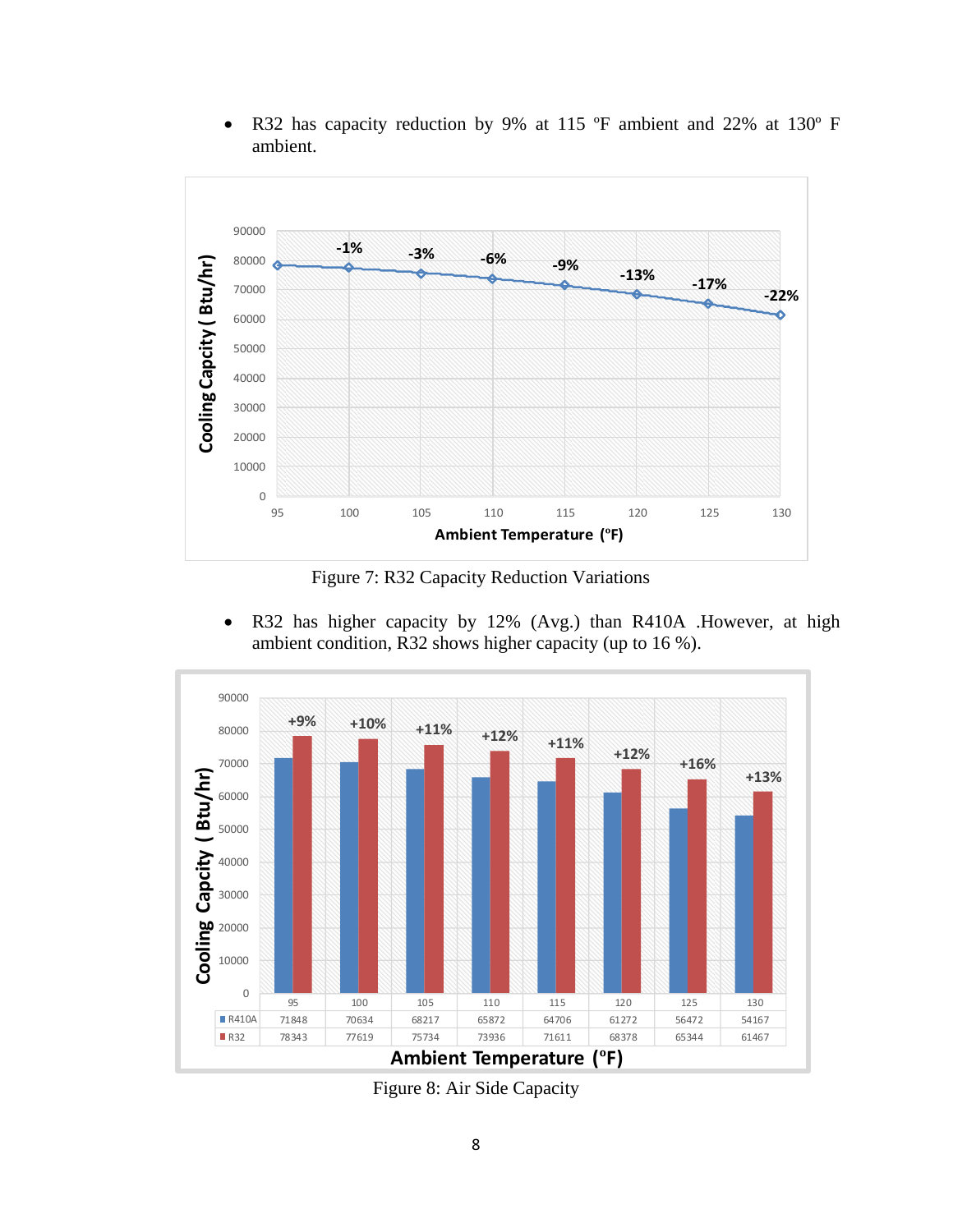- 14.00 **+2% +3%** 12.00 **+4% +5% +4%** 10.00 EER (Btu/hr/W) **EER ( Btu/hr/W) +5% +10%** 8.00 **+8%** 6.00 4.00 2.00 0.00 95 100 105 110 115 120 125 130 R410A 12.19 11.46 10.51 9.67 8.98 8.09 7.03 6.41 R32 | 12.44 | 11.77 | 10.92 | 10.16 | 9.37 | 8.51 | 7.73 | 6.90 **Ambient Temperature (ºF)**
- R32 has higher energy efficiency ratio by 5% (Avg.) than R410A .However, at high ambient condition, R32 shows higher EER (up to 10 %).

Figure 9: Air Side System Efficiency

- R410A has better integrated energy efficiency ratio (IEER) by 4% than R32.
- The test results for calculating IEER are listed in the data form I, J, and K tables.

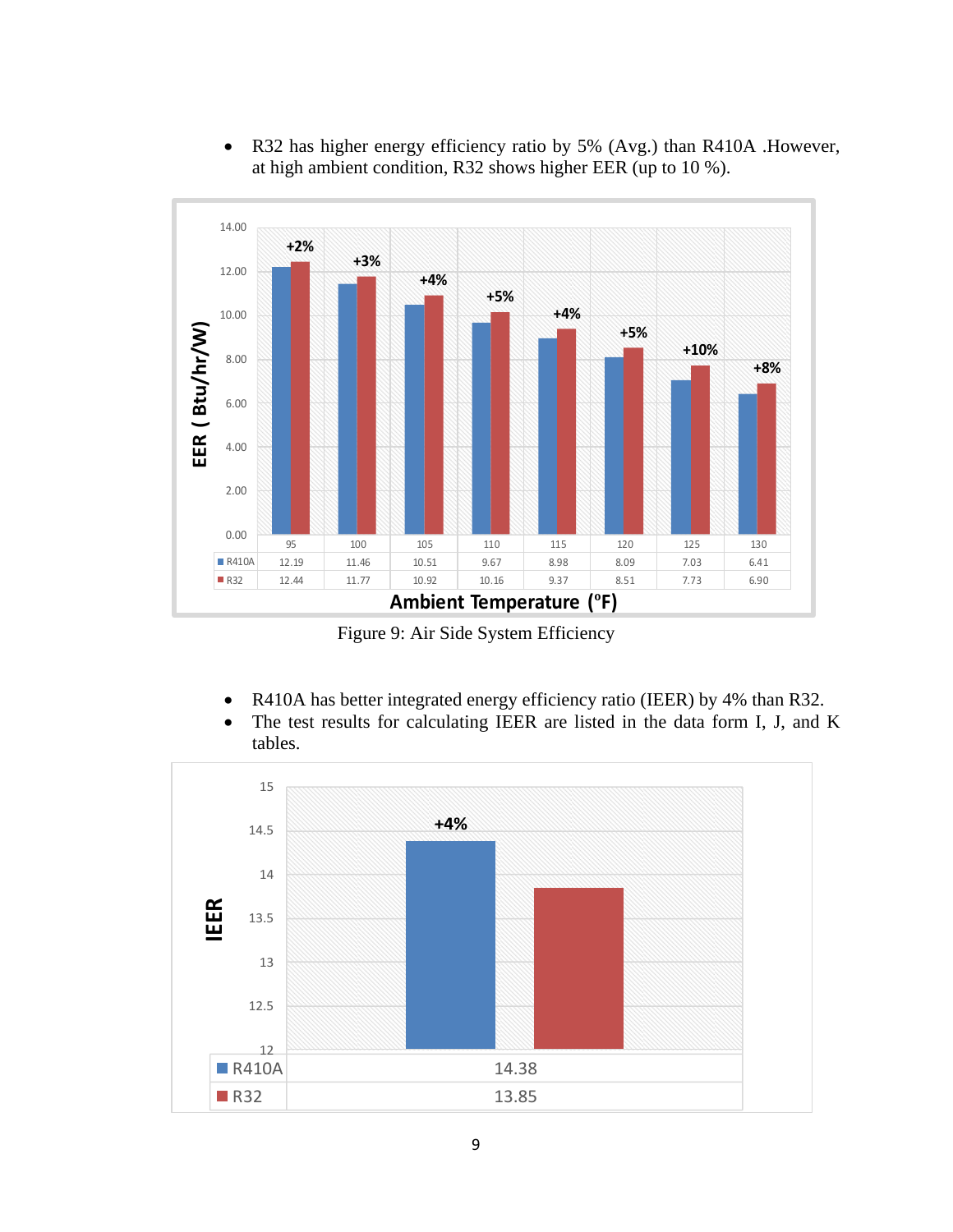

Figure 10: IEER • R32 has higher suction pressure by  $+4$  Psi (Avg.) than R410A.

Figure 11: Suction Pressure

- R32 has higher discharge pressure by +26 Psi (Avg.) than R410A.
- At 130 ºF ambient, R32 discharge pressure is +32 Psi higher than R410A.

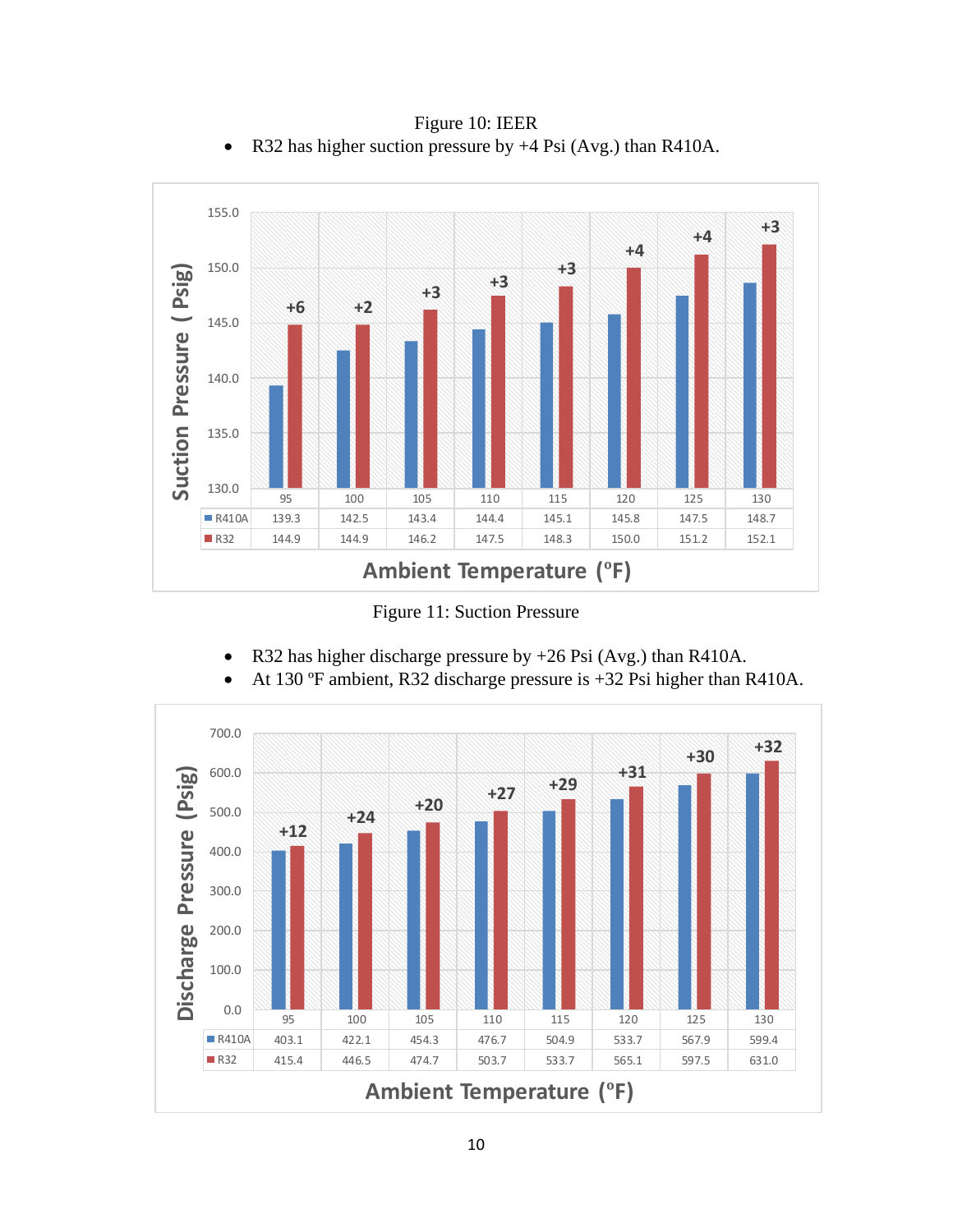Figure 12: Discharge Pressure

- R32 has higher discharge temperature by  $+35 \text{ }^{\circ}\text{F}$  (Avg.) than R410A.
- At 130 ºF ambient, R32 discharge temperature is +44 ºF higher than R410A.
- The prototype compressor of R32 from Copeland includes POE oil was tested well at high ambient conditions and no fault because of high discharge temperature.



Figure 13: Discharge Temperature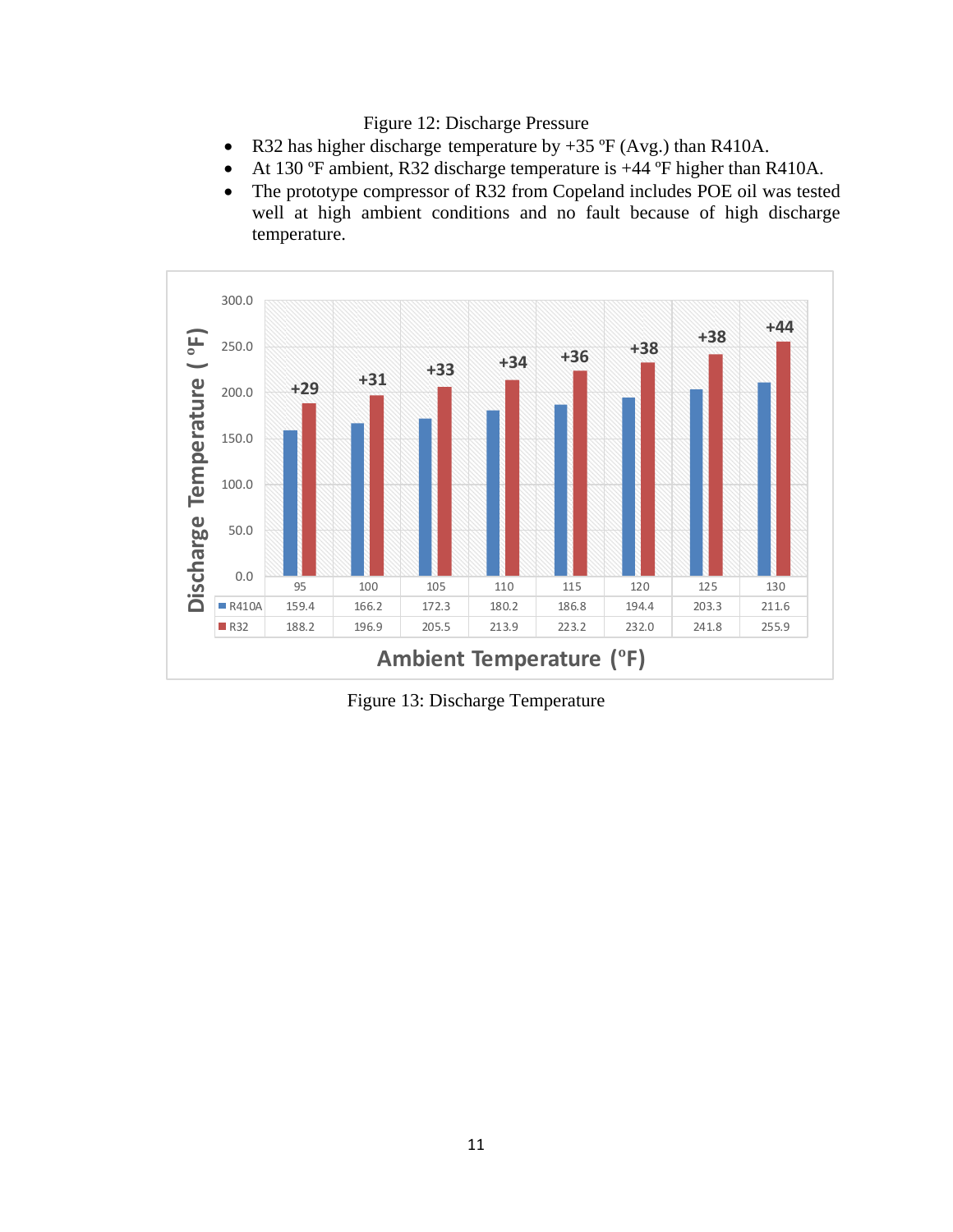Manufacturer: Zamil Central Air Conditioners Manufacturer's Notation: A (95<sup>°</sup> F Ambient)

| <b>Basic Information</b>                                                   |                                 |
|----------------------------------------------------------------------------|---------------------------------|
| Alternative Refrigerant (Composition as Charged, % wt, if not proprietary) | R32                             |
| Alternative Lubricant Type and ISO Viscosity                               | <b>POE</b>                      |
| Refrigerant and Lubricant of Baseline System                               | R410A/POE                       |
| Make and Model of Baseline System                                          | PTH <sub>006</sub>              |
| Nominal Capacity and Type of Baseline System                               | 6T Rooftop Air Conditioner Unit |

| <b>Comparison Data</b> |                                 |    | Base.      | Alt.           | <b>SI Units</b>   | Base.      | Alt.       | <b>IP UNits</b>    | Ratio |
|------------------------|---------------------------------|----|------------|----------------|-------------------|------------|------------|--------------------|-------|
|                        | Mode (Heating/Cooling)          |    | Cooling    |                |                   |            |            |                    |       |
| Compressor Type        |                                 |    | Scroll     | Scroll         |                   |            |            |                    |       |
|                        | <b>Compressor Displacement</b>  |    | 0.199      | 0.203          | $M^{\wedge}3/min$ | 7.06       | 7.18       | Ft $\frac{3}{min}$ |       |
|                        | <b>Nominal Motor Size</b>       |    | 5          | 5              | hp                |            |            |                    |       |
| Motor Speed            |                                 |    | 3500       | 3500           | rpm               |            |            |                    |       |
|                        | <b>Expansion Device Type</b>    |    | 6.5 TXV    | <b>4.5 TXV</b> |                   |            |            |                    |       |
| Lubricant Charge       |                                 |    | 0.78       | 1.04           | kg                | 1.71       | 2.29       | <b>lb</b>          |       |
| Refrigerant Charge     |                                 |    | 8.36       | 7.37           | kg                | 18.43      | 16.25      | 1 <sub>b</sub>     |       |
|                        | <b>Refrigerant Mass Flow</b>    |    | XXX        | XXX            | kg/min            | <b>XXX</b> | <b>XXX</b> | lb/min             |       |
| Rate                   |                                 |    |            |                |                   |            |            |                    |       |
|                        | Composition, at compr.          |    |            | <b>XXX</b>     | $%$ wt            |            |            |                    |       |
| Inlet if applicable    |                                 |    |            |                |                   |            |            |                    |       |
|                        | <b>Evaporator Face Area</b>     |    | 0.74       | 0.74           | $m \wedge 2$      | 8.0        | 8.0        | ft $^2$            |       |
|                        | <b>Condenser Face Area</b>      |    | 2.37       | 2.37           | $m^2$             | 25.6       | 25.6       | ft $^{12}$         |       |
| Ambient                | Indoor                          | db | 26.68      | 26.66          | $\mathsf{C}$      | 80.03      | 79.99      | $\mathbf{F}$       |       |
| Temps.                 |                                 | wh | 19.45      | 19.42          | $\mathsf{C}$      | 67.02      | 66.97      | $\mathbf{F}$       |       |
|                        | Outdoor                         | db | 34.99      | 35.0           | $\mathcal{C}$     | 94.99      | 95.0       | $\mathbf F$        |       |
|                        |                                 | wb | 20.71      | 20.28          | $\mathcal{C}$     | 69.29      | 68.51      | $F_{\rm}$          |       |
| <b>Total Capacity</b>  |                                 |    | 21037.8    | 22939.6        | W                 | 71848      | 78343.0    | Btu/hr             |       |
| Sensible Capacity      |                                 |    | 15869.1    | 16732.3        | W                 | 54196      | 57144.0    | Btu/hr             |       |
|                        | <b>Total System Power Input</b> |    | 5891.5     | 6299.70        | W                 | 5891.5     | 6299.70    | W                  |       |
|                        | <b>Compressor Power Input</b>   |    | 4782.5     | 5224.09        | W                 | 4782.5     | 5224.09    | W                  |       |
|                        | <b>Energy Efficiency Ratio</b>  |    | 3.571      | 3.641          | W/W               | 12.196     | 12.436     | Btuh/W             |       |
| (EER)                  |                                 |    |            |                |                   |            |            |                    |       |
|                        | Coeff. Of Performance           |    | <b>XXX</b> | <b>XXX</b>     |                   |            |            |                    |       |
| (COP)                  |                                 |    |            |                |                   |            |            |                    |       |

**Other System Changes** (eg: llsl-hx, flow control, hx fins and circuiting, vapor/liquid injection, etc.) \* Compressor was changed from ZP61KCE to ZP61KCE-R32( prototype ) \* TXV was changed from TGEL6.5 to TGEL4.5 model \* Filter drier was changed to new one

| <b>System Data</b>                         | Base.       | Alt.       | <b>Ratio</b> |
|--------------------------------------------|-------------|------------|--------------|
| Degradation Coefficient – Cd               | XXX         | <b>XXX</b> | xxx          |
| Seasonal Energy Efficiency Ratio - SEER    | ${\rm XXX}$ | XXX        | xxx          |
| Heating Seasonal Performance Factor - HSPF | xxx         | xxx        | ${\bf XXX}$  |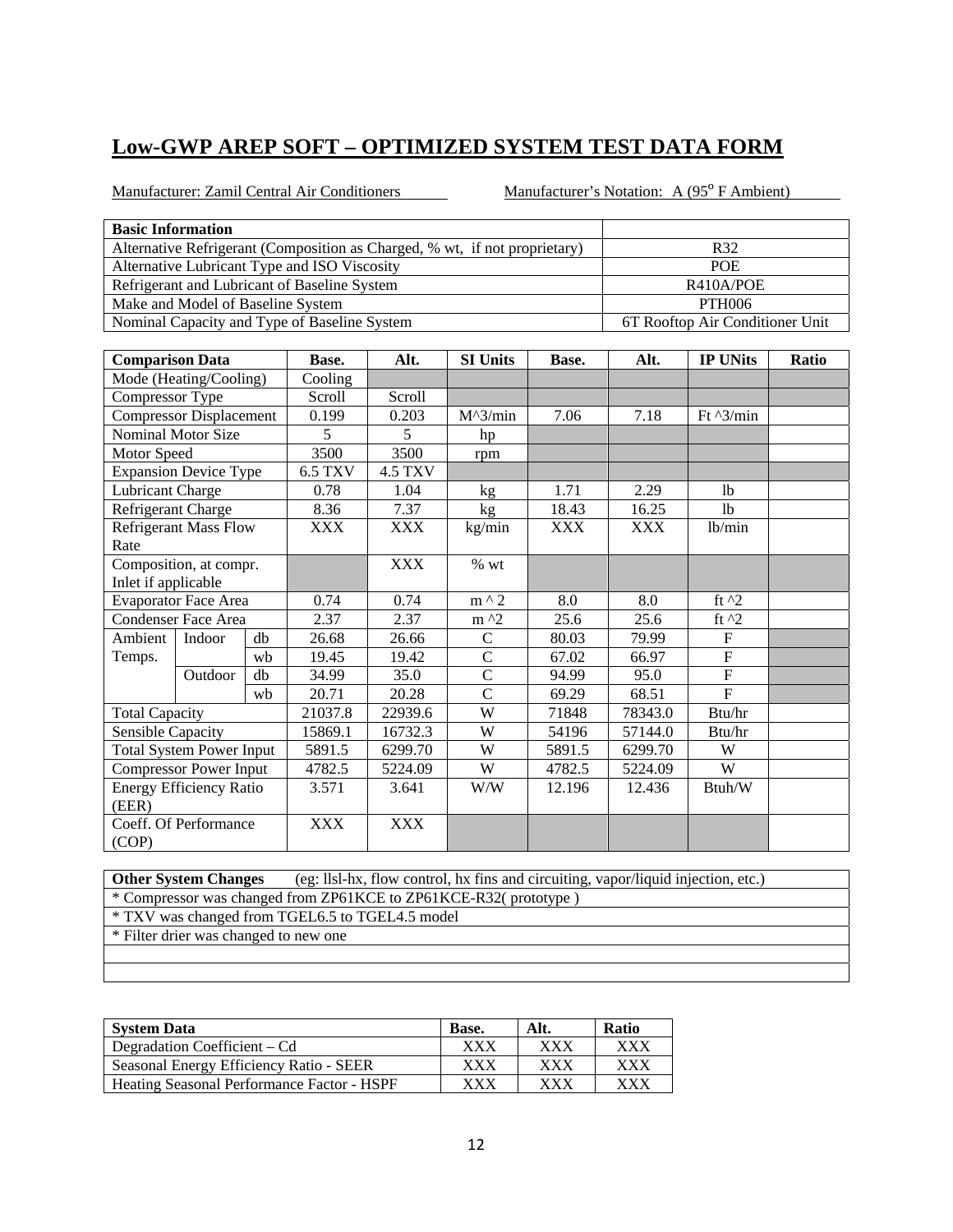Type of System: Rooftop Packaged Unit<br>
(e.g., SSHP, window RAC, chiller, etc.) (and composition as charged, % weight)

(and composition as charged, % weight, if not proprietary)

| <b>Air/Water Side Data</b> | Base.      | Alt.   | <b>SI Units</b>   | Base.      | Alt.       | <b>IP Units</b> | Ratio |
|----------------------------|------------|--------|-------------------|------------|------------|-----------------|-------|
| Evaporator                 |            |        |                   |            |            |                 |       |
| Heat Exchange Fluid        | Air        | Air    |                   |            |            |                 |       |
| Flow Rate (gas)            | 70.79      | 70.79  | $m \frac{3}{min}$ | 2500.2     | 2500.1     | $ft^3/min$      |       |
| Flow Rate (liquid)         | <b>XXX</b> | XXX    | L/min             | <b>XXX</b> | <b>XXX</b> | gal/min         |       |
| <b>Inlet Temperature</b>   | 26.68      | 26.66  | C                 | 80.03      | 79.99      | F               |       |
| <b>Outlet Temperature</b>  | 15.68      | 15.01  | C                 | 60.23      | 59.02      | F               |       |
| Condenser                  |            |        |                   |            |            |                 |       |
| Heat Exchange Fluid        | Air        | Air    |                   |            |            |                 |       |
| Flow Rate (gas)            | 183.29     | 183.34 | $m \lambda$ 3/min | 6473       | 6474.7     | ft^3/min        |       |
| Flow Rate (liquid)         | <b>XXX</b> | XXX    | L/min             | <b>XXX</b> | <b>XXX</b> | gal/min         |       |
| <b>Inlet Temperature</b>   | 34.99      | 35.0   | C                 | 94.99      | 95.0       | F               |       |
| <b>Outlet Temperature</b>  | 42.53      | 43.31  | C                 | 108.57     | 109.96     | F               |       |

| <b>Refrigerant Side Data</b>  | <b>Baseline</b> |            | <b>Alternative</b> |            | <b>Baseline</b> |            | <b>Alternative</b> |            |
|-------------------------------|-----------------|------------|--------------------|------------|-----------------|------------|--------------------|------------|
| Temperatures &                | T(C)            | $P$ [kPa]  | T(C)               | $P$ [kPa]  | T[F]            | P [psia]   | T[F]               | P [psia]   |
| <b>Pressures</b>              |                 |            |                    |            |                 |            |                    |            |
| <b>Compressor Suction</b>     | 16.39           | 1061.79    | 16.1               | 1100.05    | 61.51           | 154.0      | 60.98              | 159.55     |
| <b>Compressor Discharge</b>   | 70.77           | 2880.69    | 86.76              | 2965.57    | 159.39          | 417.81     | 188.18             | 430.12     |
| Condenser Inlet               | XXX             | <b>XXX</b> | <b>XXX</b>         | <b>XXX</b> | <b>XXX</b>      | <b>XXX</b> | <b>XXX</b>         | <b>XXX</b> |
| <b>Condenser Outlet</b>       | 37.53           | 2839.33    | 37.51              | 2929.37    | 99.57           | 411.81     | 99.53              | 424.87     |
| <b>Expansion Device Inlet</b> | XXX             | <b>XXX</b> | <b>XXX</b>         | <b>XXX</b> | <b>XXX</b>      | <b>XXX</b> | <b>XXX</b>         | <b>XXX</b> |
| Subcooling, at expan.         | 9.18            |            | 9.42               |            | 16.54           |            | 16.97              |            |
| device                        |                 |            |                    |            |                 |            |                    |            |
| <b>Evaporator Inlet</b>       | 11.42           | <b>XXX</b> | 11.34              | <b>XXX</b> | 52.56           | <b>XXX</b> | 52.42              | <b>XXX</b> |
| <b>Evaporator Outlet</b>      | 15.40           | <b>XXX</b> | 15.41              | <b>XXX</b> | 59.72           | <b>XXX</b> | 59.74              | <b>XXX</b> |
| <b>Suction Superheat</b>      | 7.12            |            | 6.26               |            | 12.83           |            | 11.28              |            |

**Data Source(s) for Refrigerant Properties**  ASHRAE Handbook,2013

#### **Additional Notes**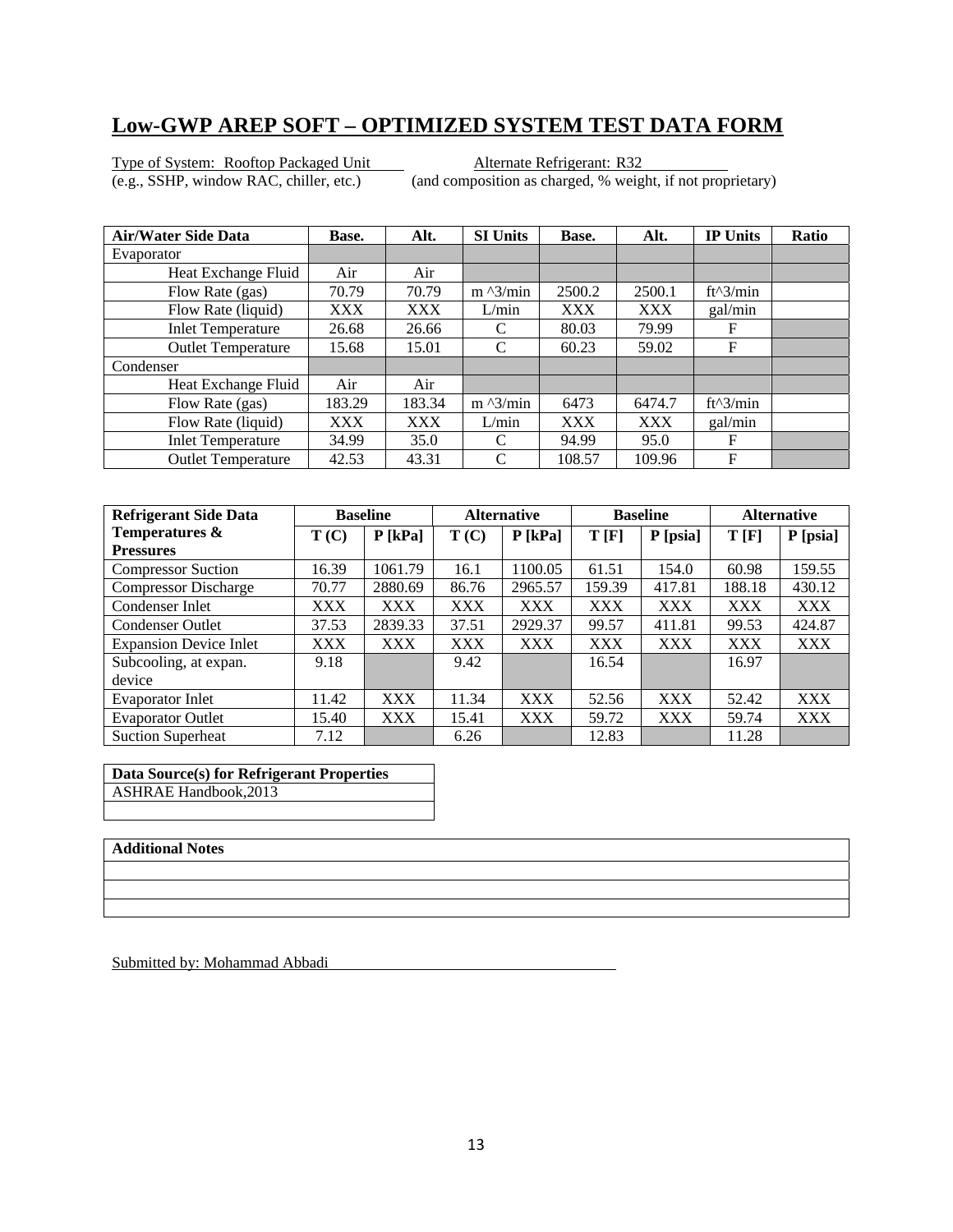Manufacturer: Zamil Central Air Conditioners Manufacturer's Notation: B (100° F Ambient)

| <b>Basic Information</b>     |                                   |    |                                              |                |                                                                            |            |            |                                 |       |  |  |
|------------------------------|-----------------------------------|----|----------------------------------------------|----------------|----------------------------------------------------------------------------|------------|------------|---------------------------------|-------|--|--|
|                              |                                   |    |                                              |                | Alternative Refrigerant (Composition as Charged, % wt, if not proprietary) |            |            | R32                             |       |  |  |
|                              |                                   |    | Alternative Lubricant Type and ISO Viscosity |                |                                                                            |            |            | <b>POE</b>                      |       |  |  |
|                              |                                   |    | Refrigerant and Lubricant of Baseline System |                |                                                                            |            | R410A/POE  |                                 |       |  |  |
|                              | Make and Model of Baseline System |    |                                              |                |                                                                            |            |            | <b>PTH006</b>                   |       |  |  |
|                              |                                   |    | Nominal Capacity and Type of Baseline System |                |                                                                            |            |            | 6T Rooftop Air Conditioner Unit |       |  |  |
|                              |                                   |    |                                              |                |                                                                            |            |            |                                 |       |  |  |
| <b>Comparison Data</b>       |                                   |    | Base.                                        | Alt.           | <b>SI Units</b>                                                            | Base.      | Alt.       | <b>IP UNits</b>                 | Ratio |  |  |
|                              | Mode (Heating/Cooling)            |    | Cooling                                      |                |                                                                            |            |            |                                 |       |  |  |
| Compressor Type              |                                   |    | Scroll                                       | Scroll         |                                                                            |            |            |                                 |       |  |  |
|                              | <b>Compressor Displacement</b>    |    | 0.199                                        | 0.203          | $M^3/min$                                                                  | 7.06       | 7.18       | Ft $^{3/min}$                   |       |  |  |
|                              | Nominal Motor Size                |    | 5                                            | 5              | hp                                                                         |            |            |                                 |       |  |  |
| Motor Speed                  |                                   |    | 3500                                         | 3500           | rpm                                                                        |            |            |                                 |       |  |  |
|                              | <b>Expansion Device Type</b>      |    | <b>6.5 TXV</b>                               | <b>4.5 TXV</b> |                                                                            |            |            |                                 |       |  |  |
| <b>Lubricant Charge</b>      |                                   |    | 0.78                                         | 1.04           | kg                                                                         | 1.71       | 2.29       | <sup>1</sup>                    |       |  |  |
| Refrigerant Charge           |                                   |    | 8.36                                         | 7.37           | kg                                                                         | 18.43      | 16.25      | <b>lb</b>                       |       |  |  |
| <b>Refrigerant Mass Flow</b> |                                   |    | <b>XXX</b>                                   | <b>XXX</b>     | kg/min                                                                     | <b>XXX</b> | <b>XXX</b> | lb/min                          |       |  |  |
| Rate                         |                                   |    |                                              |                |                                                                            |            |            |                                 |       |  |  |
|                              | Composition, at compr.            |    |                                              | <b>XXX</b>     | $\%$ wt                                                                    |            |            |                                 |       |  |  |
| Inlet if applicable          |                                   |    |                                              |                |                                                                            |            |            |                                 |       |  |  |
|                              | <b>Evaporator Face Area</b>       |    | 0.74                                         | 0.74           | m ^ 2                                                                      | 8.0        | 8.0        | ft $^2$                         |       |  |  |
|                              | Condenser Face Area               |    | 2.37                                         | 2.37           | $m \lambda$                                                                | 25.60      | 25.6       | ft $^2$                         |       |  |  |
| Ambient                      | Indoor                            | db | 26.67                                        | 26.66          | $\mathbf C$                                                                | 80.01      | 79.99      | $\mathbf F$                     |       |  |  |
| Temps.                       |                                   | wb | 19.44                                        | 19.43          | $\mathsf{C}$                                                               | 67.0       | 66.99      | $\mathbf F$                     |       |  |  |
|                              | Outdoor                           | db | 37.77                                        | 37.78          | $\overline{C}$                                                             | 100.0      | 100.01     | ${\bf F}$                       |       |  |  |
|                              |                                   | wb | 21.15                                        | 21.85          | $\mathcal{C}$                                                              | 70.08      | 71.34      | $\overline{F}$                  |       |  |  |
| <b>Total Capacity</b>        |                                   |    | 20682.3                                      | 22727.6        | W                                                                          | 70634.0    | 77619.0    | Btu/hr                          |       |  |  |
| <b>Sensible Capacity</b>     |                                   |    | 15818.5                                      | 16605.5        | W                                                                          | 54023.0    | 56711.0    | Btu/hr                          |       |  |  |
|                              | <b>Total System Power Input</b>   |    | 6161.1                                       | 6596.5         | W                                                                          | 6161.1     | 6596.5     | $\ensuremath{\text{W}}$         |       |  |  |
|                              | <b>Compressor Power Input</b>     |    | 5060.6                                       | 5518.95        | W                                                                          | 5060.6     | 5518.95    | W                               |       |  |  |
|                              | <b>Energy Efficiency Ratio</b>    |    | 3.356                                        | 3.445          | W/W                                                                        | 11.464     | 11.766     | Btuh/W                          |       |  |  |
| (EER)                        |                                   |    |                                              |                |                                                                            |            |            |                                 |       |  |  |
|                              | Coeff. Of Performance             |    | <b>XXX</b>                                   | <b>XXX</b>     |                                                                            |            |            |                                 |       |  |  |
| (COP)                        |                                   |    |                                              |                |                                                                            |            |            |                                 |       |  |  |

**Other System Changes** (eg: llsl-hx, flow control, hx fins and circuiting, vapor/liquid injection, etc.) \* Compressor was changed from ZP61KCE to ZP61KCE-R32( prototype )

\* TXV was changed from TGEL6.5 to TGEL4.5 model

| <b>System Data</b>                                | Base.       | Alt. | <b>Ratio</b> |
|---------------------------------------------------|-------------|------|--------------|
| Degradation Coefficient – Cd                      | xxx         | XXX  | <b>XXX</b>   |
| Seasonal Energy Efficiency Ratio - SEER           | ${\rm XXX}$ | XXX  | XXX          |
| <b>Heating Seasonal Performance Factor - HSPF</b> | ${\rm XXX}$ | xxx  | xxx          |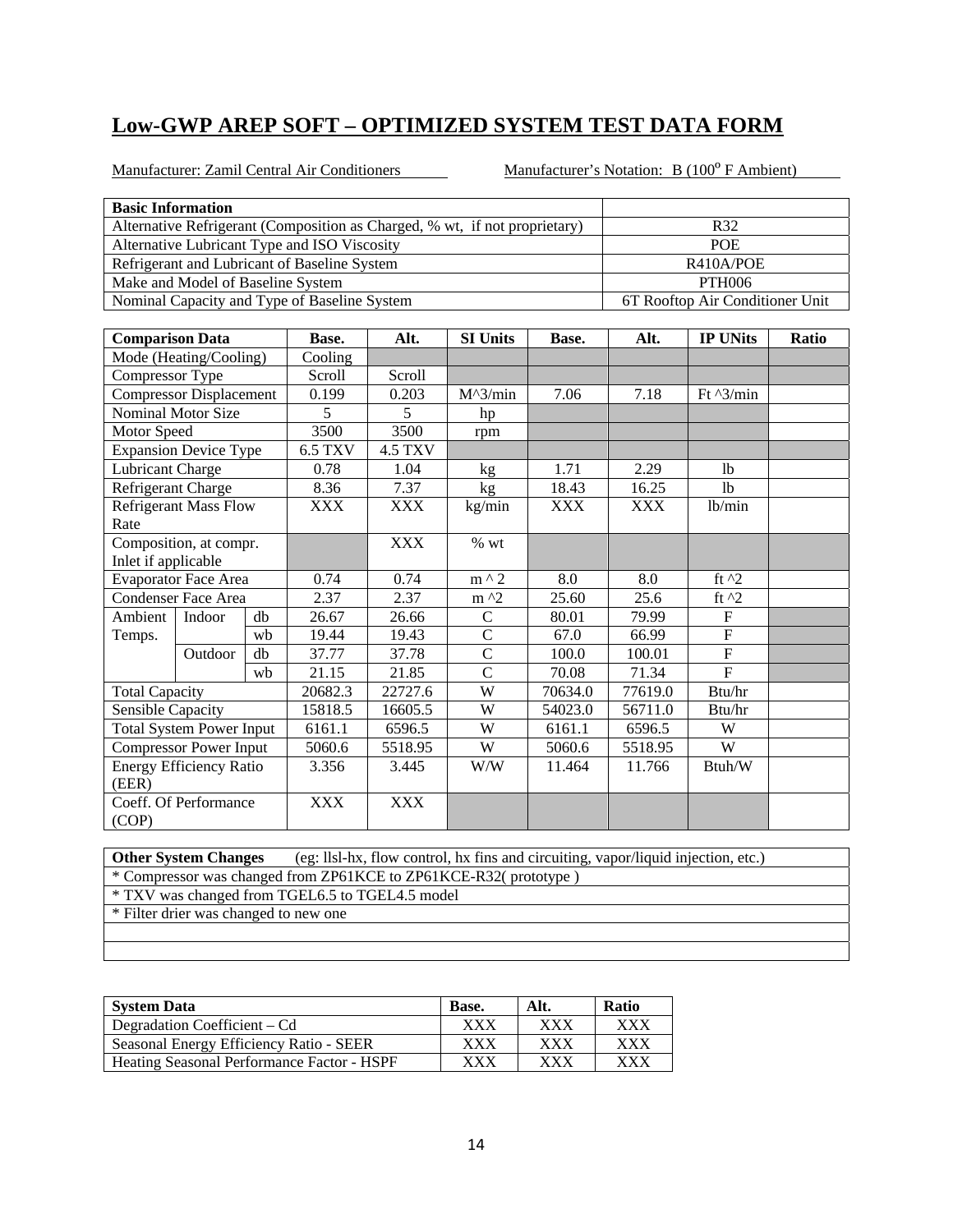Type of System: Rooftop Packaged Unit<br>
(e.g., SSHP, window RAC, chiller, etc.) (and composition as charged, % weight)

(and composition as charged, % weight, if not proprietary)

| Air/Water Side Data       | Base.      | Alt.   | <b>SI Units</b>   | Base.      | Alt.       | <b>IP Units</b> | <b>Ratio</b> |
|---------------------------|------------|--------|-------------------|------------|------------|-----------------|--------------|
| Evaporator                |            |        |                   |            |            |                 |              |
| Heat Exchange Fluid       | Air        | Air    |                   |            |            |                 |              |
| Flow Rate (gas)           | 70.79      | 70.78  | $m \frac{3}{min}$ | 2500       | 2499.9     | $ft^3/min$      |              |
| Flow Rate (liquid)        | <b>XXX</b> | XXX    | L/min             | <b>XXX</b> | <b>XXX</b> | gal/min         |              |
| <b>Inlet Temperature</b>  | 26.67      | 26.66  | C                 | 80.01      | 79.99      | F               |              |
| <b>Outlet Temperature</b> | 15.68      | 15.11  | C                 | 60.24      | 59.21      | F               |              |
| Condenser                 |            |        |                   |            |            |                 |              |
| Heat Exchange Fluid       | Air        | Air    |                   |            |            |                 |              |
| Flow Rate (gas)           | 183.32     | 183.54 | $m \lambda$ 3/min | 6474       | 6481.9     | $ft^3/min$      |              |
| Flow Rate (liquid)        | <b>XXX</b> | XXX    | L/min             | <b>XXX</b> | <b>XXX</b> | gal/min         |              |
| <b>Inlet Temperature</b>  | 37.77      | 37.78  | C                 | 100.0      | 100.01     | F               |              |
| <b>Outlet Temperature</b> | 45.46      | 46.09  | C                 | 113.83     | 114.97     | F               |              |

| <b>Refrigerant Side Data</b>  | <b>Baseline</b> |            | <b>Alternative</b> |            | <b>Baseline</b> |            | <b>Alternative</b> |            |
|-------------------------------|-----------------|------------|--------------------|------------|-----------------|------------|--------------------|------------|
| Temperatures &                | T(C)            | $P$ [kPa]  | T(C)               | $P$ [kPa]  | T[F]            | P [psia]   | T[F]               | P [psia]   |
| <b>Pressures</b>              |                 |            |                    |            |                 |            |                    |            |
| <b>Compressor Suction</b>     | 17.12           | 1083.99    | 16.06              | 1100.12    | 62.83           | 157.22     | 60.91              | 159.56     |
| <b>Compressor Discharge</b>   | 74.54           | 3011.90    | 91.58              | 3179.72    | 166.18          | 436.84     | 196.86             | 461.18     |
| Condenser Inlet               | XXX             | <b>XXX</b> | XXX                | <b>XXX</b> | XXX             | <b>XXX</b> | <b>XXX</b>         | <b>XXX</b> |
| <b>Condenser Outlet</b>       | 40.43           | 2970.53    | 40.13              | 3143.52    | 104.78          | 430.84     | 104.24             | 455.93     |
| <b>Expansion Device Inlet</b> | XXX             | <b>XXX</b> | <b>XXX</b>         | <b>XXX</b> | <b>XXX</b>      | <b>XXX</b> | <b>XXX</b>         | XXX        |
| Subcooling, at expan.         | 8.22            |            | 9.86               |            | 14.81           |            | 17.76              |            |
| device                        |                 |            |                    |            |                 |            |                    |            |
| Evaporator Inlet              | 12.13           | <b>XXX</b> | 11.33              | <b>XXX</b> | 53.84           | <b>XXX</b> | 52.41              | <b>XXX</b> |
| <b>Evaporator Outlet</b>      | 17.03           | <b>XXX</b> | 15.45              | <b>XXX</b> | 62.66           | <b>XXX</b> | 59.82              | XXX        |
| <b>Suction Superheat</b>      | 7.16            |            | 6.22               |            | 12.90           |            | 11.21              |            |

**Data Source(s) for Refrigerant Properties**  ASHRAE Handbook,2013

#### **Additional Notes**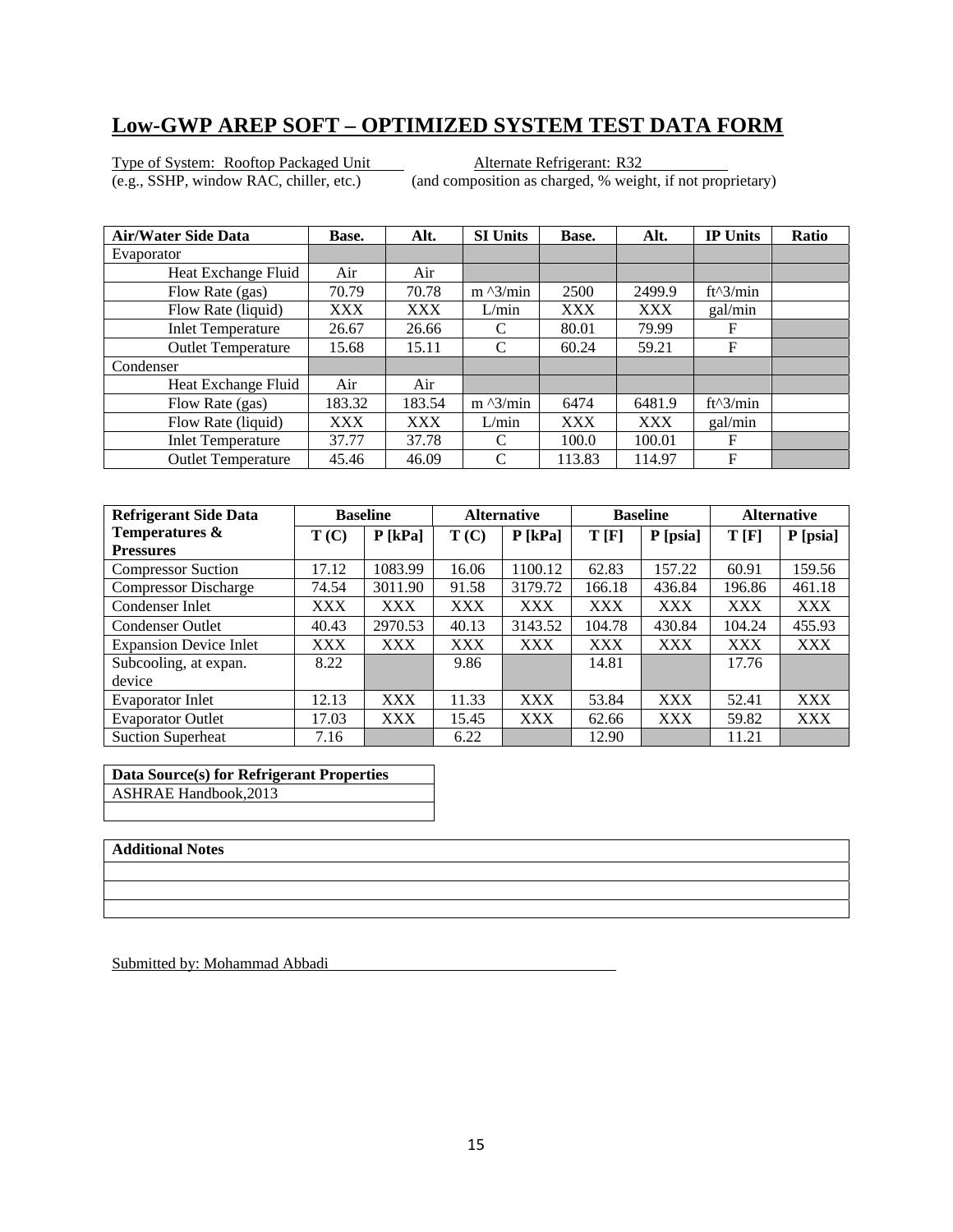Manufacturer: Zamil Central Air Conditioners Manufacturer's Notation: C (105<sup>°</sup> F Ambient)

| <b>Basic Information</b>                     |                                   |    |                                              |                |                                                                            |         |               |                                 |       |  |  |
|----------------------------------------------|-----------------------------------|----|----------------------------------------------|----------------|----------------------------------------------------------------------------|---------|---------------|---------------------------------|-------|--|--|
|                                              |                                   |    |                                              |                | Alternative Refrigerant (Composition as Charged, % wt, if not proprietary) |         |               | R32                             |       |  |  |
|                                              |                                   |    | Alternative Lubricant Type and ISO Viscosity |                |                                                                            |         |               | <b>POE</b>                      |       |  |  |
|                                              |                                   |    | Refrigerant and Lubricant of Baseline System |                |                                                                            |         | R410A/POE     |                                 |       |  |  |
|                                              | Make and Model of Baseline System |    |                                              |                |                                                                            |         | <b>PTH006</b> |                                 |       |  |  |
| Nominal Capacity and Type of Baseline System |                                   |    |                                              |                |                                                                            |         |               | 6T Rooftop Air Conditioner Unit |       |  |  |
|                                              |                                   |    |                                              |                |                                                                            |         |               |                                 |       |  |  |
| <b>Comparison Data</b>                       |                                   |    | Base.                                        | Alt.           | <b>SI Units</b>                                                            | Base.   | Alt.          | <b>IP UNits</b>                 | Ratio |  |  |
|                                              | Mode (Heating/Cooling)            |    | Cooling                                      |                |                                                                            |         |               |                                 |       |  |  |
| Compressor Type                              |                                   |    | Scroll                                       | Scroll         |                                                                            |         |               |                                 |       |  |  |
|                                              | <b>Compressor Displacement</b>    |    | 0.199                                        | 0.203          | $M^3/min$                                                                  | 7.06    | 7.18          | Ft $\frac{3}{min}$              |       |  |  |
|                                              | Nominal Motor Size                |    | 5                                            | 5              | hp                                                                         |         |               |                                 |       |  |  |
| Motor Speed                                  |                                   |    | 3500                                         | 3500           | rpm                                                                        |         |               |                                 |       |  |  |
|                                              | <b>Expansion Device Type</b>      |    | 6.5 TXV                                      | <b>4.5 TXV</b> |                                                                            |         |               |                                 |       |  |  |
| <b>Lubricant Charge</b>                      |                                   |    | 0.78<br>8.36                                 | 1.04           | kg                                                                         | 1.71    | 2.29          | <sup>1</sup>                    |       |  |  |
|                                              | Refrigerant Charge                |    |                                              | 7.37           | kg                                                                         | 18.43   | 16.25         | 1 <sub>b</sub>                  |       |  |  |
|                                              | <b>Refrigerant Mass Flow</b>      |    | XXX                                          | <b>XXX</b>     | kg/min                                                                     | XXX     | <b>XXX</b>    | lb/min                          |       |  |  |
| Rate                                         |                                   |    |                                              |                |                                                                            |         |               |                                 |       |  |  |
|                                              | Composition, at compr.            |    |                                              | <b>XXX</b>     | % wt                                                                       |         |               |                                 |       |  |  |
| Inlet if applicable                          |                                   |    |                                              |                |                                                                            |         |               |                                 |       |  |  |
|                                              | <b>Evaporator Face Area</b>       |    | 0.74                                         | 0.74           | $m \wedge 2$                                                               | 8.0     | 8.0           | ft $^2$                         |       |  |  |
|                                              | <b>Condenser Face Area</b>        |    | 2.37                                         | 2.37           | m ^2                                                                       | 25.6    | 25.6          | ft $^2$                         |       |  |  |
| Ambient                                      | Indoor                            | db | 26.66                                        | 26.67          | $\mathcal{C}$                                                              | 80.0    | 80.01         | $\mathbf F$                     |       |  |  |
| Temps.                                       |                                   | wb | 19.45                                        | 19.44          | $\overline{C}$                                                             | 67.01   | 67.0          | $\overline{F}$                  |       |  |  |
|                                              | Outdoor                           | db | 40.56                                        | 40.56          | $\overline{C}$                                                             | 105.01  | 105.01        | $\overline{F}$                  |       |  |  |
|                                              |                                   | wb | 21.48                                        | 21.92          | $\overline{C}$                                                             | 70.67   | 71.46         | $\overline{F}$                  |       |  |  |
| <b>Total Capacity</b>                        |                                   |    | 19974.6                                      | 22175.7        | W                                                                          | 68217.0 | 75734.0       | Btu/hr                          |       |  |  |
| Sensible Capacity                            |                                   |    | 15586.5                                      | 16355.8        | W                                                                          | 53231.0 | 55858.0       | Btu/hr                          |       |  |  |
|                                              | <b>Total System Power Input</b>   |    | 6493.2                                       | 6938.50        | W                                                                          | 6493.2  | 6938.50       | W                               |       |  |  |
|                                              | <b>Compressor Power Input</b>     |    | 5385.65                                      | 5860.82        | $\ensuremath{\text{W}}$                                                    | 5385.65 | 5860.82       | $\overline{W}$                  |       |  |  |
|                                              | <b>Energy Efficiency Ratio</b>    |    | 3.074                                        | 3.196          | W/W                                                                        | 10.50   | 10.915        | Btuh/W                          |       |  |  |
| (EER)                                        |                                   |    |                                              |                |                                                                            |         |               |                                 |       |  |  |
|                                              | Coeff. Of Performance             |    | <b>XXX</b>                                   | <b>XXX</b>     |                                                                            |         |               |                                 |       |  |  |
| (COP)                                        |                                   |    |                                              |                |                                                                            |         |               |                                 |       |  |  |

**Other System Changes** (eg: llsl-hx, flow control, hx fins and circuiting, vapor/liquid injection, etc.) \* Compressor was changed from ZP61KCE to ZP61KCE-R32( prototype ) \* TXV was changed from TGEL6.5 to TGEL4.5 model

| <b>System Data</b>                         | Base.       | Alt. | <b>Ratio</b> |
|--------------------------------------------|-------------|------|--------------|
| Degradation Coefficient – Cd               | ${\rm XXX}$ | xxx  | xxx          |
| Seasonal Energy Efficiency Ratio - SEER    | ${\rm XXX}$ | xxx  | XXX          |
| Heating Seasonal Performance Factor - HSPF | ${\rm XXX}$ | xxx  | XXX          |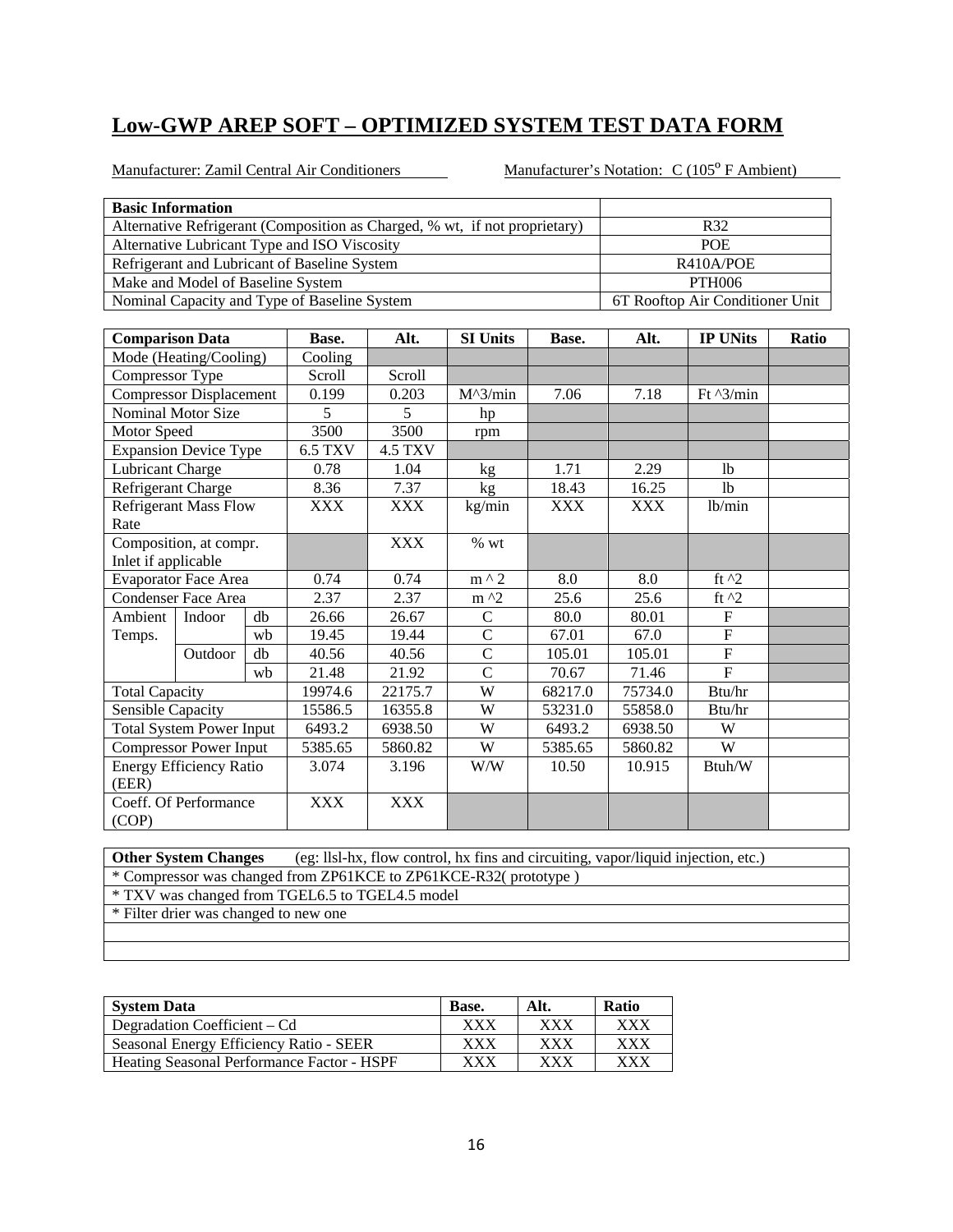Type of System: Rooftop Packaged Unit<br>
(e.g., SSHP, window RAC, chiller, etc.) (and composition as charged, % weight)

(and composition as charged, % weight, if not proprietary)

| <b>Air/Water Side Data</b> | Base.      | Alt.       | <b>SI Units</b>           | Base.      | Alt.       | <b>IP Units</b> | Ratio |
|----------------------------|------------|------------|---------------------------|------------|------------|-----------------|-------|
| Evaporator                 |            |            |                           |            |            |                 |       |
| Heat Exchange Fluid        | Air        | Air        |                           |            |            |                 |       |
| Flow Rate (gas)            | 70.78      | 70.78      | $m \frac{\lambda}{3}$ min | 2499.8     | 2499.6     | $ft^3/min$      |       |
| Flow Rate (liquid)         | <b>XXX</b> | XXX        | L/min                     | <b>XXX</b> | <b>XXX</b> | gal/min         |       |
| <b>Inlet Temperature</b>   | 26.66      | 26.67      | C                         | 80.0       | 80.01      | F               |       |
| <b>Outlet Temperature</b>  | 15.87      | 15.27      | C                         | 60.58      | 59.50      | F               |       |
| Condenser                  |            |            |                           |            |            |                 |       |
| Heat Exchange Fluid        | Air        | Air        |                           |            |            |                 |       |
| Flow Rate (gas)            | 183.07     | 183.06     | $m^2/$ min                | 6465.3     | 6464.8     | $ft^3/min$      |       |
| Flow Rate (liquid)         | <b>XXX</b> | <b>XXX</b> | L/min                     | <b>XXX</b> | XXX        | gal/min         |       |
| <b>Inlet Temperature</b>   | 40.56      | 40.56      | C                         | 105.01     | 105.01     | F               |       |
| <b>Outlet Temperature</b>  | 48.13      | 48.88      | C                         | 118.64     | 120.0      | F               |       |

| <b>Refrigerant Side Data</b>  | <b>Baseline</b> |            | <b>Alternative</b> |            | <b>Baseline</b> |            | <b>Alternative</b> |            |
|-------------------------------|-----------------|------------|--------------------|------------|-----------------|------------|--------------------|------------|
| Temperatures &                | T(C)            | $P$ [kPa]  | T(C)               | $P$ [kPa]  | T[F]            | P [psia]   | T[F]               | P [psia]   |
| <b>Pressures</b>              |                 |            |                    |            |                 |            |                    |            |
| <b>Compressor Suction</b>     | 17.41           | 1089.99    | 16.64              | 1109.22    | 63.35           | 158.09     | 61.96              | 160.88     |
| <b>Compressor Discharge</b>   | 77.92           | 3233.64    | 96.37              | 3374.08    | 172.26          | 469.0      | 205.48             | 489.37     |
| Condenser Inlet               | XXX             | <b>XXX</b> | XXX                | <b>XXX</b> | <b>XXX</b>      | XXX        | <b>XXX</b>         | <b>XXX</b> |
| <b>Condenser Outlet</b>       | 43.19           | 3192.27    | 42.95              | 3337.89    | 109.75          | 463.0      | 109.32             | 484.12     |
| <b>Expansion Device Inlet</b> | XXX             | <b>XXX</b> | XXX                | <b>XXX</b> | <b>XXX</b>      | <b>XXX</b> | <b>XXX</b>         | <b>XXX</b> |
| Subcooling, at expan.         | 8.61            |            | 9.65               |            | 15.50           |            | 17.38              |            |
| device                        |                 |            |                    |            |                 |            |                    |            |
| <b>Evaporator Inlet</b>       | 12.43           | <b>XXX</b> | 11.65              | <b>XXX</b> | 54.39           | XXX        | 52.98              | <b>XXX</b> |
| <b>Evaporator Outlet</b>      | 17.33           | <b>XXX</b> | 15.75              | <b>XXX</b> | 63.20           | XXX        | 60.35              | <b>XXX</b> |
| <b>Suction Superheat</b>      | 7.25            |            | 6.53               |            | 13.06           |            | 11.76              |            |

| Data Source(s) for Refrigerant Properties |
|-------------------------------------------|
| 2013, ASHRAE Handbook                     |

#### **Additional Notes**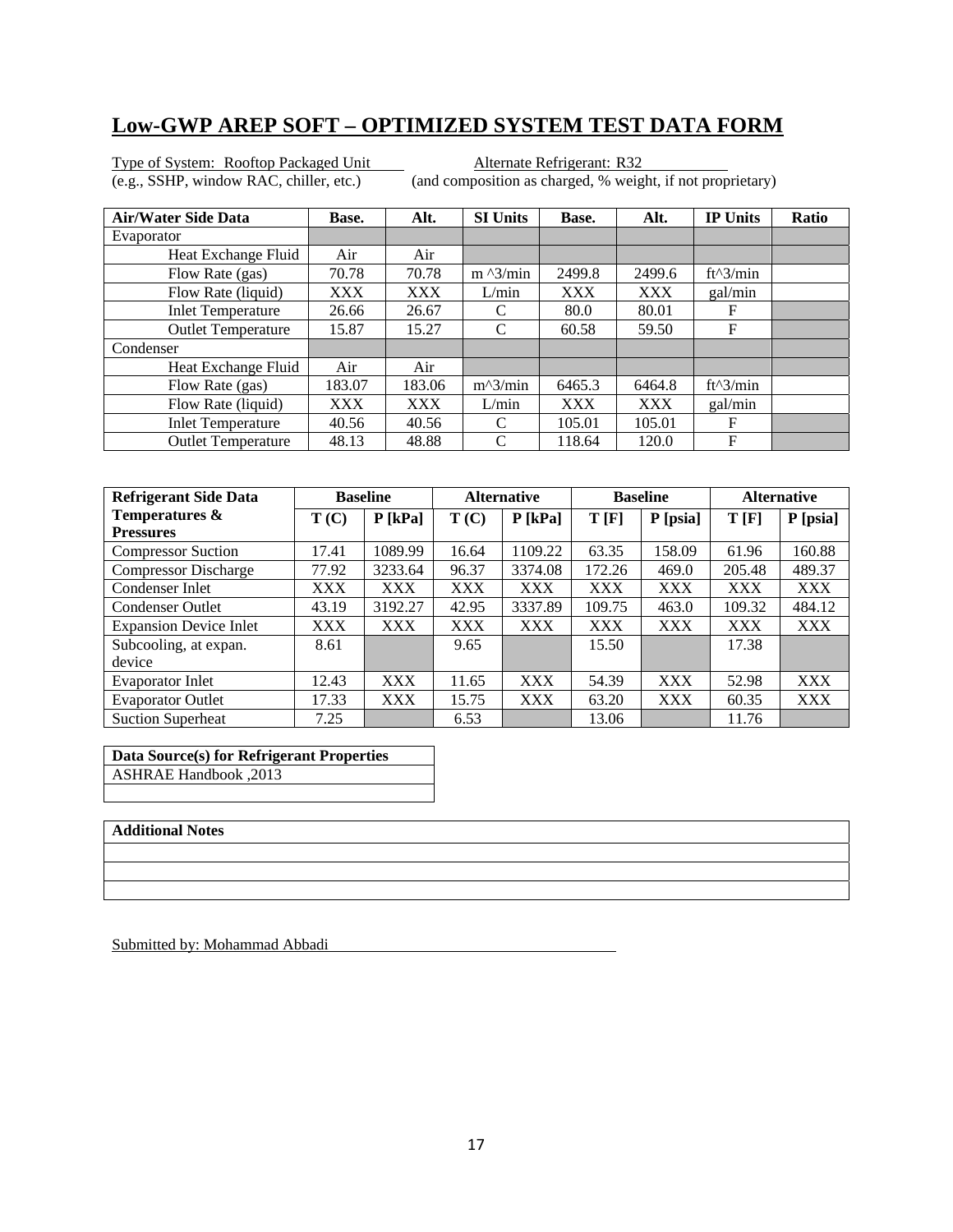Manufacturer: Zamil Central Air Conditioners Manufacturer's Notation: D (110<sup>°</sup> F Ambient)

| <b>Basic Information</b>     |                                   |    |                                              |                |                                                                            |            |            |                                 |       |  |
|------------------------------|-----------------------------------|----|----------------------------------------------|----------------|----------------------------------------------------------------------------|------------|------------|---------------------------------|-------|--|
|                              |                                   |    |                                              |                | Alternative Refrigerant (Composition as Charged, % wt, if not proprietary) |            |            | R32                             |       |  |
|                              |                                   |    | Alternative Lubricant Type and ISO Viscosity |                |                                                                            |            | POE        |                                 |       |  |
|                              |                                   |    | Refrigerant and Lubricant of Baseline System |                |                                                                            |            |            | R410A/POE                       |       |  |
|                              | Make and Model of Baseline System |    |                                              |                |                                                                            |            |            | <b>PTH006</b>                   |       |  |
|                              |                                   |    | Nominal Capacity and Type of Baseline System |                |                                                                            |            |            | 6T Rooftop Air Conditioner Unit |       |  |
|                              |                                   |    |                                              |                |                                                                            |            |            |                                 |       |  |
| <b>Comparison Data</b>       |                                   |    | Base.                                        | Alt.           | <b>SI Units</b>                                                            | Base.      | Alt.       | <b>IP UNits</b>                 | Ratio |  |
|                              | Mode (Heating/Cooling)            |    | Cooling                                      |                |                                                                            |            |            |                                 |       |  |
| Compressor Type              |                                   |    | Scroll                                       | Scroll         |                                                                            |            |            |                                 |       |  |
|                              | <b>Compressor Displacement</b>    |    | 0.199                                        | 0.203          | $M^{\wedge}3/min$                                                          | 7.06       | 7.18       | Ft $^{3/min}$                   |       |  |
|                              | Nominal Motor Size                |    | 5                                            | 5              | hp                                                                         |            |            |                                 |       |  |
| Motor Speed                  |                                   |    | 3500<br><b>6.5 TXV</b>                       | 3500           | rpm                                                                        |            |            |                                 |       |  |
|                              | <b>Expansion Device Type</b>      |    |                                              | <b>4.5 TXV</b> |                                                                            |            |            |                                 |       |  |
| Lubricant Charge             |                                   |    | 0.78                                         | 1.04           | kg                                                                         | 1.71       | 2.29       | 1 <sub>b</sub>                  |       |  |
| Refrigerant Charge           |                                   |    | 8.36                                         | 7.37           | kg                                                                         | 18.43      | 16.25      | <sup>1</sup> b                  |       |  |
| <b>Refrigerant Mass Flow</b> |                                   |    | <b>XXX</b>                                   | <b>XXX</b>     | kg/min                                                                     | <b>XXX</b> | <b>XXX</b> | lb/min                          |       |  |
| Rate                         |                                   |    |                                              |                |                                                                            |            |            |                                 |       |  |
|                              | Composition, at compr.            |    |                                              | <b>XXX</b>     | $%$ wt                                                                     |            |            |                                 |       |  |
| Inlet if applicable          |                                   |    |                                              |                |                                                                            |            |            |                                 |       |  |
|                              | <b>Evaporator Face Area</b>       |    | 0.74                                         | 0.74           | $m \wedge 2$                                                               | 8.0        | 8.0        | ft $^2$                         |       |  |
|                              | <b>Condenser Face Area</b>        |    | 2.37                                         | 2.37           | $m^2$                                                                      | 25.6       | 25.6       | ft $^2$                         |       |  |
| Ambient                      | Indoor                            | db | 26.68                                        | 26.67          | $\mathsf{C}$                                                               | 80.03      | 80.02      | $\boldsymbol{\mathrm{F}}$       |       |  |
| Temps.                       |                                   | wb | 19.45                                        | 19.45          | $\mathcal{C}$                                                              | 67.02      | 67.02      | $\boldsymbol{\mathrm{F}}$       |       |  |
|                              | Outdoor                           | db | 43.34                                        | 43.33          | $\overline{C}$                                                             | 110.02     | 110.0      | ${\bf F}$                       |       |  |
|                              |                                   | wb | 21.69                                        | 22.11          | $\overline{C}$                                                             | 71.05      | 71.80      | $\overline{F}$                  |       |  |
| <b>Total Capacity</b>        |                                   |    | 19288.0                                      | 21649.2        | W                                                                          | 65872.0    | 73936.0    | Btu/hr                          |       |  |
| Sensible Capacity            |                                   |    | 15125.4                                      | 16075.0        | W                                                                          | 51656.0    | 54899.0    | Btu/hr                          |       |  |
|                              | <b>Total System Power Input</b>   |    | 6812.40                                      | 7278.20        | W                                                                          | 6812.40    | 7278.20    | W                               |       |  |
|                              | <b>Compressor Power Input</b>     |    | 5711.39                                      | 6199.24        | W                                                                          | 5711.39    | 6199.24    | W                               |       |  |
|                              | <b>Energy Efficiency Ratio</b>    |    | 2.831                                        | 2.974          | W/W                                                                        | 9.67       | 10.159     | Btuh/W                          |       |  |
| (EER)                        |                                   |    |                                              |                |                                                                            |            |            |                                 |       |  |
|                              | Coeff. Of Performance             |    | <b>XXX</b>                                   | <b>XXX</b>     |                                                                            |            |            |                                 |       |  |
| (COP)                        |                                   |    |                                              |                |                                                                            |            |            |                                 |       |  |

**Other System Changes** (eg: llsl-hx, flow control, hx fins and circuiting, vapor/liquid injection, etc.) \* Compressor was changed from ZP61KCE to ZP61KCE-R32( prototype )

\* TXV was changed from TGEL6.5 to TGEL4.5 model

| <b>System Data</b>                         | Base.                     | Alt.       | <b>Ratio</b> |
|--------------------------------------------|---------------------------|------------|--------------|
| Degradation Coefficient – Cd               | ${\bf XXX}$               | XXX        | XXX          |
| Seasonal Energy Efficiency Ratio - SEER    | ${\rm XXX}$               | <b>XXX</b> | XXX          |
| Heating Seasonal Performance Factor - HSPF | ${\bf X} {\bf X} {\bf X}$ | xxx        | xxx          |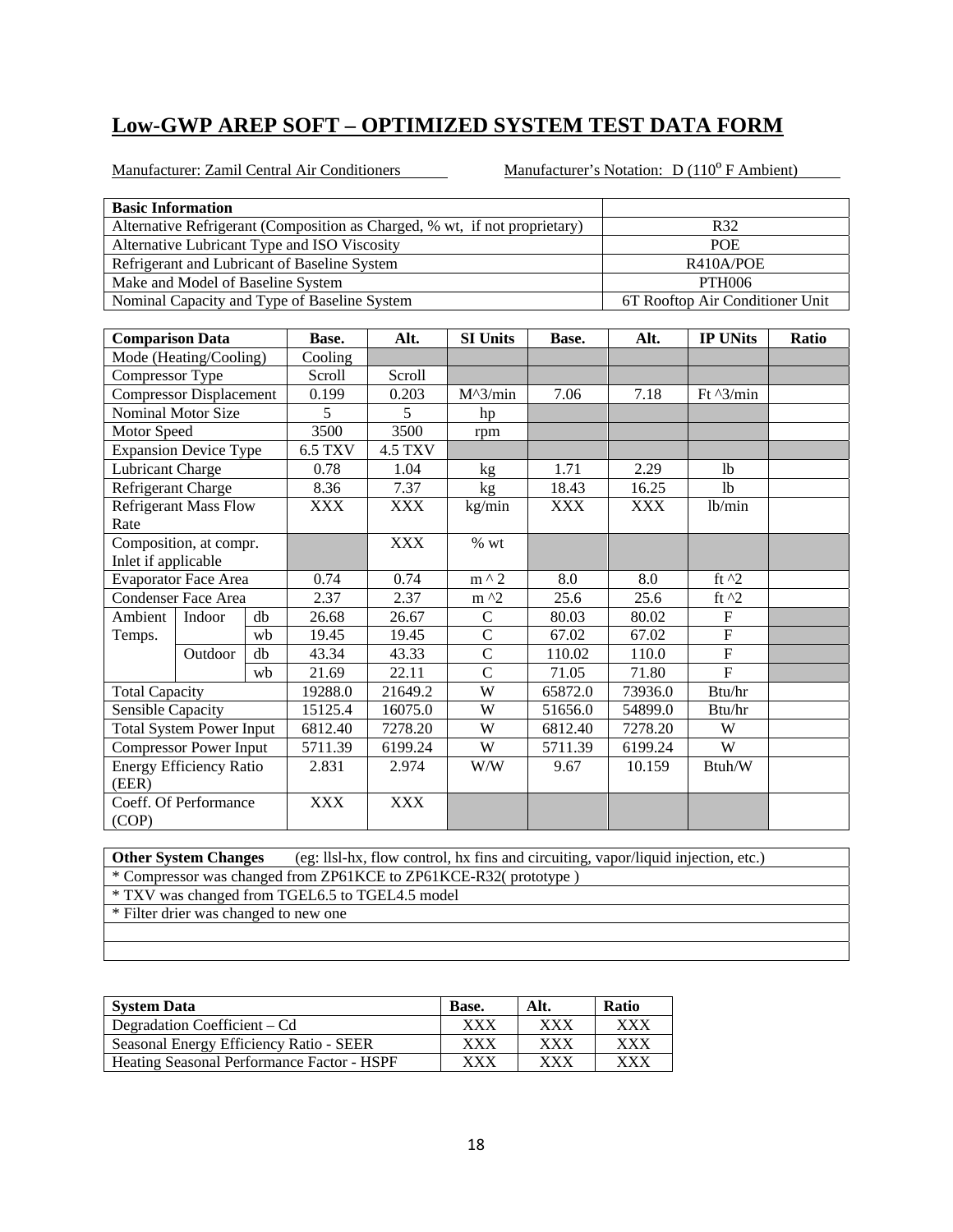Type of System: Rooftop Packaged Unit<br>
(e.g., SSHP, window RAC, chiller, etc.) (and composition as charged, % weight)

(and composition as charged, % weight, if not proprietary)

| <b>Air/Water Side Data</b> | Base.      | Alt.   | <b>SI Units</b>   | Base.      | Alt.       | <b>IP Units</b> | <b>Ratio</b> |
|----------------------------|------------|--------|-------------------|------------|------------|-----------------|--------------|
| Evaporator                 |            |        |                   |            |            |                 |              |
| Heat Exchange Fluid        | Air        | Air    |                   |            |            |                 |              |
| Flow Rate (gas)            | 70.80      | 70.79  | $m \frac{3}{min}$ | 2500.3     | 2500.0     | $ft^3/min$      |              |
| Flow Rate (liquid)         | <b>XXX</b> | XXX    | L/min             | <b>XXX</b> | <b>XXX</b> | gal/min         |              |
| <b>Inlet Temperature</b>   | 26.68      | 26.67  |                   | 80.03      | 80.02      | F               |              |
| <b>Outlet Temperature</b>  | 16.13      | 15.45  | C                 | 61.05      | 59.81      | F               |              |
| Condenser                  |            |        |                   |            |            |                 |              |
| Heat Exchange Fluid        | Air        | Air    |                   |            |            |                 |              |
| Flow Rate (gas)            | 182.98     | 182.58 | $m \lambda$ 3/min | 6462.1     | 6448.1     | $ft^3/min$      |              |
| Flow Rate (liquid)         | <b>XXX</b> | XXX    | L/min             | <b>XXX</b> | <b>XXX</b> | gal/min         |              |
| <b>Inlet Temperature</b>   | 43.34      | 43.33  | C                 | 110.02     | 110.0      | F               |              |
| <b>Outlet Temperature</b>  | 50.98      | 51.67  | C                 | 123.77     | 125.02     | F               |              |

| <b>Refrigerant Side Data</b>  | <b>Baseline</b> |            | <b>Alternative</b> |            | <b>Baseline</b> |            | <b>Alternative</b> |            |
|-------------------------------|-----------------|------------|--------------------|------------|-----------------|------------|--------------------|------------|
| Temperatures &                | T(C)            | $P$ [kPa]  | T(C)               | $P$ [kPa]  | T[F]            | P [psia]   | T[F]               | P [psia]   |
| <b>Pressures</b>              |                 |            |                    |            |                 |            |                    |            |
| <b>Compressor Suction</b>     | 17.60           | 1096.74    | 16.93              | 1117.98    | 63.69           | 159.07     | 62.48              | 162.15     |
| <b>Compressor Discharge</b>   | 82.31           | 3388.01    | 101.03             | 3574.10    | 180.16          | 491.39     | 213.87             | 518.38     |
| Condenser Inlet               | XXX             | <b>XXX</b> | <b>XXX</b>         | <b>XXX</b> | <b>XXX</b>      | <b>XXX</b> | <b>XXX</b>         | <b>XXX</b> |
| <b>Condenser Outlet</b>       | 46.01           | 3346.64    | 45.77              | 3537.90    | 114.82          | 485.39     | 114.40             | 513.13     |
| <b>Expansion Device Inlet</b> | <b>XXX</b>      | <b>XXX</b> | <b>XXX</b>         | <b>XXX</b> | <b>XXX</b>      | <b>XXX</b> | <b>XXX</b>         | <b>XXX</b> |
| Subcooling, at expan.         | 7.86            |            | 9.44               |            | 14.16           |            | 17.0               |            |
| device                        |                 |            |                    |            |                 |            |                    |            |
| Evaporator Inlet              | 12.66           | <b>XXX</b> | 11.93              | <b>XXX</b> | 54.79           | <b>XXX</b> | 53.49              | <b>XXX</b> |
| <b>Evaporator Outlet</b>      | 17.45           | <b>XXX</b> | 16.06              | <b>XXX</b> | 63.42           | <b>XXX</b> | 60.91              | <b>XXX</b> |
| <b>Suction Superheat</b>      | 7.25            |            | 5.67               |            | 13.06           |            | 10.21              |            |

**Data Source(s) for Refrigerant Properties**  ASHRAE Handbook ,2013

#### **Additional Notes**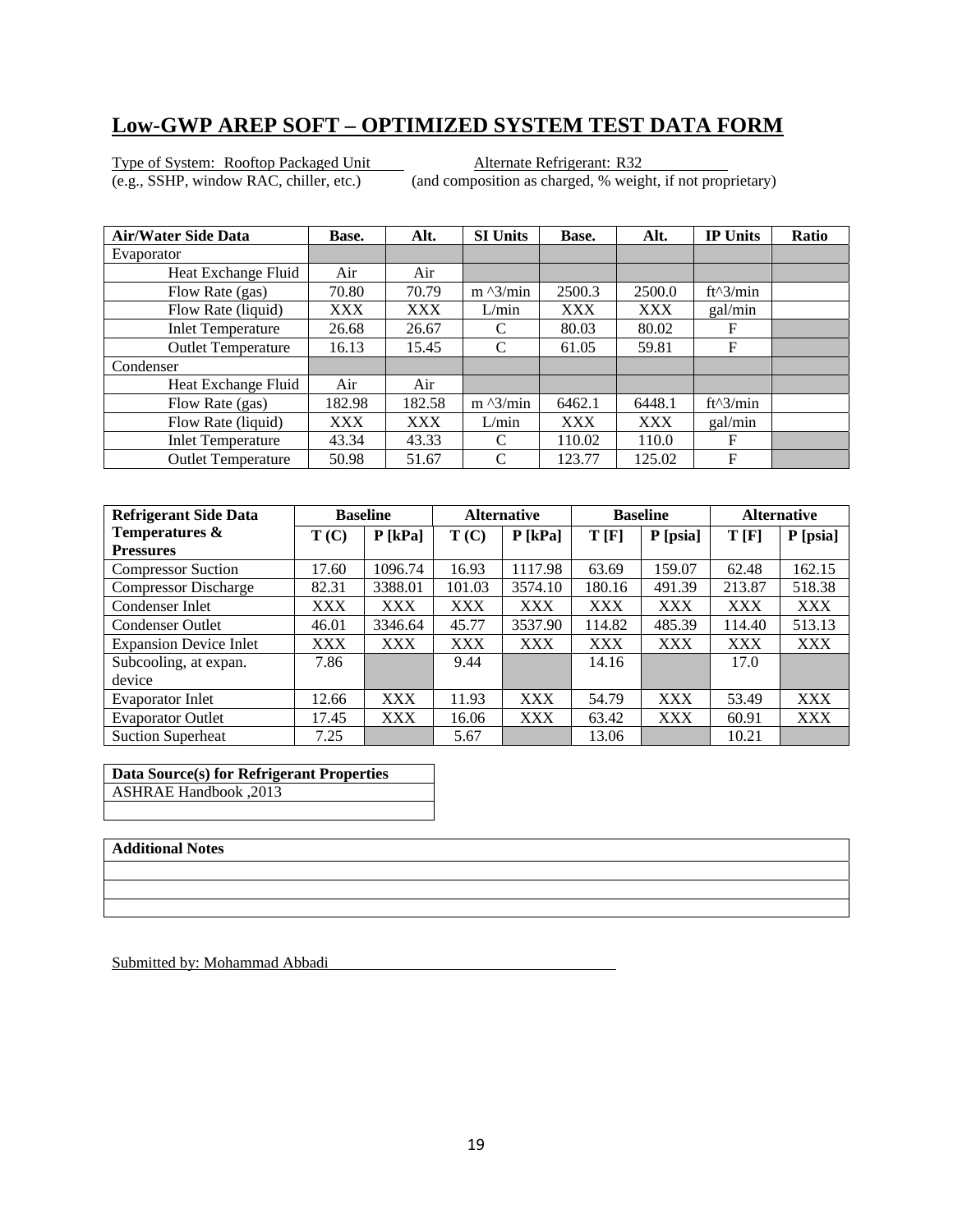Manufacturer: Zamil Central Air Conditioners Manufacturer's Notation: E (115<sup>°</sup> F Ambient)

|                                                                     | <b>Basic Information</b>          |    |                                              |                |                                                                            |            |                                 |                           |  |  |
|---------------------------------------------------------------------|-----------------------------------|----|----------------------------------------------|----------------|----------------------------------------------------------------------------|------------|---------------------------------|---------------------------|--|--|
|                                                                     |                                   |    |                                              |                | Alternative Refrigerant (Composition as Charged, % wt, if not proprietary) |            |                                 | R32                       |  |  |
|                                                                     |                                   |    | Alternative Lubricant Type and ISO Viscosity |                |                                                                            |            | <b>POE</b>                      |                           |  |  |
|                                                                     |                                   |    | Refrigerant and Lubricant of Baseline System |                |                                                                            |            | R410A/POE                       |                           |  |  |
|                                                                     | Make and Model of Baseline System |    |                                              |                |                                                                            |            |                                 | <b>PTH006</b>             |  |  |
| Nominal Capacity and Type of Baseline System                        |                                   |    |                                              |                |                                                                            |            | 6T Rooftop Air Conditioner Unit |                           |  |  |
|                                                                     |                                   |    |                                              |                |                                                                            |            |                                 |                           |  |  |
| <b>Comparison Data</b><br><b>SI Units</b><br>Base.<br>Alt.<br>Base. |                                   |    |                                              |                |                                                                            | Alt.       | <b>IP UNits</b>                 | Ratio                     |  |  |
|                                                                     | Mode (Heating/Cooling)            |    | Cooling                                      |                |                                                                            |            |                                 |                           |  |  |
| Compressor Type                                                     |                                   |    | Scroll                                       | Scroll         |                                                                            |            |                                 |                           |  |  |
|                                                                     | <b>Compressor Displacement</b>    |    | 0.199                                        | 0.203          | $M^3/min$                                                                  | 7.06       | 7.18                            | Ft $\frac{3}{min}$        |  |  |
|                                                                     | Nominal Motor Size                |    | 5                                            | 5              | hp                                                                         |            |                                 |                           |  |  |
| Motor Speed                                                         |                                   |    | 3500                                         | 3500           | rpm                                                                        |            |                                 |                           |  |  |
|                                                                     | <b>Expansion Device Type</b>      |    | <b>6.5 TXV</b>                               | <b>4.5 TXV</b> |                                                                            |            |                                 |                           |  |  |
| <b>Lubricant Charge</b>                                             |                                   |    | 0.78                                         | 1.04           | kg                                                                         | 1.71       | 2.29                            | 1 <sub>b</sub>            |  |  |
| Refrigerant Charge                                                  |                                   |    | 8.36                                         | 7.37           | kg                                                                         | 18.43      | 16.25                           | <sup>1</sup> b            |  |  |
| <b>Refrigerant Mass Flow</b>                                        |                                   |    | <b>XXX</b>                                   | <b>XXX</b>     | kg/min                                                                     | <b>XXX</b> | <b>XXX</b>                      | lb/min                    |  |  |
| Rate                                                                |                                   |    |                                              |                |                                                                            |            |                                 |                           |  |  |
|                                                                     | Composition, at compr.            |    |                                              | <b>XXX</b>     | % wt                                                                       |            |                                 |                           |  |  |
| Inlet if applicable                                                 |                                   |    |                                              |                |                                                                            |            |                                 |                           |  |  |
|                                                                     | Evaporator Face Area              |    | 0.74                                         | 0.74           | $m \wedge 2$                                                               | 8.0        | 8.0                             | ft $^2$                   |  |  |
|                                                                     | <b>Condenser Face Area</b>        |    | 2.37                                         | 2.37           | $m^2$                                                                      | 25.6       | 25.6                            | ft $^2$                   |  |  |
| Ambient                                                             | Indoor                            | db | 26.66                                        | 26.66          | $\mathbf C$                                                                | 80.0       | 80.0                            | $\boldsymbol{\mathrm{F}}$ |  |  |
| Temps.                                                              |                                   | wb | 19.45                                        | 19.45          | $\mathbf C$                                                                | 67.02      | 67.01                           | $\boldsymbol{\mathrm{F}}$ |  |  |
|                                                                     | Outdoor                           | db | 46.12                                        | 46.11          | $\overline{C}$                                                             | 115.02     | 115.01                          | ${\bf F}$                 |  |  |
|                                                                     |                                   | wb | 21.76                                        | 22.93          | $\mathbf C$                                                                | 71.17      | 73.29                           | $\overline{F}$            |  |  |
| <b>Total Capacity</b>                                               |                                   |    | 18946.5                                      | 20968.4        | W                                                                          | 64706.0    | 71611.0                         | Btu/hr                    |  |  |
| <b>Sensible Capacity</b>                                            |                                   |    | 15039.6                                      | 15736.5        | W                                                                          | 51363.0    | 53743.0                         | Btu/hr                    |  |  |
|                                                                     | <b>Total System Power Input</b>   |    | 7202.9                                       | 7642.60        | W                                                                          | 7202.9     | 7642.60                         | W                         |  |  |
|                                                                     | <b>Compressor Power Input</b>     |    | 6110.84                                      | 6566.25        | W                                                                          | 6110.84    | 6566.25                         | W                         |  |  |
|                                                                     | <b>Energy Efficiency Ratio</b>    |    | 2.630                                        | 2.743          | W/W                                                                        | 8.983      | 9.370                           | Btuh/W                    |  |  |
| (EER)                                                               |                                   |    |                                              |                |                                                                            |            |                                 |                           |  |  |
|                                                                     | Coeff. Of Performance             |    | <b>XXX</b>                                   | <b>XXX</b>     |                                                                            |            |                                 |                           |  |  |
| (COP)                                                               |                                   |    |                                              |                |                                                                            |            |                                 |                           |  |  |

**Other System Changes** (eg: llsl-hx, flow control, hx fins and circuiting, vapor/liquid injection, etc.) \* Compressor was changed from ZP61KCE to ZP61KCE-R32( prototype ) \* TXV was changed from TGEL6.5 to TGEL4.5 model

| <b>System Data</b>                         | Base.       | Alt.       | <b>Ratio</b> |
|--------------------------------------------|-------------|------------|--------------|
| Degradation Coefficient – Cd               | ${\rm XXX}$ | XXX        | <b>XXX</b>   |
| Seasonal Energy Efficiency Ratio - SEER    | ${\rm XXX}$ | <b>XXX</b> | XXX          |
| Heating Seasonal Performance Factor - HSPF | ${\rm XXX}$ | xxx        | XXX          |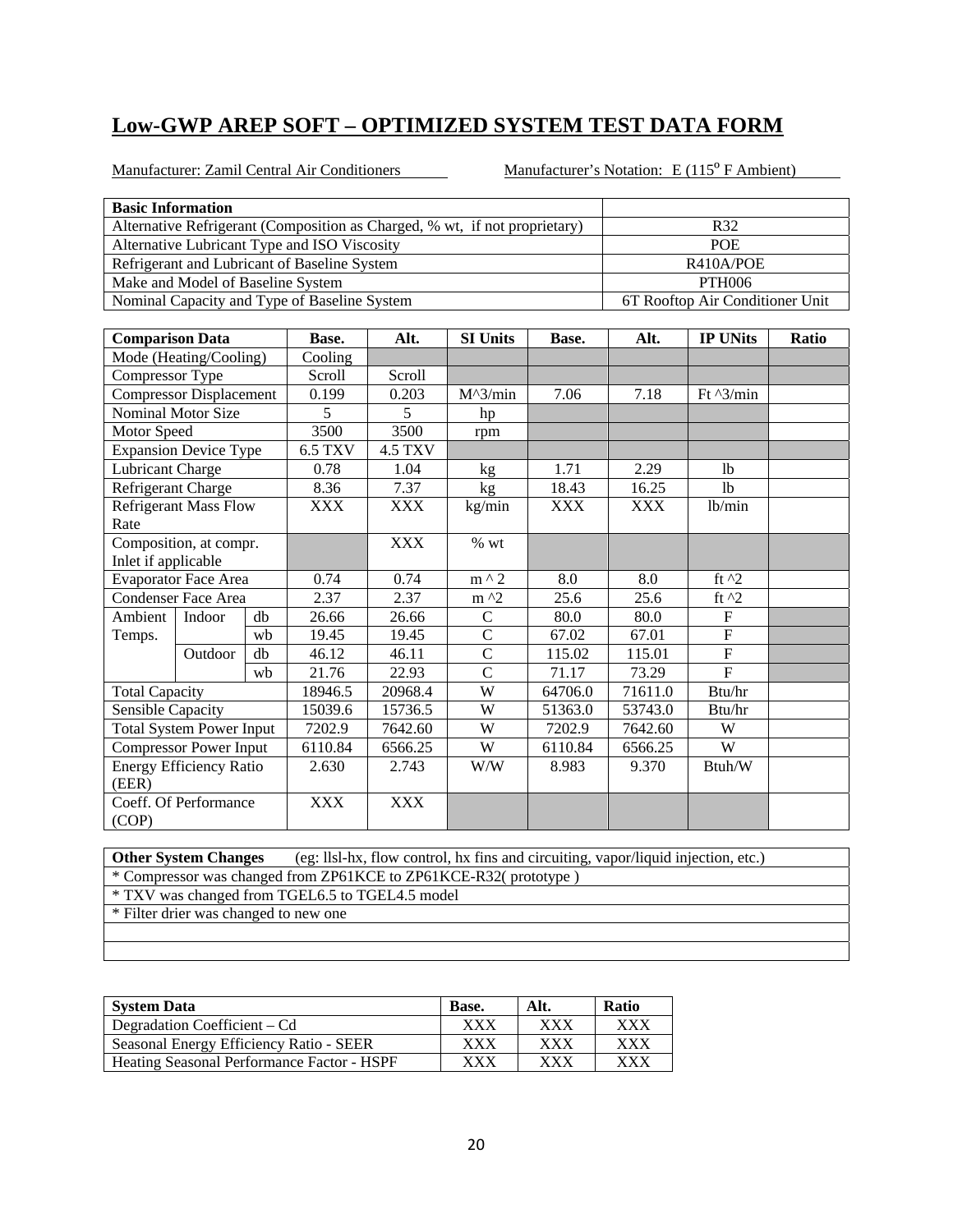Type of System: Rooftop Packaged Unit<br>
(e.g., SSHP, window RAC, chiller, etc.) (and composition as charged, % weight)

(and composition as charged, % weight, if not proprietary)

| <b>Air/Water Side Data</b> | Base.      | Alt.   | <b>SI Units</b>   | Base.      | Alt.       | <b>IP Units</b> | Ratio |
|----------------------------|------------|--------|-------------------|------------|------------|-----------------|-------|
| Evaporator                 |            |        |                   |            |            |                 |       |
| Heat Exchange Fluid        | Air        | Air    |                   |            |            |                 |       |
| Flow Rate (gas)            | 70.79      | 70.79  | $m \frac{3}{min}$ | 2500       | 2500.1     | $ft^3/min$      |       |
| Flow Rate (liquid)         | <b>XXX</b> | XXX    | L/min             | <b>XXX</b> | <b>XXX</b> | gal/min         |       |
| <b>Inlet Temperature</b>   | 26.66      | 26.66  | C                 | 80.0       | 80.0       | F               |       |
| <b>Outlet Temperature</b>  | 16.26      | 15.66  | C                 | 61.28      | 60.20      | F               |       |
| Condenser                  |            |        |                   |            |            |                 |       |
| Heat Exchange Fluid        | Air        | Air    |                   |            |            |                 |       |
| Flow Rate (gas)            | 183.77     | 184.20 | $m \lambda$ 3/min | 6489.8     | 6505       | ft^3/min        |       |
| Flow Rate (liquid)         | <b>XXX</b> | XXX    | L/min             | <b>XXX</b> | <b>XXX</b> | gal/min         |       |
| <b>Inlet Temperature</b>   | 46.12      | 46.11  | C                 | 115.02     | 115.01     | F               |       |
| <b>Outlet Temperature</b>  | 53.68      | 54.41  | C                 | 128.64     | 129.94     | F               |       |

| <b>Refrigerant Side Data</b>  | <b>Baseline</b> |            | <b>Alternative</b> |            | <b>Baseline</b> |            | <b>Alternative</b> |            |
|-------------------------------|-----------------|------------|--------------------|------------|-----------------|------------|--------------------|------------|
| Temperatures &                | T(C)            | $P$ [kPa]  | T(C)               | $P$ [kPa]  | T[F]            | P [psia]   | T[F]               | P [psia]   |
| <b>Pressures</b>              |                 |            |                    |            |                 |            |                    |            |
| <b>Compressor Suction</b>     | 17.67           | 1101.71    | 17.25              | 1124.05    | 63.81           | 159.79     | 63.05              | 163.03     |
| <b>Compressor Discharge</b>   | 85.98           | 3582.79    | 106.22             | 3781.01    | 186.77          | 519.64     | 223.21             | 548.39     |
| Condenser Inlet               | XXX             | <b>XXX</b> | XXX                | <b>XXX</b> | <b>XXX</b>      | <b>XXX</b> | <b>XXX</b>         | <b>XXX</b> |
| <b>Condenser Outlet</b>       | 48.65           | 3541.42    | 48.51              | 3744.81    | 119.58          | 513.64     | 119.32             | 543.14     |
| <b>Expansion Device Inlet</b> | XXX             | <b>XXX</b> | XXX                | <b>XXX</b> | XXX             | <b>XXX</b> | XXX                | XXX        |
| Subcooling, at expan.         | 7.75            |            | 9.32               |            | 13.96           |            | 16.78              |            |
| device                        |                 |            |                    |            |                 |            |                    |            |
| <b>Evaporator Inlet</b>       | 12.82           | <b>XXX</b> | 12.13              | <b>XXX</b> | 55.09           | XXX        | 53.85              | <b>XXX</b> |
| <b>Evaporator Outlet</b>      | 17.52           | <b>XXX</b> | 15.98              | <b>XXX</b> | 63.55           | <b>XXX</b> | 60.78              | <b>XXX</b> |
| <b>Suction Superheat</b>      | 7.13            |            | 6.69               |            | 12.85           |            | 12.05              |            |

**Data Source(s) for Refrigerant Properties**  ASHRAE Handbook ,2013

#### **Additional Notes**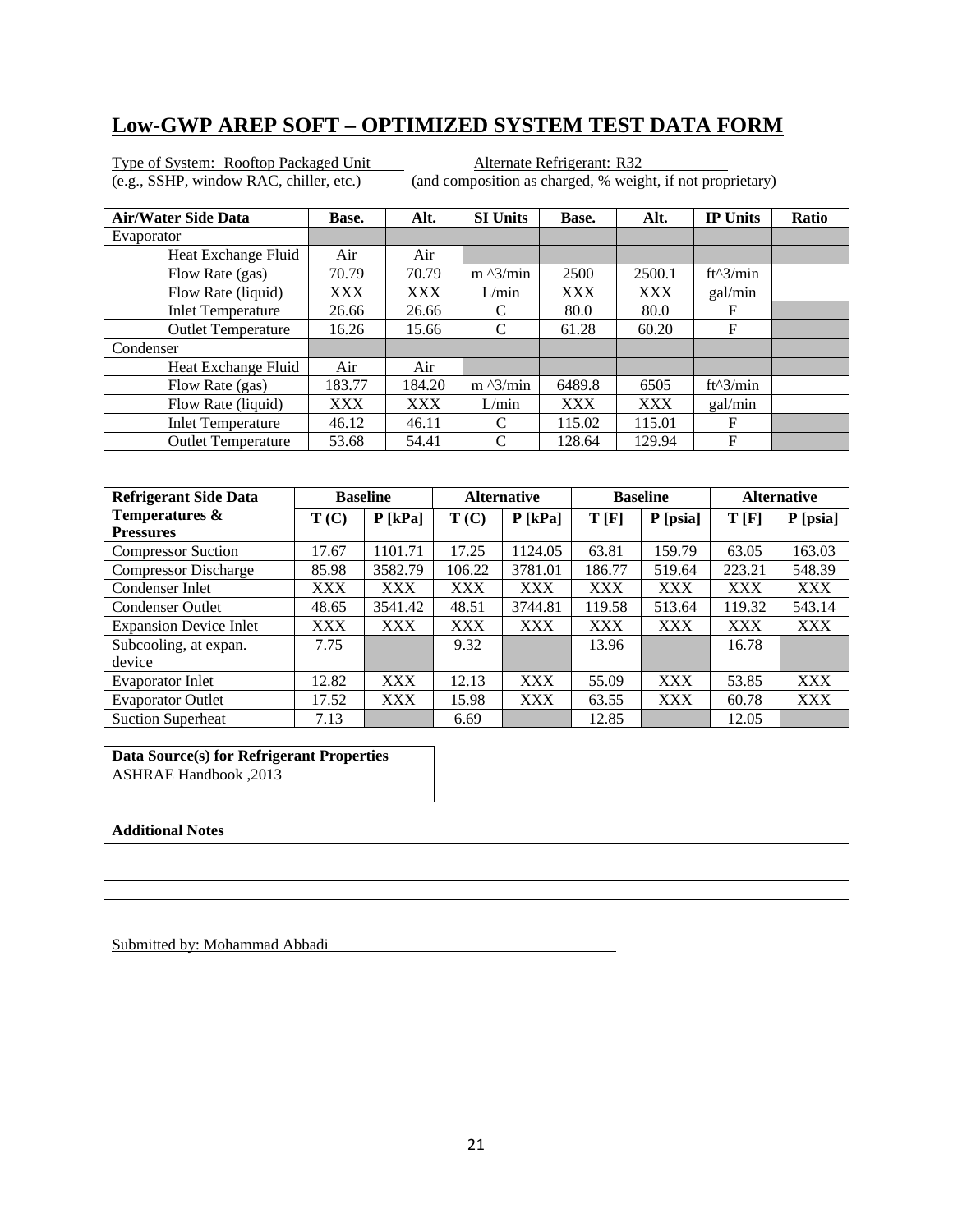Manufacturer: Zamil Central Air Conditioners Manufacturer's Notation: F (120<sup>°</sup> F Ambient)

| <b>Basic Information</b>     |                                   |    |                                              |                |                                                                            |            |            |                                 |       |  |
|------------------------------|-----------------------------------|----|----------------------------------------------|----------------|----------------------------------------------------------------------------|------------|------------|---------------------------------|-------|--|
|                              |                                   |    |                                              |                | Alternative Refrigerant (Composition as Charged, % wt, if not proprietary) |            |            | R32                             |       |  |
|                              |                                   |    | Alternative Lubricant Type and ISO Viscosity |                |                                                                            |            | POE        |                                 |       |  |
|                              |                                   |    | Refrigerant and Lubricant of Baseline System |                |                                                                            |            |            | R410A/POE                       |       |  |
|                              | Make and Model of Baseline System |    |                                              |                |                                                                            |            |            | <b>PTH006</b>                   |       |  |
|                              |                                   |    | Nominal Capacity and Type of Baseline System |                |                                                                            |            |            | 6T Rooftop Air Conditioner Unit |       |  |
|                              |                                   |    |                                              |                |                                                                            |            |            |                                 |       |  |
| <b>Comparison Data</b>       |                                   |    | Base.                                        | Alt.           | <b>SI Units</b>                                                            | Base.      | Alt.       | <b>IP UNits</b>                 | Ratio |  |
|                              | Mode (Heating/Cooling)            |    | Cooling                                      |                |                                                                            |            |            |                                 |       |  |
| Compressor Type              |                                   |    | Scroll                                       | Scroll         |                                                                            |            |            |                                 |       |  |
|                              | <b>Compressor Displacement</b>    |    | 0.199                                        | 0.203          | $M^3/min$                                                                  | 7.06       | 7.18       | Ft $^{3/min}$                   |       |  |
|                              | <b>Nominal Motor Size</b>         |    | 5                                            | 5              | hp                                                                         |            |            |                                 |       |  |
| Motor Speed                  |                                   |    | 3500                                         | 3500           | rpm                                                                        |            |            |                                 |       |  |
|                              | <b>Expansion Device Type</b>      |    | <b>6.5 TXV</b>                               | <b>4.5 TXV</b> |                                                                            |            |            |                                 |       |  |
| <b>Lubricant Charge</b>      |                                   |    | 0.78                                         | 1.04           | kg                                                                         | 1.71       | 2.29       | 1 <sub>b</sub>                  |       |  |
| Refrigerant Charge           |                                   |    | 8.36                                         | 7.37           | kg                                                                         | 18.43      | 16.25      | <sup>1</sup> b                  |       |  |
| <b>Refrigerant Mass Flow</b> |                                   |    | <b>XXX</b>                                   | <b>XXX</b>     | kg/min                                                                     | <b>XXX</b> | <b>XXX</b> | lb/min                          |       |  |
| Rate                         |                                   |    |                                              |                |                                                                            |            |            |                                 |       |  |
|                              | Composition, at compr.            |    |                                              | <b>XXX</b>     | $%$ wt                                                                     |            |            |                                 |       |  |
| Inlet if applicable          |                                   |    |                                              |                |                                                                            |            |            |                                 |       |  |
|                              | <b>Evaporator Face Area</b>       |    | 0.74                                         | 0.74           | $m \wedge 2$                                                               | 8.0        | 8.0        | ft $^2$                         |       |  |
|                              | <b>Condenser Face Area</b>        |    | 2.37                                         | 2.37           | $m^2$                                                                      | 25.6       | 25.6       | ft $^2$                         |       |  |
| Ambient                      | Indoor                            | db | 26.66                                        | 26.66          | $\mathsf{C}$                                                               | 80.0       | 80.0       | $\boldsymbol{\mathrm{F}}$       |       |  |
| Temps.                       |                                   | wb | 19.45                                        | 19.45          | $\mathcal{C}$                                                              | 67.01      | 67.01      | $\mathbf F$                     |       |  |
|                              | Outdoor                           | db | 48.89                                        | 48.89          | $\mathcal{C}$                                                              | 120.01     | 120.01     | ${\bf F}$                       |       |  |
|                              |                                   | wb | 24.61                                        | 23.75          | $\overline{C}$                                                             | 76.30      | 74.76      | $\overline{F}$                  |       |  |
| <b>Total Capacity</b>        |                                   |    | 17941.0                                      | 20021.7        | W                                                                          | 61272.0    | 68378.0    | Btu/hr                          |       |  |
| Sensible Capacity            |                                   |    | 14582.2                                      | 15439.8        | W                                                                          | 49801.0    | 52730.0    | Btu/hr                          |       |  |
|                              | <b>Total System Power Input</b>   |    | 7567.80                                      | 8038.10        | W                                                                          | 7567.80    | 8038.10    | W                               |       |  |
|                              | <b>Compressor Power Input</b>     |    | 6463.71                                      | 6959.15        | W                                                                          | 6463.71    | 6959.15    | $\overline{W}$                  |       |  |
|                              | <b>Energy Efficiency Ratio</b>    |    | 2.370                                        | 2.490          | W/W                                                                        | 8.096      | 8.507      | Btuh/W                          |       |  |
| (EER)                        |                                   |    |                                              |                |                                                                            |            |            |                                 |       |  |
|                              | Coeff. Of Performance             |    | <b>XXX</b>                                   | <b>XXX</b>     |                                                                            |            |            |                                 |       |  |
| (COP)                        |                                   |    |                                              |                |                                                                            |            |            |                                 |       |  |

**Other System Changes** (eg: llsl-hx, flow control, hx fins and circuiting, vapor/liquid injection, etc.) \* Compressor was changed from ZP61KCE to ZP61KCE-R32( prototype )

\* TXV was changed from TGEL6.5 to TGEL4.5 model \* Filter drier was changed to new one

**System Data Base.** Alt. Ratio Degradation Coefficient – Cd XXX XXX XXX Seasonal Energy Efficiency Ratio - SEER XXX XXX XXX Heating Seasonal Performance Factor - HSPF XXX XXX XXX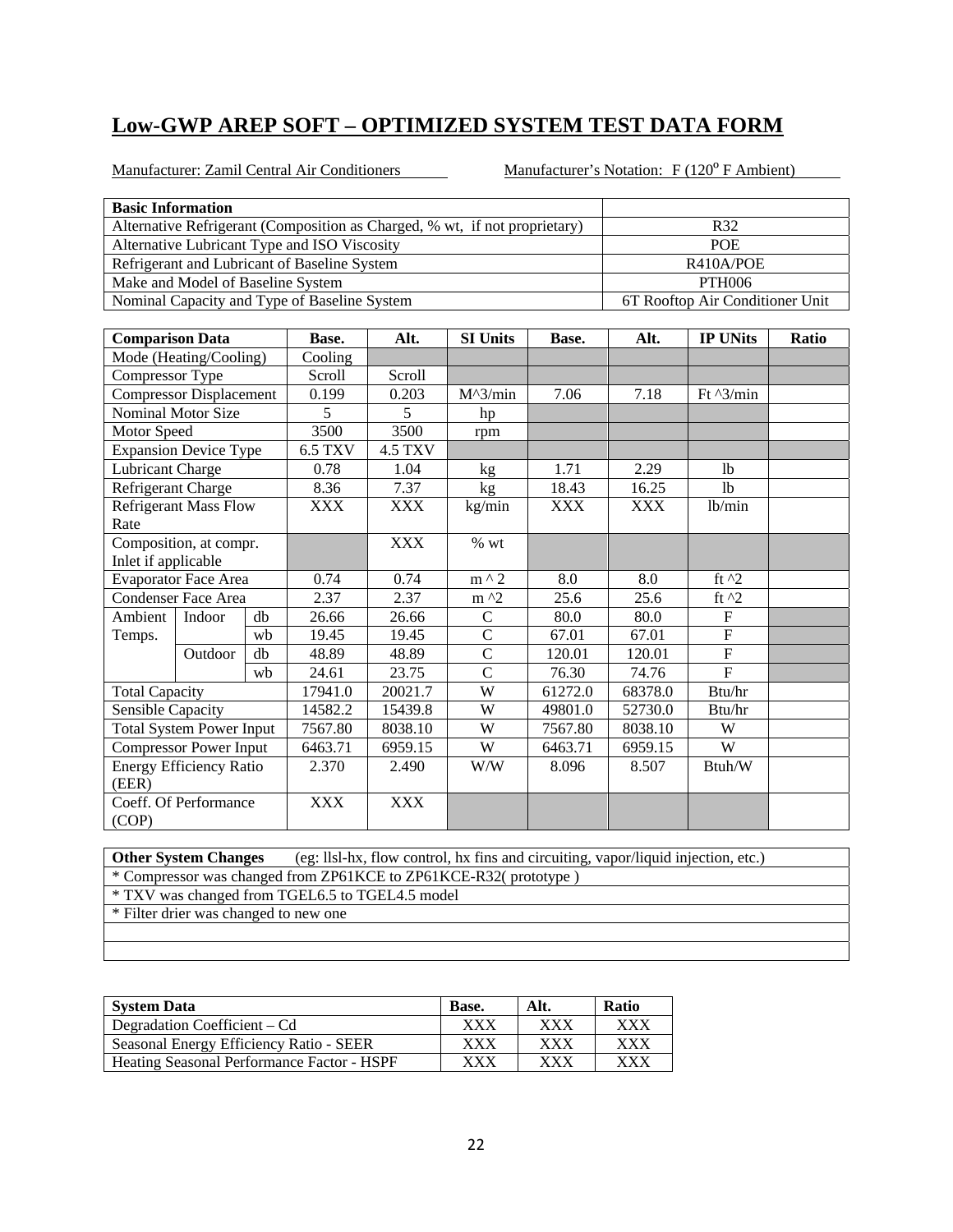Type of System: Rooftop Packaged Unit<br>
(e.g., SSHP, window RAC, chiller, etc.) (and composition as charged, % weight)

(and composition as charged, % weight, if not proprietary)

| <b>Air/Water Side Data</b> | Base.  | Alt.   | <b>SI Units</b>           | Base.      | Alt.       | <b>IP Units</b> | Ratio |
|----------------------------|--------|--------|---------------------------|------------|------------|-----------------|-------|
| Evaporator                 |        |        |                           |            |            |                 |       |
| Heat Exchange Fluid        | Air    | Air    |                           |            |            |                 |       |
| Flow Rate (gas)            | 70.79  | 70.80  | $m \frac{\lambda}{3}$ min | 2500       | 2500.5     | $ft^3/min$      |       |
| Flow Rate (liquid)         | XXX    | XXX    | L/min                     | <b>XXX</b> | XXX        | gal/min         |       |
| <b>Inlet Temperature</b>   | 26.66  | 26.66  | C                         | 80.0       | 80.0       | F               |       |
| <b>Outlet Temperature</b>  | 16.52  | 15.97  | $\mathcal{C}$             | 61.75      | 60.75      | F               |       |
| Condenser                  |        |        |                           |            |            |                 |       |
| Heat Exchange Fluid        | Air    | Air    |                           |            |            |                 |       |
| Flow Rate (gas)            | 183.09 | 183.63 | $m \frac{\lambda}{3}$ min | 6466.1     | 6485.1     | $ft^3/min$      |       |
| Flow Rate (liquid)         | XXX    | XXX    | L/min                     | <b>XXX</b> | <b>XXX</b> | gal/min         |       |
| <b>Inlet Temperature</b>   | 48.89  | 48.89  | C                         | 120.01     | 120.01     | F               |       |
| <b>Outlet Temperature</b>  | 56.27  | 57.11  | C                         | 133.30     | 134.81     | F               |       |

| <b>Refrigerant Side Data</b>  | <b>Baseline</b> |            | <b>Alternative</b> |            | <b>Baseline</b> |            | <b>Alternative</b> |            |
|-------------------------------|-----------------|------------|--------------------|------------|-----------------|------------|--------------------|------------|
| Temperatures &                | T(C)            | $P$ [kPa]  | T(C)               | $P$ [kPa]  | T[F]            | P [psia]   | T[F]               | P [psia]   |
| <b>Pressures</b>              |                 |            |                    |            |                 |            |                    |            |
| <b>Compressor Suction</b>     | 17.97           | 1106.33    | 17.50              | 1135.49    | 64.35           | 160.46     | 63.51              | 164.69     |
| <b>Compressor Discharge</b>   | 90.22           | 3781.01    | 111.1              | 3997.85    | 194.40          | 548.39     | 231.98             | 579.84     |
| Condenser Inlet               | <b>XXX</b>      | <b>XXX</b> | XXX                | <b>XXX</b> | <b>XXX</b>      | <b>XXX</b> | XXX                | <b>XXX</b> |
| <b>Condenser Outlet</b>       | 51.40           | 3739.64    | 51.13              | 3961.65    | 124.53          | 542.39     | 124.05             | 574.59     |
| <b>Expansion Device Inlet</b> | XXX             | <b>XXX</b> | XXX                | <b>XXX</b> | XXX             | <b>XXX</b> | XXX                | XXX        |
| Subcooling, at expan.         | 7.45            |            | 9.25               |            | 13.42           |            | 16.65              |            |
| device                        |                 |            |                    |            |                 |            |                    |            |
| <b>Evaporator Inlet</b>       | 13.06           | <b>XXX</b> | 12.48              | <b>XXX</b> | 55.51           | XXX        | 54.47              | <b>XXX</b> |
| <b>Evaporator Outlet</b>      | 17.69           | <b>XXX</b> | 16.59              | <b>XXX</b> | 63.85           | <b>XXX</b> | 61.87              | <b>XXX</b> |
| <b>Suction Superheat</b>      | 7.31            |            | 6.61               |            | 13.16           |            | 11.91              |            |

**Data Source(s) for Refrigerant Properties**  ASHRAE Handbook,2013

#### **Additional Notes**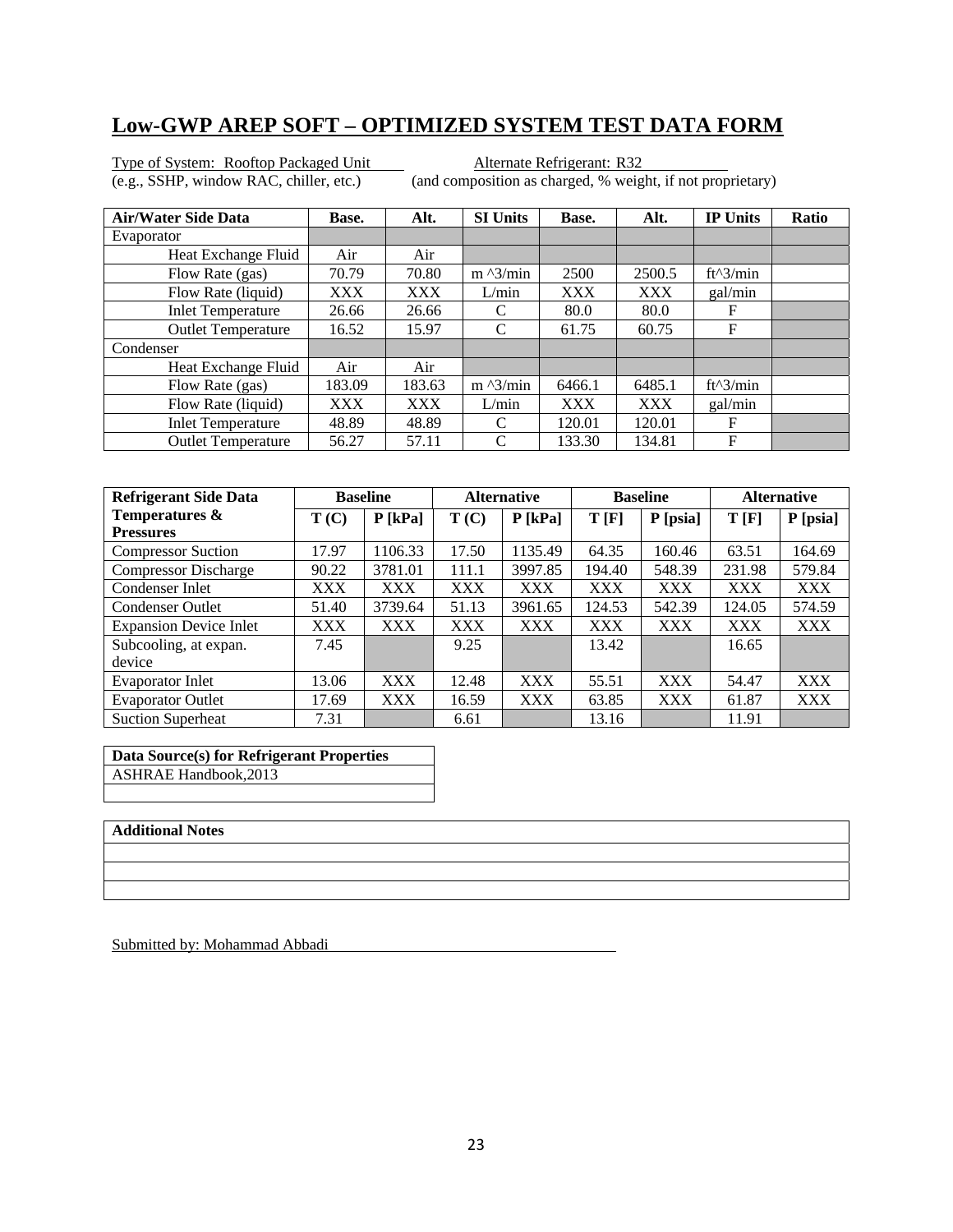Manufacturer: Zamil Central Air Conditioners Manufacturer's Notation: G (125<sup>°</sup> F Ambient)

| <b>Basic Information</b>     |                                              |    |                                              |                |                                                                            |            |            |                                 |       |  |
|------------------------------|----------------------------------------------|----|----------------------------------------------|----------------|----------------------------------------------------------------------------|------------|------------|---------------------------------|-------|--|
|                              |                                              |    |                                              |                | Alternative Refrigerant (Composition as Charged, % wt, if not proprietary) |            |            | R32                             |       |  |
|                              |                                              |    | Alternative Lubricant Type and ISO Viscosity |                |                                                                            |            | <b>POE</b> |                                 |       |  |
|                              |                                              |    | Refrigerant and Lubricant of Baseline System |                |                                                                            |            | R410A/POE  |                                 |       |  |
|                              | Make and Model of Baseline System            |    |                                              |                | <b>PTH006</b>                                                              |            |            |                                 |       |  |
|                              | Nominal Capacity and Type of Baseline System |    |                                              |                |                                                                            |            |            | 6T Rooftop Air Conditioner Unit |       |  |
|                              |                                              |    |                                              |                |                                                                            |            |            |                                 |       |  |
| <b>Comparison Data</b>       |                                              |    | Base.                                        | Alt.           | <b>SI Units</b>                                                            | Base.      | Alt.       | <b>IP UNits</b>                 | Ratio |  |
|                              | Mode (Heating/Cooling)                       |    | Cooling                                      |                |                                                                            |            |            |                                 |       |  |
| Compressor Type              |                                              |    | Scroll                                       | Scroll         |                                                                            |            |            |                                 |       |  |
|                              | <b>Compressor Displacement</b>               |    | 0.199                                        | 0.203          | $M^3/min$                                                                  | 7.06       | 7.18       | Ft $^{3/min}$                   |       |  |
|                              | Nominal Motor Size                           |    | 5                                            | 5              | hp                                                                         |            |            |                                 |       |  |
| Motor Speed                  |                                              |    | 3500                                         | 3500           | rpm                                                                        |            |            |                                 |       |  |
| <b>Expansion Device Type</b> |                                              |    | <b>6.5 TXV</b>                               | <b>4.5 TXV</b> |                                                                            |            |            |                                 |       |  |
| Lubricant Charge             |                                              |    | 0.78                                         | 1.04           | kg                                                                         | 1.71       | 2.29       | 1 <sub>b</sub>                  |       |  |
| Refrigerant Charge           |                                              |    | 8.36                                         | 7.37           | kg                                                                         | 18.43      | 16.25      | <sup>1</sup> b                  |       |  |
| <b>Refrigerant Mass Flow</b> |                                              |    | <b>XXX</b>                                   | <b>XXX</b>     | kg/min                                                                     | <b>XXX</b> | <b>XXX</b> | lb/min                          |       |  |
| Rate                         |                                              |    |                                              |                |                                                                            |            |            |                                 |       |  |
|                              | Composition, at compr.                       |    |                                              | <b>XXX</b>     | % wt                                                                       |            |            |                                 |       |  |
| Inlet if applicable          |                                              |    |                                              |                |                                                                            |            |            |                                 |       |  |
|                              | <b>Evaporator Face Area</b>                  |    | 0.74                                         | 0.74           | $m \wedge 2$                                                               | 8.0        | 8.0        | ft $^2$                         |       |  |
|                              | <b>Condenser Face Area</b>                   |    | 2.37                                         | 2.37           | $m \lambda$                                                                | 25.6       | 25.6       | ft $^{\wedge}2$                 |       |  |
| Ambient                      | Indoor                                       | db | 26.66                                        | 26.66          | $\mathsf{C}$                                                               | 80.0       | 79.99      | $\boldsymbol{\mathrm{F}}$       |       |  |
| Temps.                       |                                              | wb | 19.44                                        | 19.42          | $\overline{C}$                                                             | 67.0       | 66.97      | $\overline{F}$                  |       |  |
|                              | Outdoor                                      | db | 51.67                                        | 51.66          | $\overline{C}$                                                             | 125.01     | 125.0      | $\overline{F}$                  |       |  |
|                              |                                              | wb | 26.31                                        | 23.82          | $\overline{C}$                                                             | 79.36      | 74.89      | $\overline{F}$                  |       |  |
| <b>Total Capacity</b>        |                                              |    | 16535.5                                      | 19133.4        | W                                                                          | 56472.0    | 65344.0    | Btu/hr                          |       |  |
| Sensible Capacity            |                                              |    | 14078.3                                      | 15061.2        | W                                                                          | 48080.0    | 51437.0    | Btu/hr                          |       |  |
|                              | <b>Total System Power Input</b>              |    | 8033.40                                      | 8457.10        | W                                                                          | 8033.40    | 8457.10    | W                               |       |  |
|                              | <b>Compressor Power Input</b>                |    | 6932.27                                      | 7377.39        | W                                                                          | 6932.27    | 7377.39    | W                               |       |  |
|                              | <b>Energy Efficiency Ratio</b>               |    | 2.058                                        | 2.262          | W/W                                                                        | 7.03       | 7.726      | Btuh/W                          |       |  |
| (EER)                        |                                              |    |                                              |                |                                                                            |            |            |                                 |       |  |
|                              | Coeff. Of Performance                        |    | <b>XXX</b>                                   | <b>XXX</b>     |                                                                            |            |            |                                 |       |  |
| (COP)                        |                                              |    |                                              |                |                                                                            |            |            |                                 |       |  |

**Other System Changes** (eg: llsl-hx, flow control, hx fins and circuiting, vapor/liquid injection, etc.) \* Compressor was changed from ZP61KCE to ZP61KCE-R32( prototype )

\* TXV was changed from TGEL6.5 to TGEL4.5 model

| <b>System Data</b>                                | Base.       | Alt. | <b>Ratio</b> |
|---------------------------------------------------|-------------|------|--------------|
| Degradation Coefficient – Cd                      | xxx         | XXX  | <b>XXX</b>   |
| Seasonal Energy Efficiency Ratio - SEER           | ${\rm XXX}$ | XXX  | XXX          |
| <b>Heating Seasonal Performance Factor - HSPF</b> | ${\rm XXX}$ | xxx  | xxx          |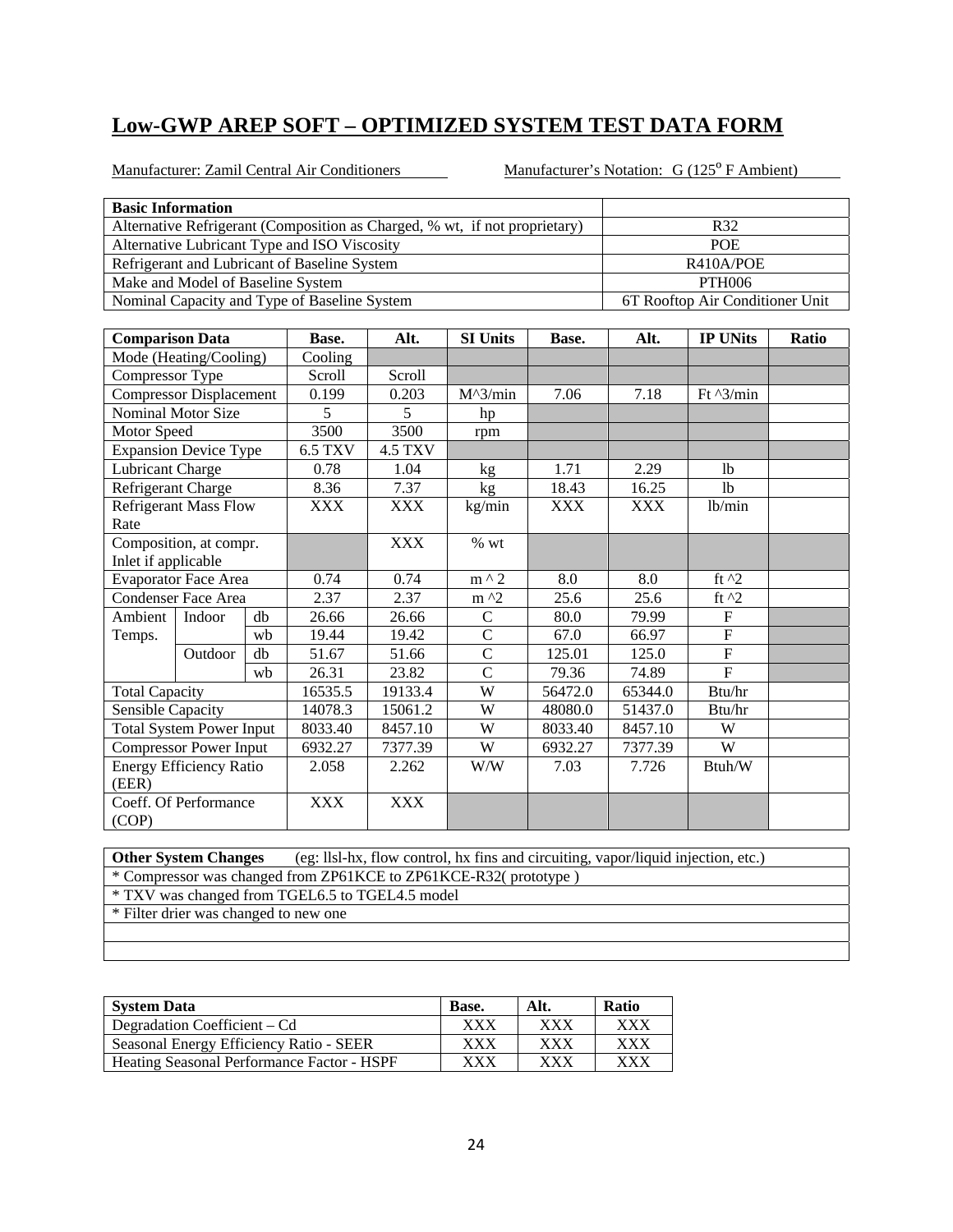Type of System: Rooftop Packaged Unit<br>
(e.g., SSHP, window RAC, chiller, etc.) (and composition as charged, % weight)

(and composition as charged, % weight, if not proprietary)

| <b>Air/Water Side Data</b> | Base.      | Alt.       | <b>SI Units</b>           | Base.      | Alt.       | <b>IP Units</b> | <b>Ratio</b> |
|----------------------------|------------|------------|---------------------------|------------|------------|-----------------|--------------|
| Evaporator                 |            |            |                           |            |            |                 |              |
| Heat Exchange Fluid        | Air        | Air        |                           |            |            |                 |              |
| Flow Rate (gas)            | 70.78      | 70.91      | $m \frac{\lambda}{3}$ min | 2499.9     | 2504.4     | $ft^3/min$      |              |
| Flow Rate (liquid)         | <b>XXX</b> | XXX        | L/min                     | XXX        | <b>XXX</b> | gal/min         |              |
| <b>Inlet Temperature</b>   | 26.66      | 26.66      | C                         | 80.0       | 79.99      | F               |              |
| <b>Outlet Temperature</b>  | 16.86      | 16.21      | C                         | 62.35      | 61.18      | F               |              |
| Condenser                  |            |            |                           |            |            |                 |              |
| Heat Exchange Fluid        | Air        | Air        |                           |            |            |                 |              |
| Flow Rate (gas)            | 182.53     | 183.27     | $m \frac{\lambda}{3}$ min | 6446.1     | 6472.3     | $ft^3/min$      |              |
| Flow Rate (liquid)         | <b>XXX</b> | <b>XXX</b> | L/min                     | <b>XXX</b> | <b>XXX</b> | gal/min         |              |
| <b>Inlet Temperature</b>   | 51.67      | 51.66      | C                         | 125.01     | 125.0      | F               |              |
| <b>Outlet Temperature</b>  | 59.21      | 59.82      | C                         | 138.59     | 139.69     | F               |              |

| <b>Refrigerant Side Data</b>  |       | <b>Baseline</b> |            | <b>Alternative</b> |        | <b>Baseline</b> | <b>Alternative</b> |            |
|-------------------------------|-------|-----------------|------------|--------------------|--------|-----------------|--------------------|------------|
| Temperatures &                | T(C)  | $P$ [kPa]       | T(C)       | $P$ [kPa]          | T[F]   | P [psia]        | T[F]               | P [psia]   |
| <b>Pressures</b>              |       |                 |            |                    |        |                 |                    |            |
| <b>Compressor Suction</b>     | 18.57 | 1118.05         | 17.90      | 1143.97            | 65.43  | 162.16          | 64.23              | 165.92     |
| <b>Compressor Discharge</b>   | 95.15 | 4016.67         | 116.52     | 4220.83            | 203.27 | 582.57          | 241.75             | 612.18     |
| Condenser Inlet               | XXX   | <b>XXX</b>      | XXX        | <b>XXX</b>         | XXX    | <b>XXX</b>      | <b>XXX</b>         | <b>XXX</b> |
| <b>Condenser Outlet</b>       | 54.2  | 3975.31         | 53.96      | 4184.63            | 129.56 | 576.57          | 129.13             | 606.93     |
| <b>Expansion Device Inlet</b> | XXX   | <b>XXX</b>      | <b>XXX</b> | <b>XXX</b>         | XXX    | XXX             | <b>XXX</b>         | <b>XXX</b> |
| Subcooling, at expan.         | 7.44  |                 | 9.03       |                    | 13.40  |                 | 16.27              |            |
| device                        |       |                 |            |                    |        |                 |                    |            |
| <b>Evaporator Inlet</b>       | 13.45 | <b>XXX</b>      | 12.77      | <b>XXX</b>         | 56.21  | <b>XXX</b>      | 54.99              | <b>XXX</b> |
| <b>Evaporator Outlet</b>      | 18.12 | <b>XXX</b>      | 16.94      | <b>XXX</b>         | 64.62  | <b>XXX</b>      | 62.50              | XXX        |
| <b>Suction Superheat</b>      | 7.54  |                 | 6.73       |                    | 13.58  |                 | 12.13              |            |

**Data Source(s) for Refrigerant Properties**  ASHRAE Handbook ,2013

#### **Additional Notes**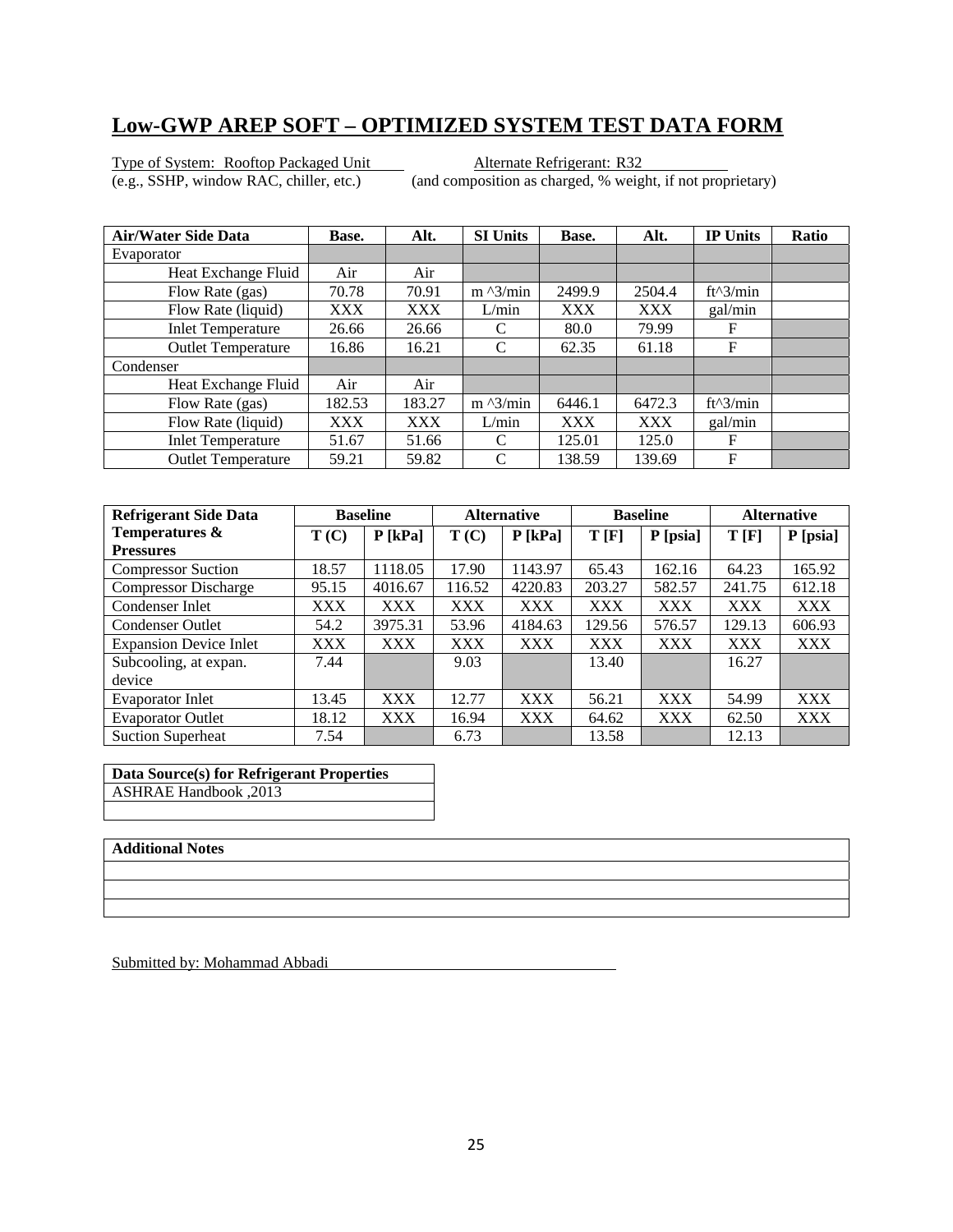Manufacturer: Zamil Central Air Conditioners Manufacturer's Notation: H (130° F Ambient)

| <b>Basic Information</b>     |                                              |      |                                              |                |                                                                            |            |                |                                 |       |  |
|------------------------------|----------------------------------------------|------|----------------------------------------------|----------------|----------------------------------------------------------------------------|------------|----------------|---------------------------------|-------|--|
|                              |                                              |      |                                              |                | Alternative Refrigerant (Composition as Charged, % wt, if not proprietary) |            |                | R32                             |       |  |
|                              |                                              |      | Alternative Lubricant Type and ISO Viscosity |                |                                                                            |            | POE            |                                 |       |  |
|                              |                                              |      | Refrigerant and Lubricant of Baseline System |                |                                                                            |            | R410A/POE      |                                 |       |  |
|                              | Make and Model of Baseline System            |      |                                              |                |                                                                            |            |                | <b>PTH006</b>                   |       |  |
|                              | Nominal Capacity and Type of Baseline System |      |                                              |                |                                                                            |            |                | 6T Rooftop Air Conditioner Unit |       |  |
|                              |                                              |      |                                              |                |                                                                            |            |                |                                 |       |  |
| <b>Comparison Data</b>       |                                              |      | Base.                                        | Alt.           | <b>SI Units</b>                                                            | Base.      | Alt.           | <b>IP UNits</b>                 | Ratio |  |
|                              | Mode (Heating/Cooling)                       |      | Cooling                                      |                |                                                                            |            |                |                                 |       |  |
| Compressor Type              |                                              |      | Scroll                                       | Scroll         |                                                                            |            |                |                                 |       |  |
|                              | <b>Compressor Displacement</b>               |      | 0.199                                        | 0.203          | $M^{\wedge}3/min$                                                          | 7.06       | 7.18           | Ft $\frac{3}{min}$              |       |  |
|                              | <b>Nominal Motor Size</b>                    |      | 5                                            | 5              | hp                                                                         |            |                |                                 |       |  |
| Motor Speed                  |                                              |      | 3500                                         | 3500           | rpm                                                                        |            |                |                                 |       |  |
|                              | <b>Expansion Device Type</b>                 |      | 6.5 TXV                                      | <b>4.5 TXV</b> |                                                                            |            |                |                                 |       |  |
| Lubricant Charge             |                                              | 0.78 | 1.04                                         | kg             | 1.71                                                                       | 2.29       | <sup>1</sup> b |                                 |       |  |
| Refrigerant Charge           |                                              |      | 8.36                                         | 7.37           | kg                                                                         | 18.43      | 16.25          | <sup>1</sup> b                  |       |  |
| <b>Refrigerant Mass Flow</b> |                                              |      | <b>XXX</b>                                   | <b>XXX</b>     | kg/min                                                                     | <b>XXX</b> | <b>XXX</b>     | lb/min                          |       |  |
| Rate                         |                                              |      |                                              |                |                                                                            |            |                |                                 |       |  |
|                              | Composition, at compr.                       |      |                                              | <b>XXX</b>     | $%$ wt                                                                     |            |                |                                 |       |  |
| Inlet if applicable          |                                              |      |                                              |                |                                                                            |            |                |                                 |       |  |
|                              | <b>Evaporator Face Area</b>                  |      | 0.74                                         | 0.74           | $m \wedge 2$                                                               | 8.0        | 8.0            | ft $^2$                         |       |  |
|                              | <b>Condenser Face Area</b>                   |      | 2.37                                         | 2.37           | $m^2$                                                                      | 25.6       | 25.6           | ft $^2$                         |       |  |
| Ambient                      | Indoor                                       | db   | 26.66                                        | 26.66          | $\overline{C}$                                                             | 80.0       | 80.0           | $\overline{F}$                  |       |  |
| Temps.                       |                                              | wb   | 19.45                                        | 19.44          | $\overline{C}$                                                             | 67.01      | 67.0           | $\mathbf F$                     |       |  |
|                              | Outdoor                                      | db   | 54.45                                        | 54.45          | $\overline{C}$                                                             | 130.01     | 130.02         | ${\bf F}$                       |       |  |
|                              |                                              | wb   | 25.55                                        | 25.51          | $\overline{C}$                                                             | 78.0       | 77.92          | $\overline{F}$                  |       |  |
| <b>Total Capacity</b>        |                                              |      | 15860.6                                      | 17998.1        | W                                                                          | 54167.0    | 61467.0        | Btu/hr                          |       |  |
| Sensible Capacity            |                                              |      | 13668.9                                      | 14294.7        | W                                                                          | 46682.0    | 48819.0        | Btu/hr                          |       |  |
|                              | <b>Total System Power Input</b>              |      | 8446.3                                       | 8913.50        | W                                                                          | 8446.3     | 8913.50        | W                               |       |  |
|                              | <b>Compressor Power Input</b>                |      | 7344.4                                       | 7836.93        | W                                                                          | 7344.4     | 7836.93        | W                               |       |  |
|                              | <b>Energy Efficiency Ratio</b>               |      | 1.877                                        | 2.019          | W/W                                                                        | 6.413      | 6.896          | Btuh/W                          |       |  |
| (EER)                        |                                              |      |                                              |                |                                                                            |            |                |                                 |       |  |
|                              | Coeff. Of Performance                        |      | <b>XXX</b>                                   | <b>XXX</b>     |                                                                            |            |                |                                 |       |  |
| (COP)                        |                                              |      |                                              |                |                                                                            |            |                |                                 |       |  |

**Other System Changes** (eg: llsl-hx, flow control, hx fins and circuiting, vapor/liquid injection, etc.) \* Compressor was changed from ZP61KCE to ZP61KCE-R32( prototype ) \* TXV was changed from TGEL6.5 to TGEL4.5 model

| <b>System Data</b>                         | Base.       | Alt. | <b>Ratio</b> |
|--------------------------------------------|-------------|------|--------------|
| Degradation Coefficient – Cd               | ${\rm XXX}$ | xxx  | xxx          |
| Seasonal Energy Efficiency Ratio - SEER    | ${\rm XXX}$ | xxx  | XXX          |
| Heating Seasonal Performance Factor - HSPF | ${\rm XXX}$ | xxx  | XXX          |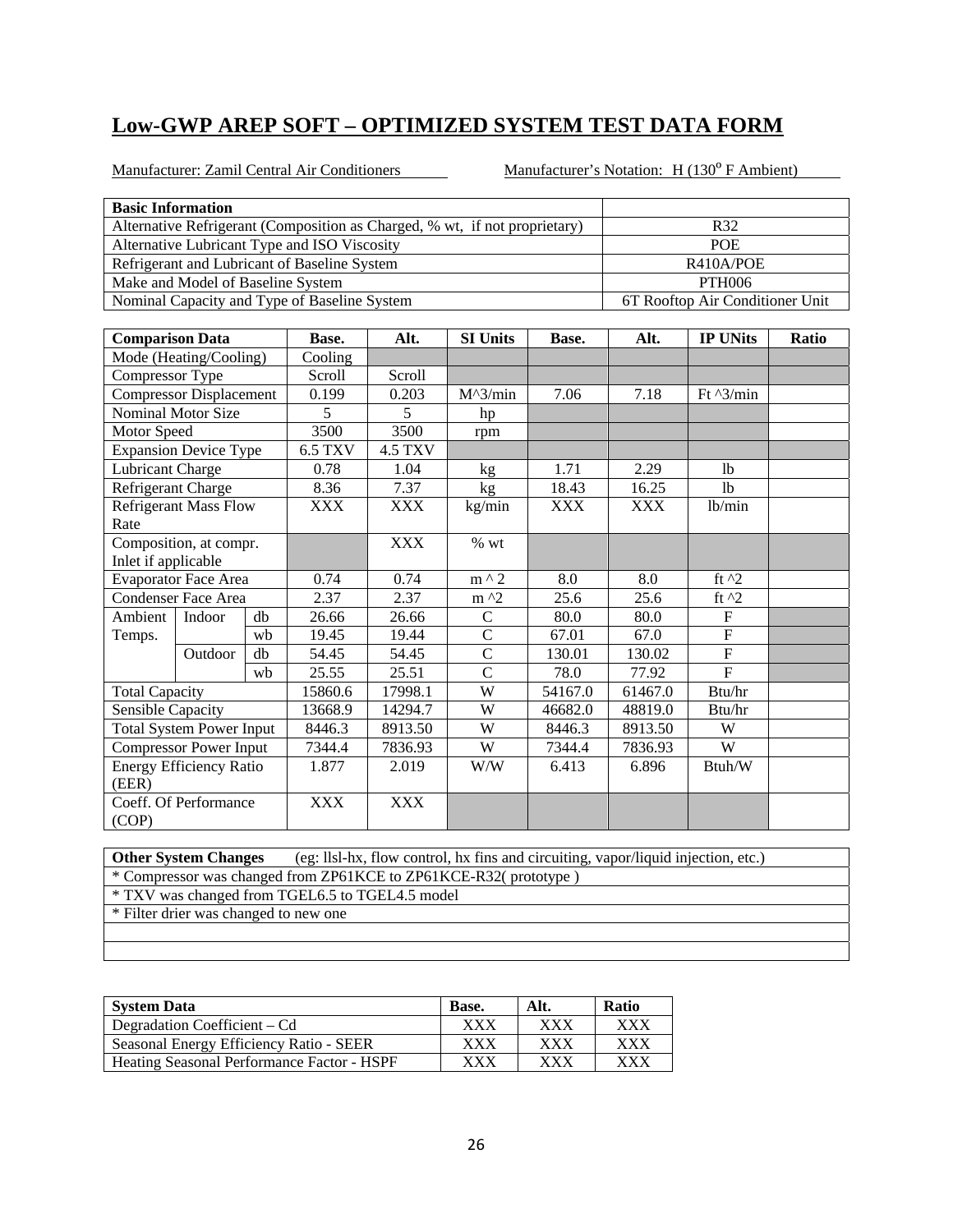Type of System: Rooftop Packaged Unit<br>
(e.g., SSHP, window RAC, chiller, etc.) (and composition as charged, % weight)

(and composition as charged, % weight, if not proprietary)

| <b>Air/Water Side Data</b> | Base.      | Alt.   | <b>SI Units</b>   | Base.      | Alt.       | <b>IP Units</b> | Ratio |
|----------------------------|------------|--------|-------------------|------------|------------|-----------------|-------|
| Evaporator                 |            |        |                   |            |            |                 |       |
| Heat Exchange Fluid        | Air        | Air    |                   |            |            |                 |       |
| Flow Rate (gas)            | 70.78      | 70.79  | $m \frac{3}{min}$ | 2499.7     | 2500.0     | $ft^3/min$      |       |
| Flow Rate (liquid)         | <b>XXX</b> | XXX    | L/min             | XXX        | <b>XXX</b> | gal/min         |       |
| <b>Inlet Temperature</b>   | 26.66      | 26.66  |                   | 80.0       | 80.0       | F               |       |
| <b>Outlet Temperature</b>  | 17.1       | 16.68  | C                 | 62.78      | 62.03      | F               |       |
| Condenser                  |            |        |                   |            |            |                 |       |
| Heat Exchange Fluid        | Air        | Air    |                   |            |            |                 |       |
| Flow Rate (gas)            | 182.0      | 182.06 | $m \frac{3}{min}$ | 6427.4     | 6429.5     | $ft^3/min$      |       |
| Flow Rate (liquid)         | <b>XXX</b> | XXX    | L/min             | <b>XXX</b> | <b>XXX</b> | gal/min         |       |
| <b>Inlet Temperature</b>   | 54.45      | 54.45  | C                 | 130.01     | 130.02     | F               |       |
| <b>Outlet Temperature</b>  | 61.83      | 62.67  | C                 | 143.31     | 144.81     | F               |       |

| <b>Refrigerant Side Data</b>  |            | <b>Baseline</b> |        | <b>Alternative</b> |            | <b>Baseline</b> | <b>Alternative</b> |            |
|-------------------------------|------------|-----------------|--------|--------------------|------------|-----------------|--------------------|------------|
| Temperatures &                | T(C)       | $P$ [kPa]       | T(C)   | $P$ [kPa]          | T[F]       | P [psia]        | T[F]               | P [psia]   |
| <b>Pressures</b>              |            |                 |        |                    |            |                 |                    |            |
| <b>Compressor Suction</b>     | 19.08      | 1126.32         | 18.78  | 1150.04            | 66.36      | 163.36          | 65.81              | 166.8      |
| <b>Compressor Discharge</b>   | 99.76      | 4233.86         | 124.37 | 4451.87            | 211.58     | 614.07          | 255.87             | 645.69     |
| Condenser Inlet               | <b>XXX</b> | <b>XXX</b>      | XXX    | <b>XXX</b>         | XXX        | <b>XXX</b>      | <b>XXX</b>         | XXX        |
| <b>Condenser Outlet</b>       | 56.97      | 4192.49         | 56.48  | 4415.67            | 134.56     | 608.07          | 133.67             | 640.44     |
| <b>Expansion Device Inlet</b> | <b>XXX</b> | <b>XXX</b>      | XXX    | <b>XXX</b>         | <b>XXX</b> | <b>XXX</b>      | <b>XXX</b>         | <b>XXX</b> |
| Subcooling, at expan.         | 7.10       |                 | 9.07   |                    | 12.79      |                 | 16.33              |            |
| device                        |            |                 |        |                    |            |                 |                    |            |
| Evaporator Inlet              | 13.74      | <b>XXX</b>      | 12.52  | <b>XXX</b>         | 56.74      | <b>XXX</b>      | 54.55              | <b>XXX</b> |
| <b>Evaporator Outlet</b>      | 18.67      | <b>XXX</b>      | 16.70  | <b>XXX</b>         | 65.61      | <b>XXX</b>      | 62.07              | <b>XXX</b> |
| <b>Suction Superheat</b>      | 7.82       |                 | 7.45   |                    | 14.08      |                 | 13.41              |            |

**Data Source(s) for Refrigerant Properties**  ASHRAE Handbook,2013

#### **Additional Notes**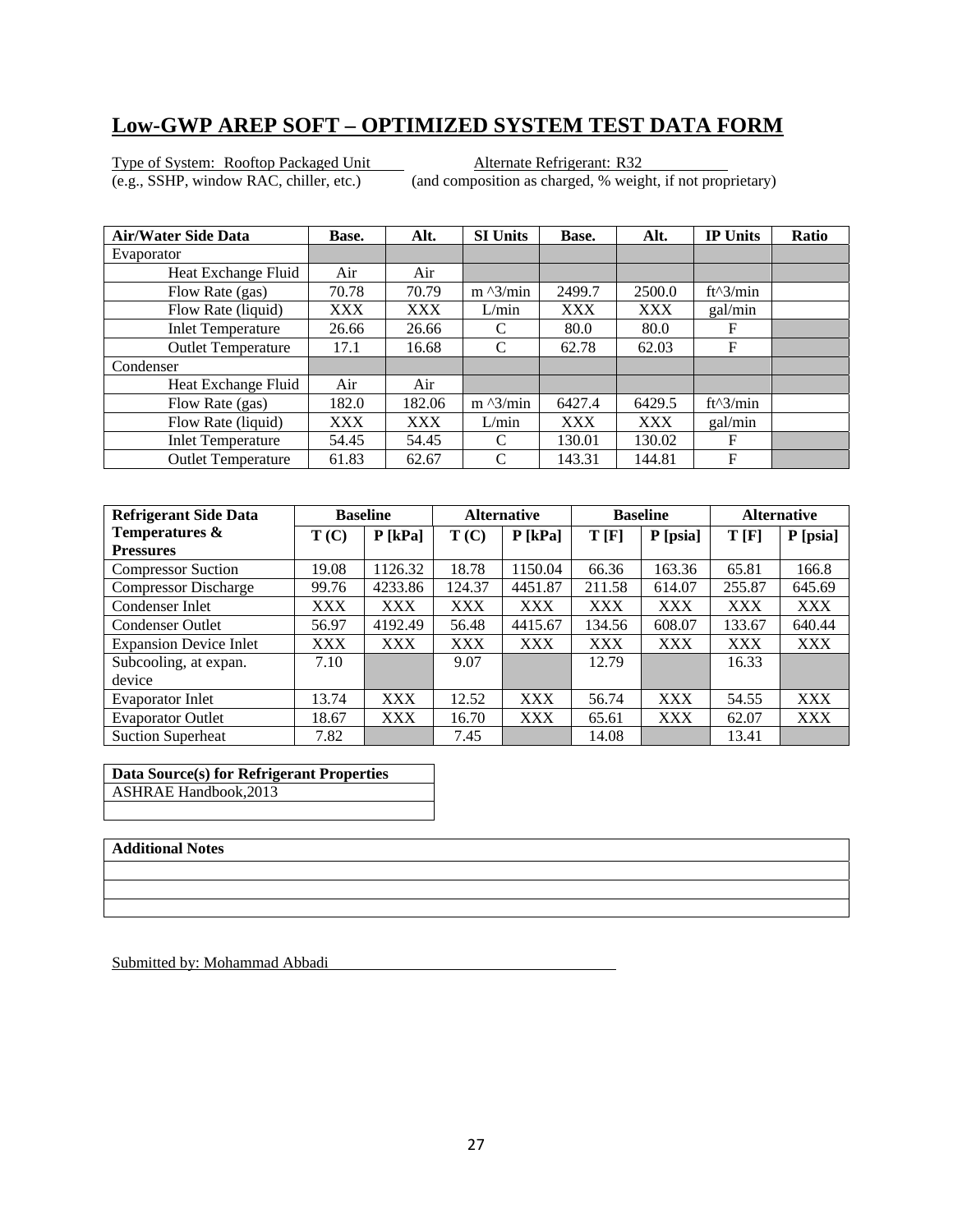Manufacturer: Zamil Air Conditioner Manufacturer's Notation: I (81.5<sup>°</sup> F Ambient)

| <b>Basic Information</b>                                                   |                                 |
|----------------------------------------------------------------------------|---------------------------------|
| Alternative Refrigerant (Composition as Charged, % wt, if not proprietary) | R32                             |
| Alternative Lubricant Type and ISO Viscosity                               | <b>POE</b>                      |
| Refrigerant and Lubricant of Baseline System                               | R410A/POE                       |
| Make and Model of Baseline System                                          | <b>PTH006</b>                   |
| Nominal Capacity and Type of Baseline System                               | 6T Rooftop Air Conditioner Unit |

| <b>Comparison Data</b> |                                 |    | Base.          | Alt.           | <b>SI Units</b>   | Base.      | Alt.       | <b>IP UNits</b>    | Ratio |
|------------------------|---------------------------------|----|----------------|----------------|-------------------|------------|------------|--------------------|-------|
|                        | Mode (Heating/Cooling)          |    | Cooling        |                |                   |            |            |                    |       |
| Compressor Type        |                                 |    | Scroll         | Scroll         |                   |            |            |                    |       |
|                        | <b>Compressor Displacement</b>  |    | 0.199          | 0.203          | $M^{\wedge}3/min$ | 7.06       | 7.18       | Ft $\frac{3}{min}$ |       |
|                        | Nominal Motor Size              |    | 5              | 5              | hp                |            |            |                    |       |
| Motor Speed            |                                 |    | 3500           | 3500           | rpm               |            |            |                    |       |
|                        | <b>Expansion Device Type</b>    |    | <b>6.5 TXV</b> | <b>4.5 TXV</b> |                   |            |            |                    |       |
| Lubricant Charge       |                                 |    | 0.78           | 1.04           | kg                | 1.71       | 2.29       | 1 <sub>b</sub>     |       |
| Refrigerant Charge     |                                 |    | 8.36           | 7.37           | kg                | 18.43      | 16.25      | <sup>1</sup> b     |       |
|                        | <b>Refrigerant Mass Flow</b>    |    | <b>XXX</b>     | <b>XXX</b>     | kg/min            | <b>XXX</b> | <b>XXX</b> | lb/min             |       |
| Rate                   |                                 |    |                |                |                   |            |            |                    |       |
| Composition, at compr. |                                 |    |                | <b>XXX</b>     | % wt              |            |            |                    |       |
| Inlet if applicable    |                                 |    |                |                |                   |            |            |                    |       |
|                        | <b>Evaporator Face Area</b>     |    | 0.74           | 0.74           | $m \wedge 2$      | 8.0        | 8.0        | ft $^2$            |       |
|                        | <b>Condenser Face Area</b>      |    | 2.37           | 2.37           | $m \lambda$       | 25.6       | 25.6       | ft $^2$            |       |
| Ambient                | Indoor                          | db | 26.66          | 26.66          | $\mathsf{C}$      | 80.0       | 80.0       | ${\bf F}$          |       |
| Temps.                 |                                 | wb | 19.44          | 19.42          | $\mathcal{C}$     | 67.0       | 66.97      | ${\bf F}$          |       |
|                        | Outdoor                         | db | 27.49          | 27.50          | $\mathcal{C}$     | 81.49      | 81.50      | ${\bf F}$          |       |
|                        |                                 | wh | 16.53          | 18.15          | $\overline{C}$    | 61.76      | 64.67      | $\mathbf F$        |       |
| <b>Total Capacity</b>  |                                 |    | 23588.5        | 24160.9        | W                 | 80559.0    | 82514.0    | Btu/hr             |       |
| Sensible Capacity      |                                 |    | 17139.9        | 17399.0        | W                 | 58536.0    | 59421.0    | Btu/hr             |       |
|                        | <b>Total System Power Input</b> |    | 5137.0         | 5560.6         | W                 | 5137.0     | 5560.6     | W                  |       |
|                        | <b>Compressor Power Input</b>   |    | 4036.1         | 4478.73        | W                 | 4036.1     | 4478.73    | W                  |       |
|                        | <b>Energy Efficiency Ratio</b>  |    | 4.59           | 4.34           | W/W               | 15.682     | 14.839     | Btuh/W             |       |
| (EER)                  |                                 |    |                |                |                   |            |            |                    |       |
|                        | Coeff. Of Performance           |    | <b>XXX</b>     | <b>XXX</b>     |                   |            |            |                    |       |
| (COP)                  |                                 |    |                |                |                   |            |            |                    |       |

**Other System Changes** (eg: llsl-hx, flow control, hx fins and circuiting, vapor/liquid injection, etc.) \* Compressor was changed from ZP61KCE to ZP61KCE-R32( prototype ) \* TXV was changed from TGEL6.5 to TGEL4.5 model \* Filter drier was changed to new one

| <b>System Data</b>                         | Base.       | Alt. | <b>Ratio</b> |
|--------------------------------------------|-------------|------|--------------|
| Degradation Coefficient – Cd               | xxx         | xxx  | xxx          |
| Seasonal Energy Efficiency Ratio - SEER    | XXX         | xxx  | xxx          |
| Heating Seasonal Performance Factor - HSPF | ${\rm XXX}$ | xxx  | ${\bf XXX}$  |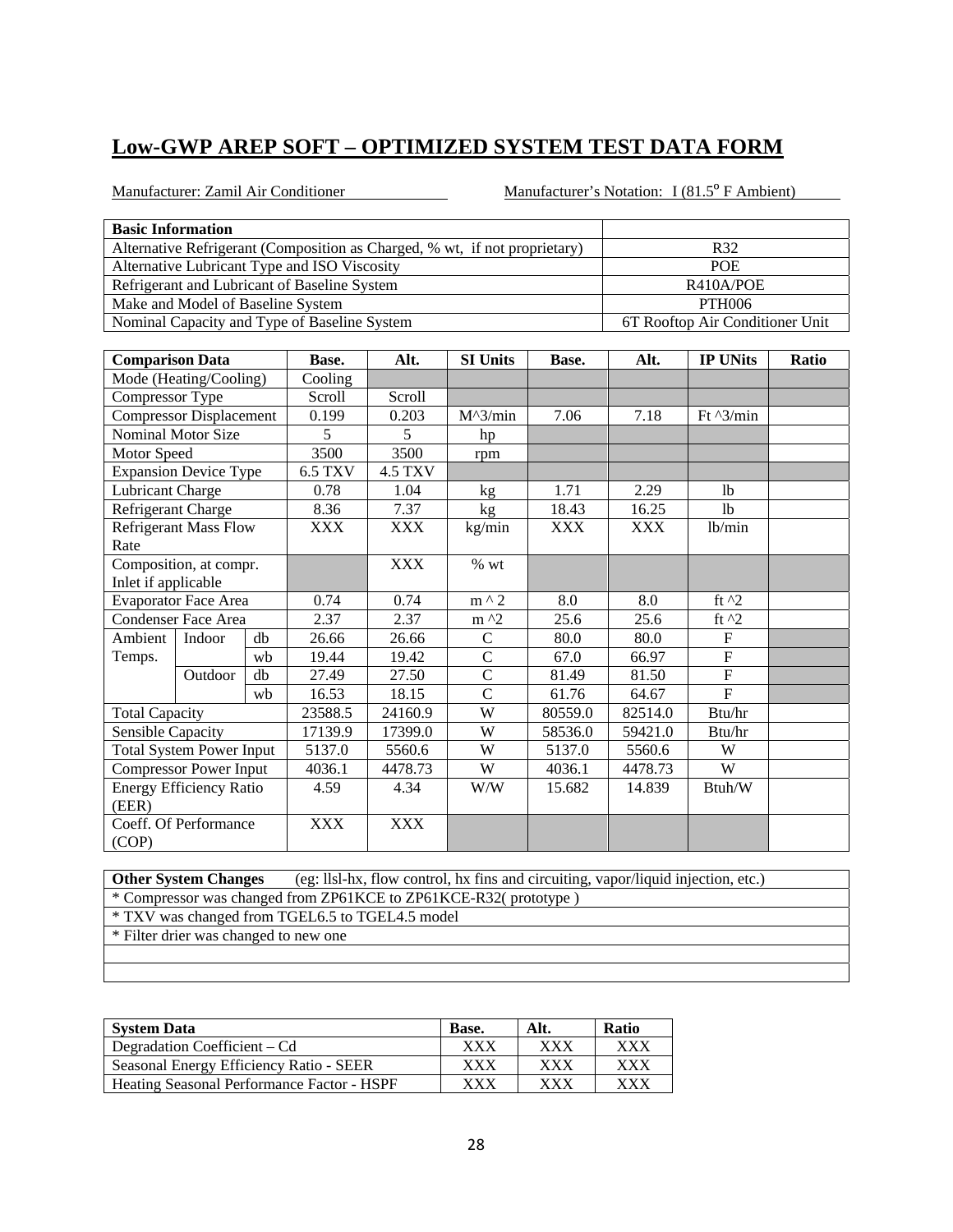Type of System: Rooftop Packaged Unit<br>
(e.g., SSHP, window RAC, chiller, etc.) (and composition as charged, % weight)

(and composition as charged, % weight, if not proprietary)

| <b>Air/Water Side Data</b> | Base.      | Alt.   | <b>SI Units</b>   | Base.      | Alt.       | <b>IP Units</b> | <b>Ratio</b> |
|----------------------------|------------|--------|-------------------|------------|------------|-----------------|--------------|
| Evaporator                 |            |        |                   |            |            |                 |              |
| Heat Exchange Fluid        | Air        | Air    |                   |            |            |                 |              |
| Flow Rate (gas)            | 70.80      | 70.78  | $m \frac{3}{min}$ | 2500.3     | 2499.6     | $ft^3/min$      |              |
| Flow Rate (liquid)         | <b>XXX</b> | XXX    | L/min             | <b>XXX</b> | <b>XXX</b> | gal/min         |              |
| <b>Inlet Temperature</b>   | 26.66      | 26.66  | C                 | 80.0       | 80.0       | F               |              |
| <b>Outlet Temperature</b>  | 14.83      | 14.67  | C                 | 58.7       | 58.42      | F               |              |
| Condenser                  |            |        |                   |            |            |                 |              |
| Heat Exchange Fluid        | Air        | Air    |                   |            |            |                 |              |
| Flow Rate (gas)            | 184.79     | 185.46 | $m \lambda$ 3/min | 6526.1     | 6549.5     | $ft^3/min$      |              |
| Flow Rate (liquid)         | <b>XXX</b> | XXX    | L/min             | <b>XXX</b> | <b>XXX</b> | gal/min         |              |
| <b>Inlet Temperature</b>   | 27.49      | 27.50  | C                 | 81.49      | 81.50      | F               |              |
| <b>Outlet Temperature</b>  | 35.03      | 35.52  | C                 | 95.06      | 95.95      | F               |              |

| <b>Refrigerant Side Data</b>  |            | <b>Baseline</b> | <b>Alternative</b> |            | <b>Baseline</b> |            | <b>Alternative</b> |            |
|-------------------------------|------------|-----------------|--------------------|------------|-----------------|------------|--------------------|------------|
| Temperatures &                | T(C)       | $P$ [kPa]       | T(C)               | $P$ [kPa]  | T[F]            | P [psia]   | T[F]               | P [psia]   |
| <b>Pressures</b>              |            |                 |                    |            |                 |            |                    |            |
| <b>Compressor Suction</b>     | 16.16      | 1056.89         | 16.26              | 1077.16    | 61.09           | 153.29     | 61.27              | 156.23     |
| <b>Compressor Discharge</b>   | 61.17      | 2388.20         | 75.93              | 2490.24    | 142.12          | 346.38     | 168.68             | 361.18     |
| Condenser Inlet               | XXX        | <b>XXX</b>      | <b>XXX</b>         | <b>XXX</b> | XXX             | <b>XXX</b> | <b>XXX</b>         | <b>XXX</b> |
| <b>Condenser Outlet</b>       | 30.14      | 2346.83         | 29.74              | 2454.05    | 86.26           | 340.38     | 85.54              | 355.93     |
| <b>Expansion Device Inlet</b> | <b>XXX</b> | <b>XXX</b>      | <b>XXX</b>         | <b>XXX</b> | <b>XXX</b>      | <b>XXX</b> | <b>XXX</b>         | <b>XXX</b> |
| Subcooling, at expan.         | 8.61       |                 | 9.75               |            | 15.5            |            | 17.56              |            |
| device                        |            |                 |                    |            |                 |            |                    |            |
| Evaporator Inlet              | 11.0       | <b>XXX</b>      | 10.51              | <b>XXX</b> | 51.8            | <b>XXX</b> | 50.92              | <b>XXX</b> |
| <b>Evaporator Outlet</b>      | 15.93      | <b>XXX</b>      | 13.86              | <b>XXX</b> | 60.68           | <b>XXX</b> | 56.95              | <b>XXX</b> |
| <b>Suction Superheat</b>      | 7.05       |                 | 7.15               |            | 12.69           |            | 12.87              |            |

**Data Source(s) for Refrigerant Properties**  ASHRAE Handbook ,2013

#### **Additional Notes**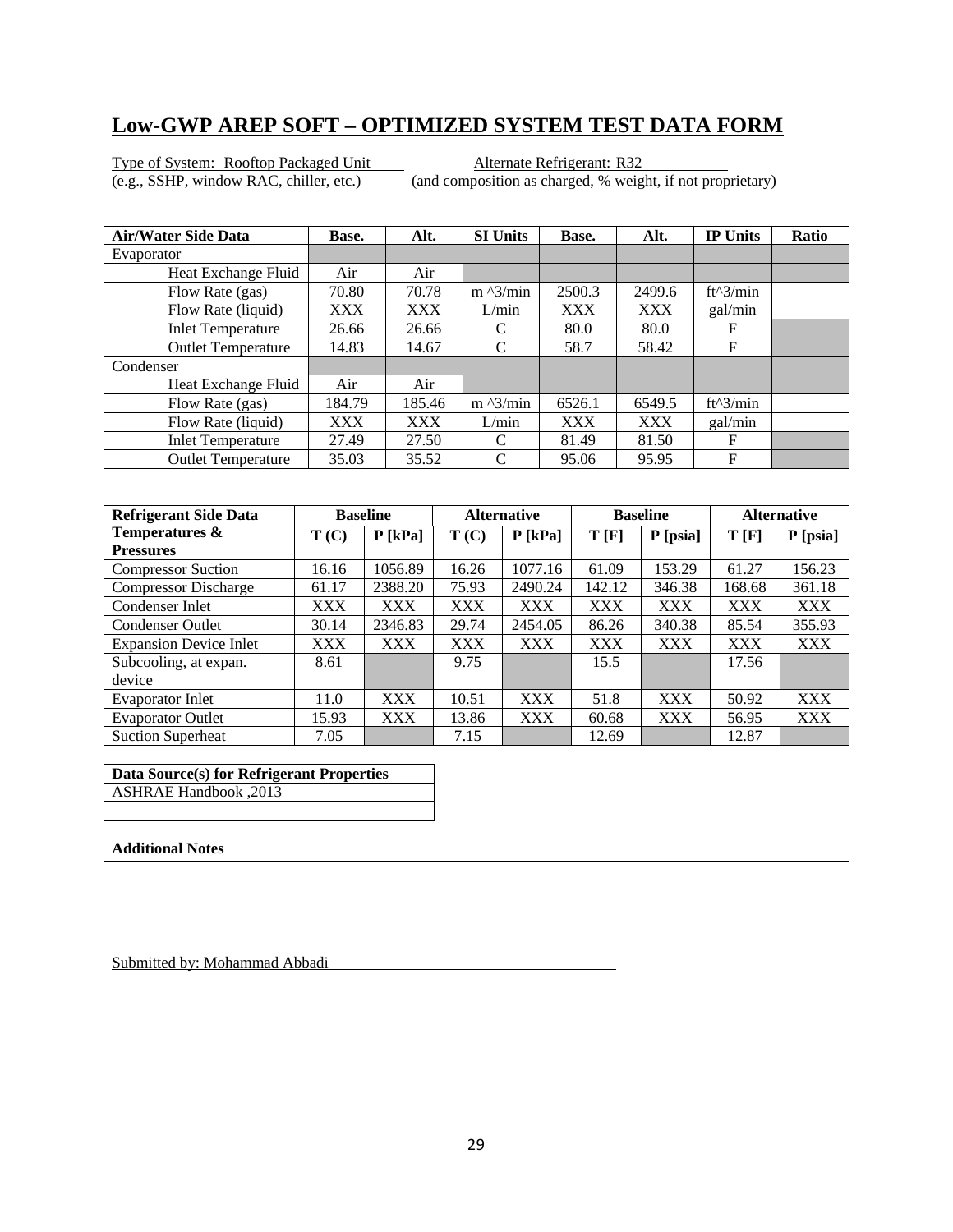Manufacturer: Zamil Air Conditioner Manufacturer's Notation: J (68<sup>°</sup> F Ambient)

| <b>Basic Information</b>                                                   |                                 |
|----------------------------------------------------------------------------|---------------------------------|
| Alternative Refrigerant (Composition as Charged, % wt, if not proprietary) | R32                             |
| Alternative Lubricant Type and ISO Viscosity                               | <b>POE</b>                      |
| Refrigerant and Lubricant of Baseline System                               | R410A/POE                       |
| Make and Model of Baseline System                                          | <b>PTH006</b>                   |
| Nominal Capacity and Type of Baseline System                               | 6T Rooftop Air Conditioner Unit |

| <b>Comparison Data</b> |                                 |    | Base.          | Alt.           | <b>SI Units</b>   | Base.      | Alt.       | <b>IP UNits</b>    | Ratio |
|------------------------|---------------------------------|----|----------------|----------------|-------------------|------------|------------|--------------------|-------|
|                        | Mode (Heating/Cooling)          |    | Cooling        |                |                   |            |            |                    |       |
| Compressor Type        |                                 |    | Scroll         | Scroll         |                   |            |            |                    |       |
|                        | <b>Compressor Displacement</b>  |    | 0.199          | 0.203          | $M^{\wedge}3/min$ | 7.06       | 7.18       | Ft $\frac{3}{min}$ |       |
|                        | Nominal Motor Size              |    | 5              | 5              | hp                |            |            |                    |       |
| Motor Speed            |                                 |    | 3500           | 3500           | rpm               |            |            |                    |       |
|                        | <b>Expansion Device Type</b>    |    | <b>6.5 TXV</b> | <b>4.5 TXV</b> |                   |            |            |                    |       |
| Lubricant Charge       |                                 |    | 0.78           | 1.04           | kg                | 1.71       | 2.29       | <sup>1</sup> b     |       |
| Refrigerant Charge     |                                 |    | 8.36           | 7.37           | kg                | 18.43      | 16.25      | lb                 |       |
|                        | <b>Refrigerant Mass Flow</b>    |    | <b>XXX</b>     | XXX            | kg/min            | <b>XXX</b> | <b>XXX</b> | lb/min             |       |
| Rate                   |                                 |    |                |                |                   |            |            |                    |       |
|                        | Composition, at compr.          |    |                | <b>XXX</b>     | $%$ wt            |            |            |                    |       |
| Inlet if applicable    |                                 |    |                |                |                   |            |            |                    |       |
|                        | Evaporator Face Area            |    | 0.74           | 0.74           | $m \wedge 2$      | 8.0        | 8.0        | ft $^{12}$         |       |
|                        | <b>Condenser Face Area</b>      |    | 2.37           | 2.37           | $m \lambda$       | 25.6       | 25.6       | ft $^2$            |       |
| Ambient                | Indoor                          | db | 26.67          | 26.67          | $\mathsf{C}$      | 80.01      | 80.01      | $\mathbf{F}$       |       |
| Temps.                 |                                 | wb | 19.44          | 19.43          | $\mathcal{C}$     | 67.00      | 66.99      | $\overline{F}$     |       |
|                        | Outdoor                         | db | 19.99          | 19.99          | $\mathcal{C}$     | 67.99      | 67.99      | $\overline{F}$     |       |
|                        |                                 | wb | 14.02          | 13.81          | $\overline{C}$    | 57.25      | 56.87      | $\mathbf F$        |       |
| <b>Total Capacity</b>  |                                 |    | 25196.34       | 25292.67       | W                 | 86050.0    | 86379.0    | Btu/hr             |       |
| Sensible Capacity      |                                 |    | 17893.64       | 17957.48       | W                 | 61110.0    | 61328.0    | Btu/hr             |       |
|                        | <b>Total System Power Input</b> |    | 4563.0         | 4961.10        | W                 | 4563.0     | 4961.10    | W                  |       |
|                        | <b>Compressor Power Input</b>   |    | 3462.41        | 3883.38        | W                 | 3462.41    | 3883.38    | W                  |       |
|                        | <b>Energy Efficiency Ratio</b>  |    | 5.522          | 5.098          | W/W               | 18.858     | 17.411     | Btuh/W             |       |
| (EER)                  |                                 |    |                |                |                   |            |            |                    |       |
|                        | Coeff. Of Performance           |    | <b>XXX</b>     | <b>XXX</b>     |                   |            |            |                    |       |
| (COP)                  |                                 |    |                |                |                   |            |            |                    |       |

**Other System Changes** (eg: llsl-hx, flow control, hx fins and circuiting, vapor/liquid injection, etc.) \* Compressor was changed from ZP61KCE to ZP61KCE-R32( prototype ) \* TXV was changed from TGEL6.5 to TGEL4.5 model \* Filter drier was changed to new one

| <b>System Data</b>                         | Base.       | Alt. | <b>Ratio</b> |
|--------------------------------------------|-------------|------|--------------|
| Degradation Coefficient – Cd               | xxx         | xxx  | xxx          |
| Seasonal Energy Efficiency Ratio - SEER    | XXX         | xxx  | xxx          |
| Heating Seasonal Performance Factor - HSPF | ${\rm XXX}$ | xxx  | ${\bf XXX}$  |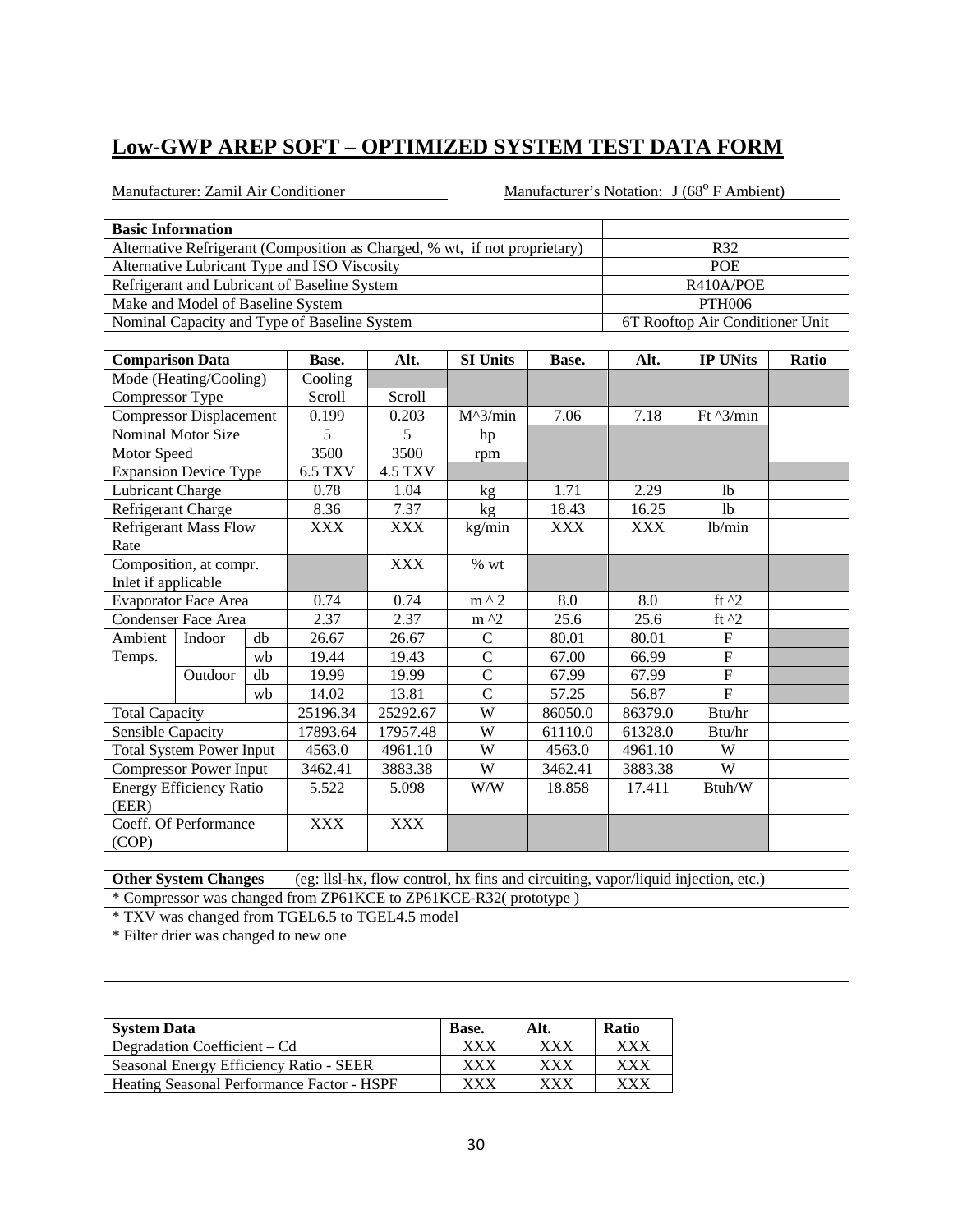Type of System: Rooftop Packaged Unit<br>
(e.g., SSHP, window RAC, chiller, etc.) (and composition as charged, % weight)

(and composition as charged, % weight, if not proprietary)

| <b>Air/Water Side Data</b> | Base.      | Alt.   | <b>SI Units</b>   | Base.      | Alt.       | <b>IP Units</b> | <b>Ratio</b> |
|----------------------------|------------|--------|-------------------|------------|------------|-----------------|--------------|
| Evaporator                 |            |        |                   |            |            |                 |              |
| Heat Exchange Fluid        | Air        | Air    |                   |            |            |                 |              |
| Flow Rate (gas)            | 70.78      | 70.79  | $m \frac{3}{min}$ | 2499.8     | 2500.1     | $ft^3/min$      |              |
| Flow Rate (liquid)         | <b>XXX</b> | XXX    | L/min             | <b>XXX</b> | <b>XXX</b> | gal/min         |              |
| <b>Inlet Temperature</b>   | 26.67      | 26.67  | C                 | 80.01      | 80.01      | F               |              |
| <b>Outlet Temperature</b>  | 14.31      | 14.30  | C                 | 57.77      | 57.75      | F               |              |
| Condenser                  |            |        |                   |            |            |                 |              |
| Heat Exchange Fluid        | Air        | Air    |                   |            |            |                 |              |
| Flow Rate (gas)            | 185.16     | 185.02 | $m \lambda$ 3/min | 6539.2     | 6534.2     | $ft^3/min$      |              |
| Flow Rate (liquid)         | <b>XXX</b> | XXX    | L/min             | <b>XXX</b> | <b>XXX</b> | gal/min         |              |
| <b>Inlet Temperature</b>   | 19.99      | 19.99  | C                 | 67.99      | 67.99      | F               |              |
| <b>Outlet Temperature</b>  | 27.48      | 27.86  | C                 | 81.48      | 82.16      | F               |              |

| <b>Refrigerant Side Data</b>  |            | <b>Baseline</b> | <b>Alternative</b> |            | <b>Baseline</b> |            | <b>Alternative</b> |            |
|-------------------------------|------------|-----------------|--------------------|------------|-----------------|------------|--------------------|------------|
| Temperatures &                | T(C)       | $P$ [kPa]       | T(C)               | $P$ [kPa]  | T[F]            | P [psia]   | T[F]               | P [psia]   |
| <b>Pressures</b>              |            |                 |                    |            |                 |            |                    |            |
| <b>Compressor Suction</b>     | 16.12      | 1034.14         | 16.12              | 1071.99    | 61.02           | 149.99     | 61.03              | 155.48     |
| <b>Compressor Discharge</b>   | 52.97      | 1999.41         | 65.56              | 2071.59    | 127.36          | 289.99     | 150.01             | 300.46     |
| Condenser Inlet               | XXX        | <b>XXX</b>      | XXX                | <b>XXX</b> | <b>XXX</b>      | <b>XXX</b> | <b>XXX</b>         | <b>XXX</b> |
| <b>Condenser Outlet</b>       | 22.36      | 1958.04         | 22.40              | 2035.40    | 72.25           | 283.99     | 72.32              | 295.21     |
| <b>Expansion Device Inlet</b> | <b>XXX</b> | <b>XXX</b>      | <b>XXX</b>         | <b>XXX</b> | <b>XXX</b>      | <b>XXX</b> | <b>XXX</b>         | <b>XXX</b> |
| Subcooling, at expan.         | 8.86       |                 | 9.65               |            | 15.95           |            | 17.38              |            |
| device                        |            |                 |                    |            |                 |            |                    |            |
| Evaporator Inlet              | 10.29      | <b>XXX</b>      | 10.24              | <b>XXX</b> | 50.53           | <b>XXX</b> | 50.44              | <b>XXX</b> |
| <b>Evaporator Outlet</b>      | 15.92      | <b>XXX</b>      | 15.14              | <b>XXX</b> | 60.66           | <b>XXX</b> | 59.26              | <b>XXX</b> |
| <b>Suction Superheat</b>      | 7.75       |                 | 7.12               |            | 13.96           |            | 12.83              |            |

**Data Source(s) for Refrigerant Properties**  ASHRAE Handbook,2013

#### **Additional Notes**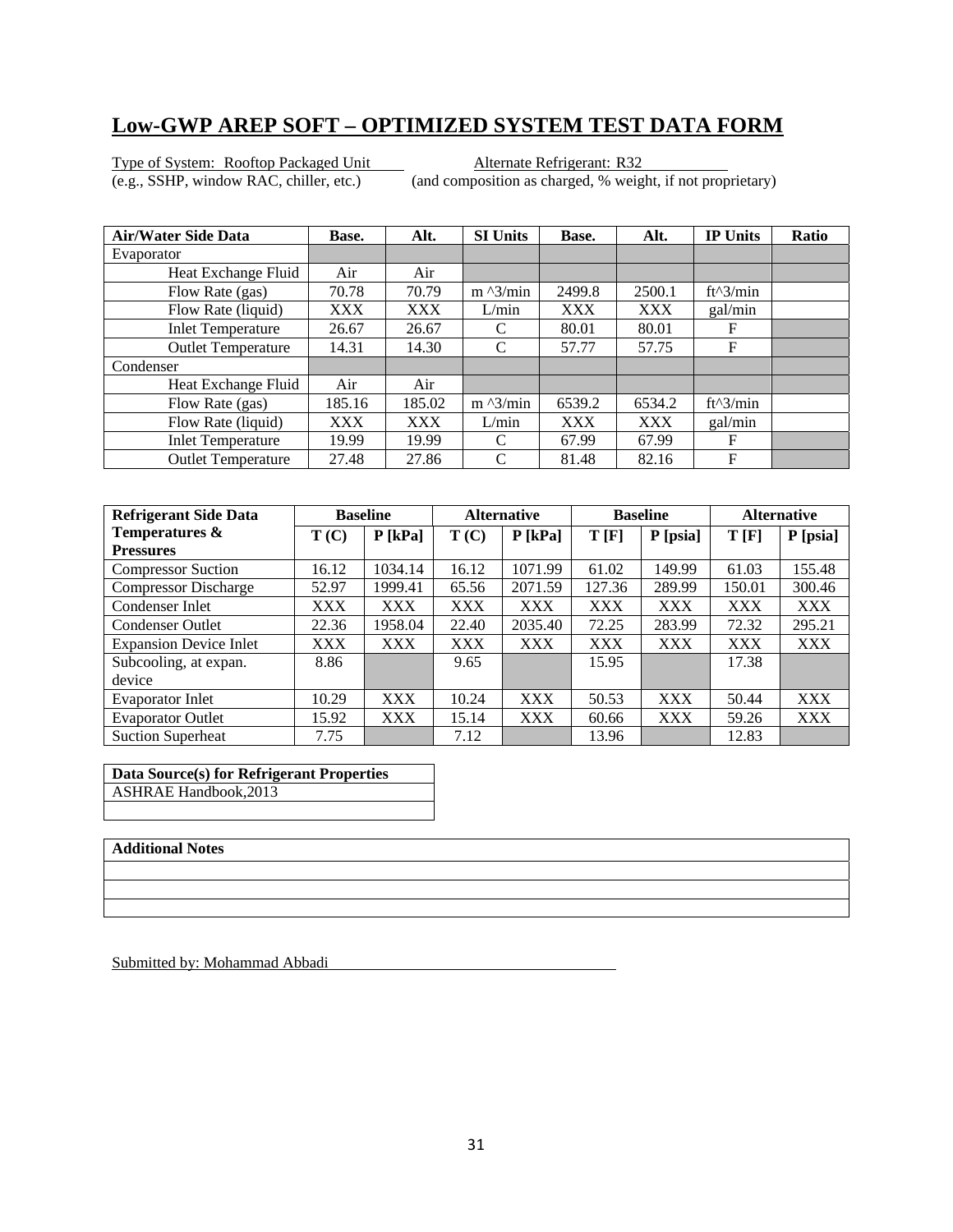Manufacturer: Zamil Air Conditioner Manufacturer's Notation: K (65<sup>°</sup> F Ambient)

| <b>Basic Information</b>                                                   |                                 |
|----------------------------------------------------------------------------|---------------------------------|
| Alternative Refrigerant (Composition as Charged, % wt, if not proprietary) | R32                             |
| Alternative Lubricant Type and ISO Viscosity                               | <b>POE</b>                      |
| Refrigerant and Lubricant of Baseline System                               | R410A/POE                       |
| Make and Model of Baseline System                                          | PTH006                          |
| Nominal Capacity and Type of Baseline System                               | 6T Rooftop Air Conditioner Unit |

| <b>Comparison Data</b> |                                 |    | Base.          | Alt.           | <b>SI Units</b>   | Base.      | Alt.       | <b>IP UNits</b>    | Ratio |
|------------------------|---------------------------------|----|----------------|----------------|-------------------|------------|------------|--------------------|-------|
|                        | Mode (Heating/Cooling)          |    | Cooling        |                |                   |            |            |                    |       |
| Compressor Type        |                                 |    | Scroll         | Scroll         |                   |            |            |                    |       |
|                        | <b>Compressor Displacement</b>  |    | 0.199          | 0.203          | $M^{\wedge}3/min$ | 7.06       | 7.18       | Ft $\frac{3}{min}$ |       |
|                        | Nominal Motor Size              |    | 5              | 5              | hp                |            |            |                    |       |
| Motor Speed            |                                 |    | 3500           | 3500           | rpm               |            |            |                    |       |
|                        | <b>Expansion Device Type</b>    |    | <b>6.5 TXV</b> | <b>4.5 TXV</b> |                   |            |            |                    |       |
| Lubricant Charge       |                                 |    | 0.78           | 1.04           | kg                | 1.71       | 2.29       | 1 <sub>b</sub>     |       |
| Refrigerant Charge     |                                 |    | 8.36           | 7.37           | kg                | 18.43      | 16.25      | <sup>1</sup> b     |       |
|                        | <b>Refrigerant Mass Flow</b>    |    | <b>XXX</b>     | <b>XXX</b>     | kg/min            | <b>XXX</b> | <b>XXX</b> | lb/min             |       |
| Rate                   |                                 |    |                |                |                   |            |            |                    |       |
|                        | Composition, at compr.          |    |                | <b>XXX</b>     | % wt              |            |            |                    |       |
| Inlet if applicable    |                                 |    |                |                |                   |            |            |                    |       |
|                        | <b>Evaporator Face Area</b>     |    | 0.74           | 0.74           | $m \wedge 2$      | 8.0        | 8.0        | ft $^2$            |       |
|                        | <b>Condenser Face Area</b>      |    | 2.37           | 2.37           | $m \lambda$       | 25.6       | 25.6       | ft $^2$            |       |
| Ambient                | Indoor                          | db | 26.66          | 26.66          | $\mathsf{C}$      | 80.00      | 80.0       | ${\bf F}$          |       |
| Temps.                 |                                 | wb | 19.45          | 19.46          | $\mathcal{C}$     | 67.02      | 67.03      | ${\bf F}$          |       |
|                        | Outdoor                         | db | 18.33          | 18.32          | $\mathcal{C}$     | 65.00      | 64.99      | ${\bf F}$          |       |
|                        |                                 | wh | 13.17          | 12.35          | $\overline{C}$    | 55.71      | 54.24      | $\mathbf F$        |       |
| <b>Total Capacity</b>  |                                 |    | 25613.3        | 25368.2        | W                 | 87474.0    | 86637.0    | Btu/hr             |       |
| Sensible Capacity      |                                 |    | 18090.4        | 17929.6        | W                 | 61782.0    | 61233.0    | Btu/hr             |       |
|                        | <b>Total System Power Input</b> |    | 4461.30        | 4840.10        | W                 | 4461.30    | 4840.10    | W                  |       |
|                        | <b>Compressor Power Input</b>   |    | 3360.85        | 3760.98        | W                 | 3360.85    | 3760.98    | W                  |       |
|                        | <b>Energy Efficiency Ratio</b>  |    | 5.741          | 5.241          | W/W               | 19.608     | 17.900     | Btuh/W             |       |
| (EER)                  |                                 |    |                |                |                   |            |            |                    |       |
|                        | Coeff. Of Performance           |    | <b>XXX</b>     | <b>XXX</b>     |                   |            |            |                    |       |
| (COP)                  |                                 |    |                |                |                   |            |            |                    |       |

**Other System Changes** (eg: llsl-hx, flow control, hx fins and circuiting, vapor/liquid injection, etc.) \* Compressor was changed from ZP61KCE to ZP61KCE-R32( prototype ) \* TXV was changed from TGEL6.5 to TGEL4.5 model \* Filter drier was changed to new one

| <b>System Data</b>                         | Base.       | Alt. | <b>Ratio</b> |
|--------------------------------------------|-------------|------|--------------|
| Degradation Coefficient – Cd               | xxx         | XXX  | xxx          |
| Seasonal Energy Efficiency Ratio - SEER    | XXX         | xxx  | xxx          |
| Heating Seasonal Performance Factor - HSPF | ${\rm XXX}$ | xxx  | ${\bf XXX}$  |